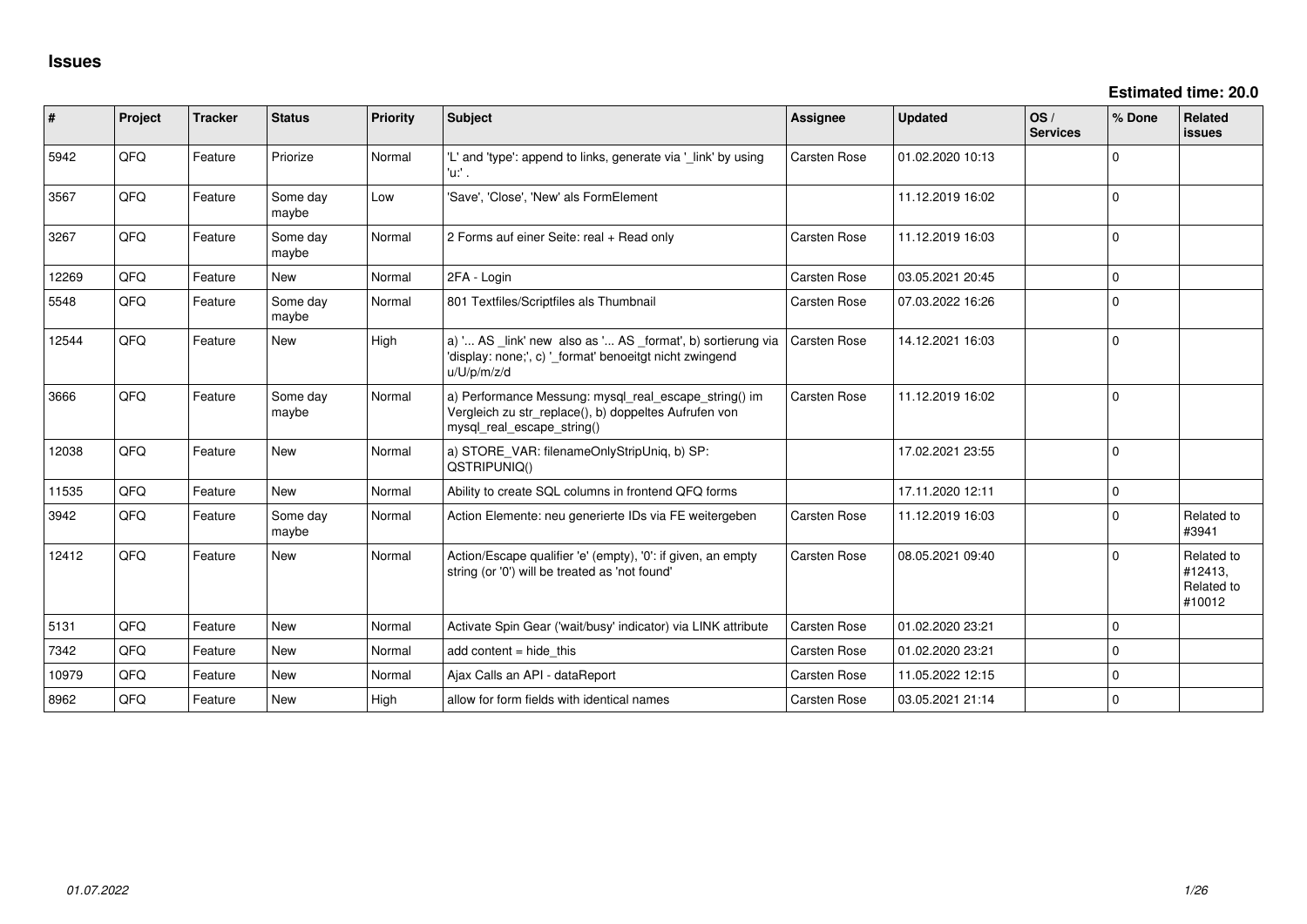| $\vert$ # | Project | <b>Tracker</b> | <b>Status</b>     | <b>Priority</b> | Subject                                                                                                             | <b>Assignee</b>     | <b>Updated</b>   | OS/<br><b>Services</b> | % Done      | Related<br><b>issues</b>                                                                                                                                              |
|-----------|---------|----------------|-------------------|-----------------|---------------------------------------------------------------------------------------------------------------------|---------------------|------------------|------------------------|-------------|-----------------------------------------------------------------------------------------------------------------------------------------------------------------------|
| 14320     | QFQ     | Feature        | ToDo              | Normal          | Allow specific HTML Tags and Attributes: general, TinyMCE                                                           | Enis Nuredini       | 17.06.2022 10:44 |                        | $\Omega$    | Related to<br>#12664,<br>Related to<br>#12039,<br>Related to<br>#11702,<br>Related to<br>#7239,<br>Related to<br>#3708.<br>Related to<br>#3646,<br>Related to<br>#880 |
| 3848      | QFQ     | Feature        | Some day<br>maybe | High            | Antivirus check fuer Upload files in qfq?                                                                           | Carsten Rose        | 03.05.2021 21:14 |                        | $\mathbf 0$ | Related to<br>#4131                                                                                                                                                   |
| 12119     | QFQ     | Feature        | <b>New</b>        | Normal          | AS paged: error message missing if there ist no 'r' argument.                                                       | Carsten Rose        | 03.05.2021 20:51 |                        | $\mathbf 0$ |                                                                                                                                                                       |
| 13945     | QFQ     | Feature        | New               | Normal          | As link: content before/after link                                                                                  | Enis Nuredini       | 28.05.2022 11:01 |                        | $\mathbf 0$ | Related to<br>#12262                                                                                                                                                  |
| 3947      | QFQ     | Feature        | Some day<br>maybe | Normal          | Attack detectect: logout current user                                                                               | Carsten Rose        | 11.12.2019 16:03 |                        | $\mathbf 0$ | Related to<br>#5458.<br>Related to<br>#6299                                                                                                                           |
| 6299      | QFQ     | Feature        | Some day<br>maybe | Normal          | Attack detection: log table with invalid SIP access                                                                 |                     | 11.12.2019 16:02 |                        | $\mathbf 0$ | Related to<br>#3947                                                                                                                                                   |
| 4250      | QFQ     | Feature        | New               | Normal          | AutoCron in QFQ via PHP                                                                                             | <b>Carsten Rose</b> | 01.02.2020 23:21 |                        | $\mathbf 0$ | Related to<br>#3292,<br>Related to<br>#3291                                                                                                                           |
| 12146     | QFQ     | Feature        | New               | Normal          | Autocron Job: Anzeigen wann der naechste Job ausgefuehrt   Carsten Rose<br>wird, resp das er nicht ausgefuehrt wird |                     | 15.03.2021 15:23 |                        | $\pmb{0}$   |                                                                                                                                                                       |
| 3291      | QFQ     | Feature        | Some day<br>maybe | Normal          | AutoCron websiteToken                                                                                               | Carsten Rose        | 11.12.2019 16:02 |                        | $\mathbf 0$ | Related to<br>#4250                                                                                                                                                   |
| 7452      | QFQ     | Feature        | Some day<br>maybe | Normal          | automate deployment new QFQ version                                                                                 | Carsten Rose        | 16.09.2021 15:10 |                        | $\mathbf 0$ |                                                                                                                                                                       |
| 13608     | QFQ     | Feature        | Some day<br>maybe | Normal          | Automatic Browser Language Redirect                                                                                 | Enis Nuredini       | 17.06.2022 08:35 |                        | $\mathbf 0$ |                                                                                                                                                                       |
| 12452     | QFQ     | Feature        | Priorize          | Normal          | BaseURL: alsways with '/' at the end                                                                                | Carsten Rose        | 19.06.2022 13:45 |                        | $\pmb{0}$   | Related to<br>#10782                                                                                                                                                  |
| 9346      | QFQ     | Feature        | Priorize          | Normal          | beforeSave: check if an upload is given                                                                             | Carsten Rose        | 11.06.2021 21:18 |                        | $\mathbf 0$ |                                                                                                                                                                       |
| 7106      | QFQ     | Feature        | Some day<br>maybe | Normal          | Beispiel Nummerierung von Rows in Report                                                                            |                     | 11.12.2019 16:01 |                        | $\mathbf 0$ |                                                                                                                                                                       |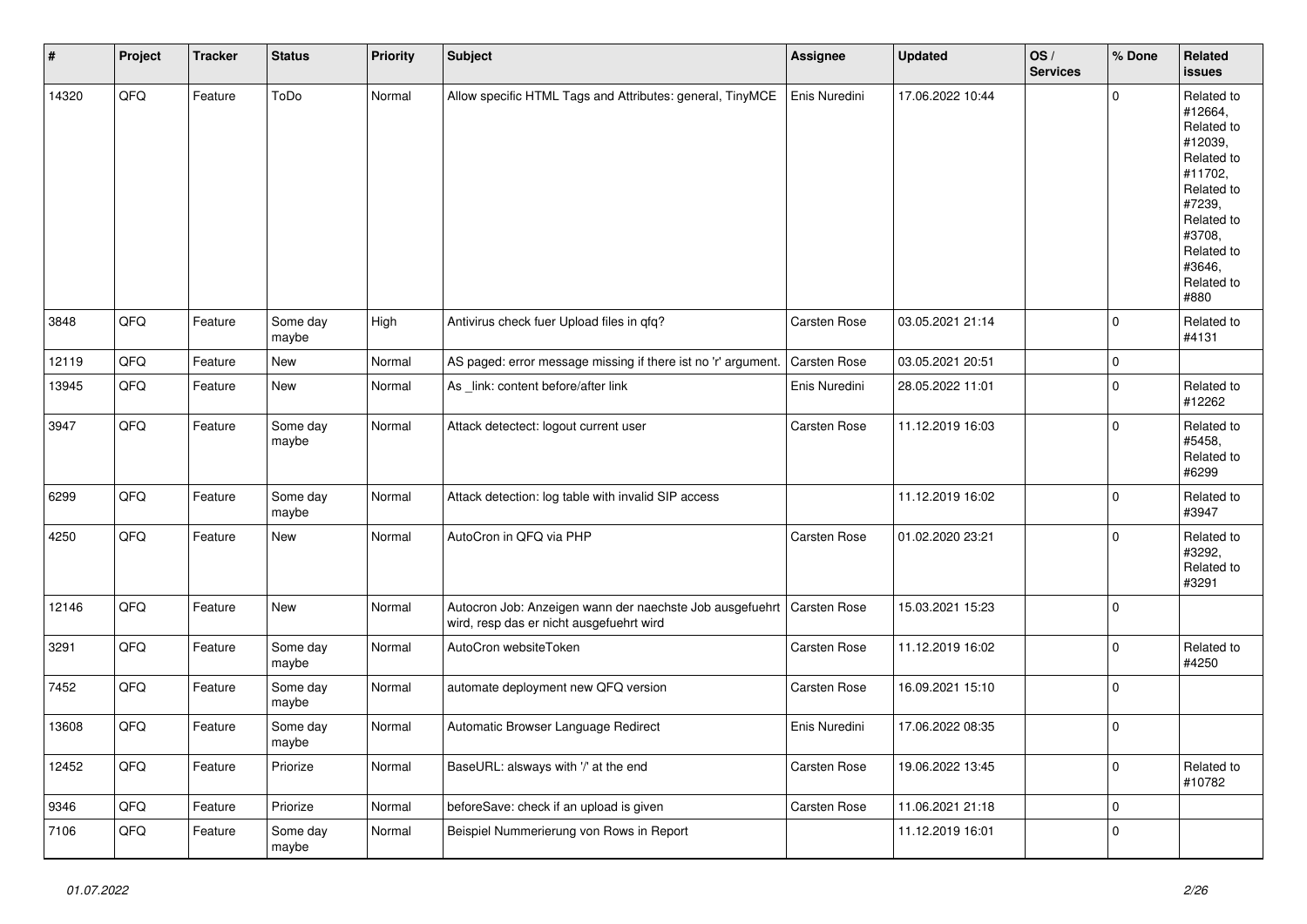| #     | Project | <b>Tracker</b> | <b>Status</b>     | <b>Priority</b> | <b>Subject</b>                                                                  | <b>Assignee</b>     | <b>Updated</b>   | OS/<br><b>Services</b> | % Done      | <b>Related</b><br><b>issues</b>                 |
|-------|---------|----------------|-------------------|-----------------|---------------------------------------------------------------------------------|---------------------|------------------|------------------------|-------------|-------------------------------------------------|
| 7105  | QFQ     | Feature        | Some day<br>maybe | Normal          | Beispiel wie man in einer zweiten Tabelle speichert.                            |                     | 11.12.2019 16:01 |                        | $\Omega$    |                                                 |
| 6288  | QFQ     | Feature        | Some day<br>maybe | Normal          | Best Practice: Erklaeren wie man ein Formular ganz in<br>'weiss' erstellen kann |                     | 11.12.2019 16:02 |                        | $\mathbf 0$ |                                                 |
| 4194  | QFQ     | Feature        | In Progress       | Normal          | Bootstrap 4 ist jetzt offiziel                                                  |                     | 03.05.2021 20:47 |                        | $\pmb{0}$   | Related to<br>#10114                            |
| 5783  | QFQ     | Feature        | Some day<br>maybe | Normal          | <b>BPMN View/Edit</b>                                                           |                     | 11.12.2019 16:02 |                        | $\Omega$    |                                                 |
| 8520  | QFQ     | Feature        | Some day<br>maybe | Normal          | Bring QFQ to Composer                                                           | Carsten Rose        | 16.09.2021 15:10 |                        | $\mathbf 0$ |                                                 |
| 11893 | QFQ     | Feature        | New               | High            | Broken SIP: a) only report one time, b) only report in main<br>column           | Carsten Rose        | 12.05.2021 12:13 |                        | $\mathbf 0$ | Related to<br>#12532,<br>Related to<br>#14187   |
| 8522  | QFQ     | Feature        | Some day<br>maybe | Normal          | build QFQ - npm warnings                                                        | Benjamin Baer       | 01.02.2020 23:19 |                        | 50          |                                                 |
| 10716 | QFQ     | Feature        | Some day<br>maybe | Normal          | Business Logic mit Externen Skripten                                            | <b>Carsten Rose</b> | 16.09.2021 15:10 |                        | $\mathbf 0$ | Related to<br>#10713,<br>Related to<br>#8217    |
| 9781  | QFQ     | Feature        | <b>New</b>        | Normal          | Button: CSS class to make buttons smaller                                       | <b>Carsten Rose</b> | 01.02.2020 23:22 |                        | $\mathbf 0$ |                                                 |
| 13467 | QFQ     | Feature        | New               | Normal          | ChangeLog Generator                                                             | Carsten Rose        | 19.03.2022 17:46 |                        | $\mathbf 0$ | Related to<br>#11460                            |
| 12474 | QFQ     | Feature        | <b>New</b>        | Normal          | Check BaseConfigURL if it is given and the the last char is '/'                 | Carsten Rose        | 03.05.2021 20:45 |                        | $\mathbf 0$ |                                                 |
| 9853  | QFQ     | Feature        | New               | Normal          | Check das SQL / QFQ / Mail Logfile geschrieben wird                             |                     | 09.01.2020 11:15 |                        | $\mathbf 0$ |                                                 |
| 12163 | QFQ     | Feature        | <b>New</b>        | Normal          | Checkbox: table wrap                                                            | Carsten Rose        | 03.05.2021 20:51 |                        | $\mathbf 0$ |                                                 |
| 12476 | QFQ     | Feature        | New               | Normal          | clearMe: a) should trigger 'dirty', b) sticky on textarea resize                | Benjamin Baer       | 04.01.2022 08:40 |                        | $\pmb{0}$   | Related to<br>#9528                             |
| 6870  | QFQ     | Feature        | Priorize          | Normal          | Click on '_link' triggers an API call                                           | Benjamin Baer       | 03.01.2022 08:25 |                        | $\mathbf 0$ |                                                 |
| 4420  | QFQ     | Feature        | Some day<br>maybe | Normal          | Client: Local Storage - store the changes of a form, local in<br>the browser.   | Benjamin Baer       | 11.12.2019 16:02 |                        | $\mathsf 0$ |                                                 |
| 6715  | QFQ     | Feature        | Some day<br>maybe | Normal          | Code-Refactoring: dbArray vereinheitlichen                                      | Carsten Rose        | 11.12.2019 16:02 |                        | $\mathbf 0$ |                                                 |
| 7102  | QFQ     | Feature        | New               | Normal          | Comment sign in report: '#' and '--'                                            | Carsten Rose        | 01.02.2020 23:21 |                        | $\mathbf 0$ |                                                 |
| 8082  | QFQ     | Feature        | Priorize          | High            | Contact form without saving record                                              | Carsten Rose        | 07.12.2021 15:20 |                        | $\mathbf 0$ | Related to<br>#8587,<br><b>Blocks</b><br>#11850 |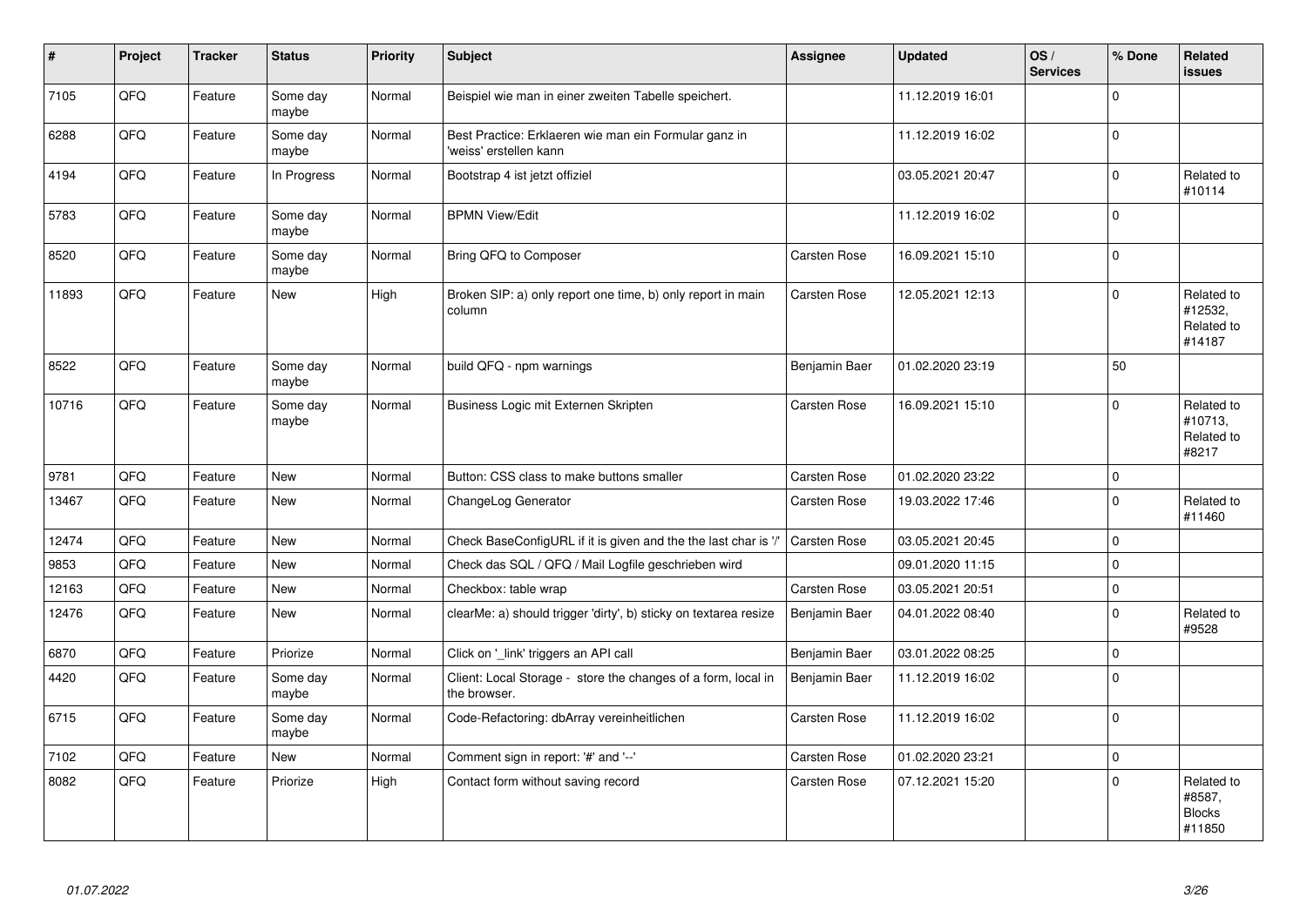| #     | Project | <b>Tracker</b> | <b>Status</b>              | <b>Priority</b> | Subject                                                                                                                                                       | <b>Assignee</b>     | <b>Updated</b>   | OS/<br><b>Services</b> | % Done      | Related<br>issues    |
|-------|---------|----------------|----------------------------|-----------------|---------------------------------------------------------------------------------------------------------------------------------------------------------------|---------------------|------------------|------------------------|-------------|----------------------|
| 4650  | QFQ     | Feature        | Some day<br>maybe          | Normal          | Convert html to doc/rtf                                                                                                                                       | <b>Carsten Rose</b> | 01.02.2020 23:20 |                        | 0           | Related to<br>#10704 |
| 12330 | QFQ     | Feature        | New                        | Normal          | Copy to input field / text area / TinyMCE                                                                                                                     | Carsten Rose        | 07.04.2021 09:01 |                        | 0           |                      |
| 8089  | QFQ     | Feature        | New                        | Normal          | Copy/Paste for FormElements                                                                                                                                   | Carsten Rose        | 01.02.2020 23:22 |                        | 0           |                      |
| 10738 | QFQ     | Feature        | Some day<br>maybe          | Normal          | CORS headers for external API requests                                                                                                                        |                     | 10.06.2020 14:00 |                        | 0           |                      |
| 13843 | QFQ     | Feature        | New                        | Normal          | Create JWT via QFQ                                                                                                                                            | Carsten Rose        | 19.03.2022 17:42 |                        | $\mathbf 0$ |                      |
| 13841 | QFQ     | Feature        | New                        | Normal          | Create PDF via iText - evaluate                                                                                                                               | Carsten Rose        | 19.03.2022 17:42 |                        | 0           |                      |
| 9136  | QFQ     | Feature        | New                        | Normal          | Create ZIP files with dynamic PDFs                                                                                                                            | Carsten Rose        | 01.02.2020 23:22 |                        | 0           |                      |
| 3990  | QFQ     | Feature        | Some day<br>maybe          | High            | custom class definition: add space automatically                                                                                                              | Carsten Rose        | 03.05.2021 21:14 |                        | 0           |                      |
| 4719  | QFQ     | Feature        | Some day<br>maybe          | Normal          | Custom Message in Client in case of 'Browser tab close,<br>modification will be lost'                                                                         |                     | 01.02.2020 23:20 |                        | $\Omega$    |                      |
| 12337 | QFQ     | Feature        | Some day<br>maybe          | Normal          | Database.php: better caching                                                                                                                                  | Carsten Rose        | 16.09.2021 15:10 |                        | 0           |                      |
| 6992  | QFQ     | Feature        | Some day<br>maybe          | Normal          | DB exception: Syntax Highlight                                                                                                                                |                     | 11.12.2019 16:01 |                        | 0           | Related to<br>#5450  |
| 4627  | QFQ     | Feature        | Some day<br>maybe          | Normal          | dbupdate: all tables - check 'create', 'modified' if it is possible<br>to change to default 'CURRENT_TIMESTAMP' and modified<br>'ON UPDATE CURRENT_TIMESTAMP' |                     | 01.02.2020 23:20 |                        | 0           |                      |
| 3331  | QFQ     | Feature        | Some day<br>maybe          | Normal          | Default Tooltip fuer _page? Links: mit Form und Record ID                                                                                                     | Carsten Rose        | 11.12.2019 16:02 |                        | $\Omega$    |                      |
| 9348  | QFQ     | Feature        | New                        | Normal          | defaultThumbnailSize: pre render thumbnails                                                                                                                   | Carsten Rose        | 12.06.2021 09:05 |                        | 0           |                      |
| 13566 | QFQ     | Feature        | Ready to sync<br>(develop) | Normal          | Delete config-example.qfq.php file                                                                                                                            | Carsten Rose        | 23.12.2021 09:25 |                        | 0           |                      |
| 5850  | QFQ     | Feature        | Some day<br>maybe          | Normal          | Deployment: In QFQ Doc best practice fuer zeitgemaesses<br>Deployment beschreiben                                                                             |                     | 01.02.2020 23:20 |                        | $\Omega$    |                      |
| 7630  | QFQ     | Feature        | Priorize                   | Normal          | detailed error message for simple upload                                                                                                                      | <b>Carsten Rose</b> | 01.02.2020 10:13 |                        | 0           |                      |
| 7481  | QFQ     | Feature        | New                        | Normal          | Detect 'BaseUrl' automatically                                                                                                                                | Carsten Rose        | 01.02.2020 23:21 |                        | $\mathbf 0$ |                      |
| 12503 | QFQ     | Feature        | Priorize                   | Normal          | Detect dangerous UPDATE statement with missing WHERE                                                                                                          | Carsten Rose        | 05.05.2021 22:09 |                        | $\mathbf 0$ |                      |
| 3273  | QFQ     | Feature        | Some day<br>maybe          | Low             | Dirty Flag in Form                                                                                                                                            | <b>Carsten Rose</b> | 11.12.2019 16:02 |                        | $\Omega$    |                      |
| 3458  | QFQ     | Feature        | Some day<br>maybe          | Normal          | Display 'Edit Form Element'-Checkbox on form: should<br>depend on FE Group                                                                                    | Carsten Rose        | 11.12.2019 16:02 |                        | $\mathbf 0$ | Related to<br>#3447  |
| 8892  | QFQ     | Feature        | Some day<br>maybe          | Normal          | Display and Edit SQL Comments in Form Editor                                                                                                                  | Carsten Rose        | 11.12.2019 16:01 |                        | 0           |                      |
| 8894  | QFQ     | Feature        | Some day<br>maybe          | Normal          | Documentation Tags Usable in QFQ Application                                                                                                                  | Carsten Rose        | 11.12.2019 16:01 |                        | 0           |                      |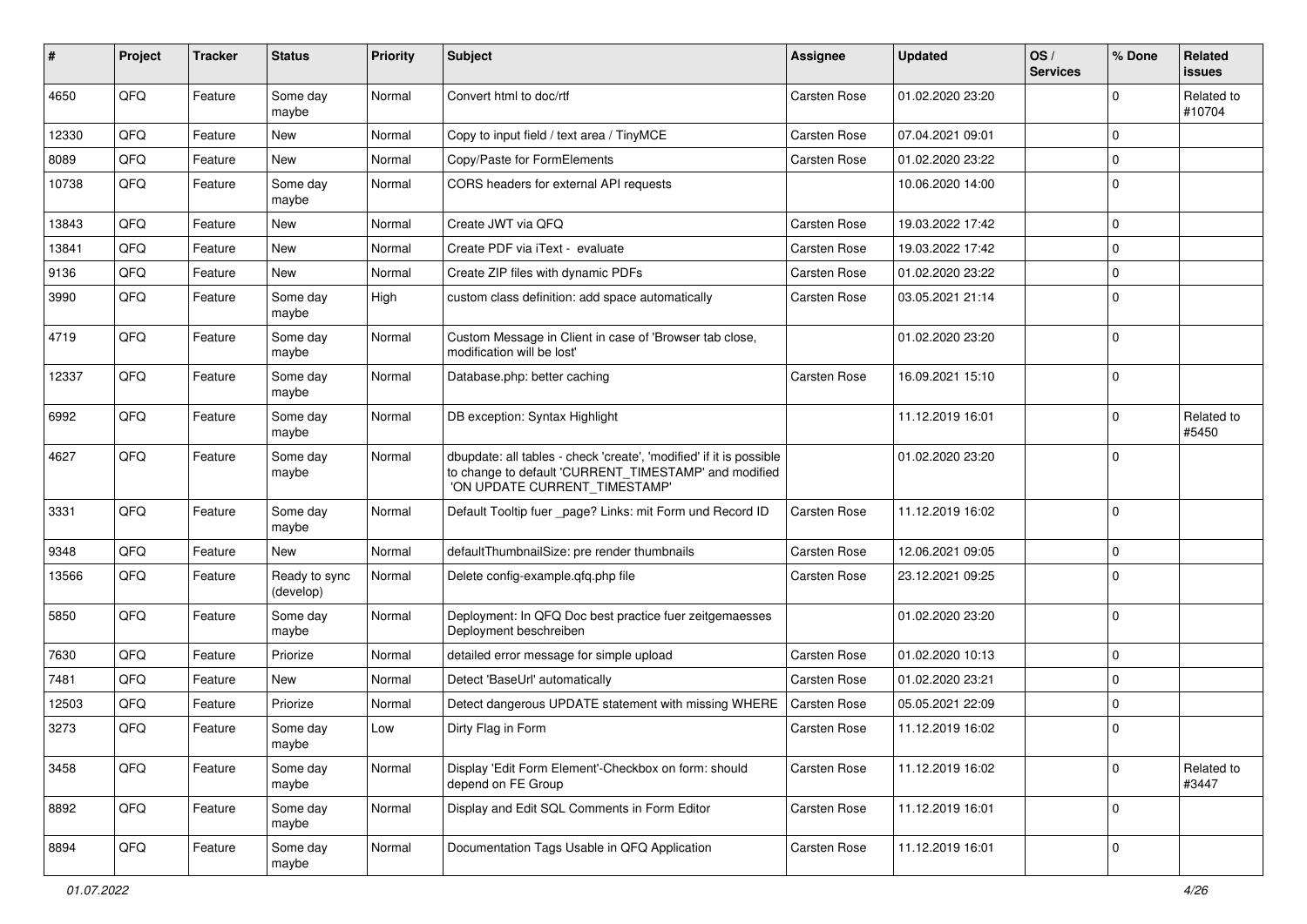| #     | Project | <b>Tracker</b> | <b>Status</b>     | <b>Priority</b> | <b>Subject</b>                                                                                                     | <b>Assignee</b> | <b>Updated</b>   | OS/<br><b>Services</b> | % Done      | Related<br><b>issues</b>  |
|-------|---------|----------------|-------------------|-----------------|--------------------------------------------------------------------------------------------------------------------|-----------------|------------------|------------------------|-------------|---------------------------|
| 3905  | QFQ     | Feature        | Some day<br>maybe | Normal          | Documentation: Best Practice anhand eines Online<br>Bewerbungstools                                                | Carsten Rose    | 11.12.2019 16:03 |                        | $\mathbf 0$ |                           |
| 12109 | QFQ     | Feature        | New               | Normal          | Donwload Link: Plain, SIP, Persistent Link, Peristent SIP -<br>new notation                                        | Carsten Rose    | 03.05.2021 20:45 |                        | $\mathbf 0$ | Related to<br>#12085      |
| 10996 | QFQ     | Feature        | <b>New</b>        | Normal          | Download video via sip: no seek                                                                                    | Carsten Rose    | 12.08.2020 14:18 |                        | $\mathbf 0$ |                           |
| 6292  | QFQ     | Feature        | New               | Normal          | Download: File speichern mit Hash aber original Filename in<br>der Datenbank vermerken fuer Downloads              | Carsten Rose    | 01.02.2020 23:21 |                        | $\mathbf 0$ |                           |
| 7100  | QFQ     | Feature        | Some day<br>maybe | Normal          | Download: log access, max downloads, time limit                                                                    |                 | 01.02.2020 23:19 |                        | $\mathbf 0$ |                           |
| 7217  | QFQ     | Feature        | Priorize          | Normal          | Download: notice User if `_sip=?` is missing                                                                       | Carsten Rose    | 01.02.2020 10:13 |                        | $\mathbf 0$ |                           |
| 5562  | QFQ     | Feature        | Priorize          | Normal          | Drag'n'Drop fuer Uploads                                                                                           | Benjamin Baer   | 21.03.2022 09:52 |                        | $\mathbf 0$ | Related to<br>#9706       |
| 12603 | QFQ     | Feature        | New               | Normal          | Dropdown (Select), Radio, checkbox:<br>itemListAlways={{!SELECT key, value}}                                       | Carsten Rose    | 19.03.2022 17:47 |                        | $\mathbf 0$ |                           |
| 10119 | QFQ     | Feature        | New               | Normal          | Dropdown (selectlist) & Type Ahead: format and catagorize<br>list                                                  | Carsten Rose    | 07.05.2020 09:36 |                        | $\mathbf 0$ |                           |
| 2995  | QFQ     | Feature        | Some day<br>maybe | Normal          | Dropdown JQuery Plugin: 'chosen' - Moeglichkeit um Select<br>Listen mehr Funktion zu geben. Kein Bootstrap noetig. | Carsten Rose    | 11.12.2019 16:03 |                        | $\mathbf 0$ |                           |
| 4869  | QFQ     | Feature        | Some day<br>maybe | Normal          | Dynamic Update (show, hide, readonly?, required?) for<br><b>Template Group Elements</b>                            | Carsten Rose    | 01.02.2020 23:19 |                        | $\mathbf 0$ | Related to<br>#4865       |
| 3216  | QFQ     | Feature        | Some day<br>maybe | Normal          | dynamic update für checkbox label2                                                                                 | Carsten Rose    | 11.12.2019 16:03 |                        | $\mathbf 0$ | Related to<br>#2081       |
| 11504 | QFQ     | Feature        | New               | Normal          | Dynamic Update: Button text update for 'Save',' Close' &<br>'Delete'                                               | Carsten Rose    | 12.11.2020 23:44 |                        | $\mathbf 0$ |                           |
| 6224  | QFQ     | Feature        | Priorize          | Normal          | Dynamic update: fade in/out fields                                                                                 | Benjamin Baer   | 21.03.2022 09:50 |                        | $\mathbf 0$ |                           |
| 4082  | QFQ     | Feature        | New               | Normal          | Dynamic Update: modeSql - useful default                                                                           | Carsten Rose    | 01.02.2020 23:22 |                        | $\mathbf 0$ |                           |
| 6083  | QFQ     | Feature        | Some day<br>maybe | Normal          | Dynamic Update: Value Check via SQL                                                                                |                 | 11.12.2019 16:02 |                        | $\mathbf 0$ |                           |
| 7109  | QFQ     | Feature        | New               | Normal          | Dynamic Updates: row/element hide                                                                                  | Carsten Rose    | 01.02.2020 23:22 |                        | $\mathbf 0$ | Has<br>duplicate<br>#4081 |
| 11460 | QFQ     | Feature        | New               | Normal          | Easier creation of changelog: gitchangelog                                                                         | Carsten Rose    | 12.06.2021 10:20 |                        | $\mathbf 0$ | Related to<br> #13467     |
| 5893  | QFQ     | Feature        | Some day<br>maybe | Normal          | Edit on double-click                                                                                               |                 | 01.02.2020 23:19 |                        | $\mathbf 0$ | Related to<br>#5894       |
| 3864  | QFQ     | Feature        | New               | Normal          | Encrypt / decrypt field                                                                                            | Enis Nuredini   | 30.06.2022 16:29 |                        | $\mathbf 0$ |                           |
| 5579  | QFQ     | Feature        | Some day<br>maybe | Normal          | Enhance Doc / Presentation: variable type 'link column type'                                                       | Carsten Rose    | 01.02.2020 23:19 |                        | 0           |                           |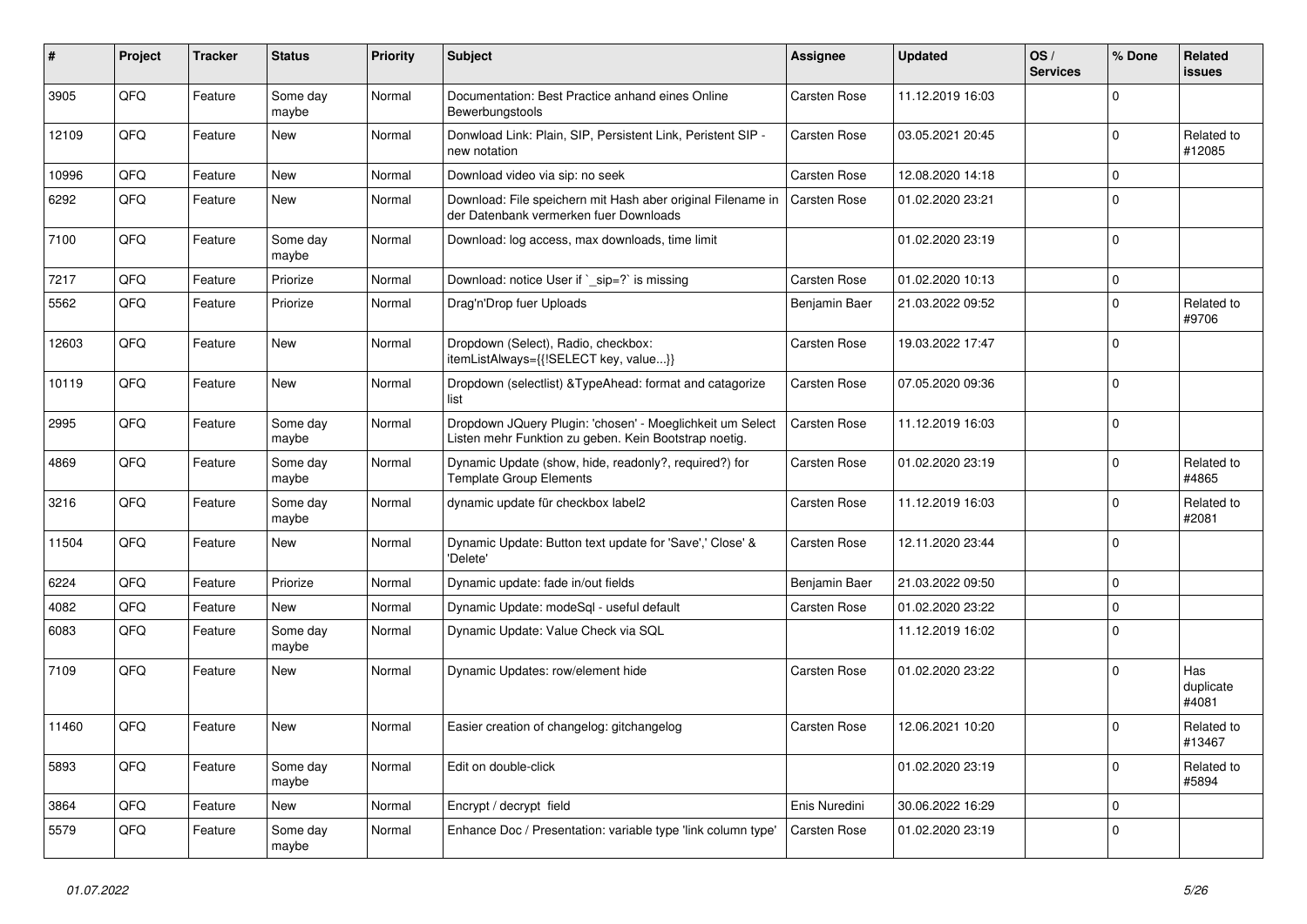| $\vert$ # | Project | <b>Tracker</b> | <b>Status</b>     | <b>Priority</b> | <b>Subject</b>                                                                                                          | <b>Assignee</b>     | <b>Updated</b>   | OS/<br><b>Services</b> | % Done      | <b>Related</b><br><b>issues</b> |
|-----------|---------|----------------|-------------------|-----------------|-------------------------------------------------------------------------------------------------------------------------|---------------------|------------------|------------------------|-------------|---------------------------------|
| 8585      | QFQ     | Feature        | Priorize          | Normal          | Enhance Error message for 'unknown form'                                                                                | <b>Carsten Rose</b> | 01.02.2020 10:13 |                        | $\mathbf 0$ |                                 |
| 6250      | QFQ     | Feature        | In Progress       | Normal          | Enhance layout: a) Subrecord, b) Subrecord-Title                                                                        | Carsten Rose        | 01.02.2020 23:22 |                        | $\mathbf 0$ | Related to<br>#5391             |
| 5132      | QFQ     | Feature        | Some day<br>maybe | Normal          | Error Message sendmail missing attachment: more details                                                                 | Carsten Rose        | 01.02.2020 23:19 |                        | $\Omega$    |                                 |
| 9128      | QFQ     | Feature        | New               | Normal          | Error Message: not replaced variables- a) replace back to<br>'{{', b) underline                                         | Carsten Rose        | 01.02.2020 23:22 |                        | $\mathbf 0$ | Related to<br>#9129             |
| 4330      | QFQ     | Feature        | Some day<br>maybe | Normal          | Error Message: report missing {{ / }} in sqlUpdate, sqlInsert,<br>sqlDelete, sqlAfter, sqlBefore in FE action elements. | Carsten Rose        | 01.02.2020 23:20 |                        | $\mathbf 0$ |                                 |
| 10874     | QFQ     | Feature        | New               | Normal          | Erstellen eines Foreign Keys in der Tabelle "FormElement"                                                               |                     | 13.07.2020 10:11 |                        | $\mathbf 0$ |                                 |
| 10976     | QFQ     | Feature        | New               | Normal          | Excel Export Verbesserungen                                                                                             | Carsten Rose        | 06.08.2020 10:56 |                        | $\mathbf 0$ |                                 |
| 12024     | QFQ     | Feature        | New               | Normal          | Excel Export: text columns by default decode<br>htmlspeciachar()                                                        | Carsten Rose        | 17.02.2021 23:55 |                        | $\mathbf 0$ | Related to<br>#12022            |
| 6594      | QFQ     | Feature        | New               | Normal          | Excel: on download, check if there is a valid sip                                                                       | <b>Carsten Rose</b> | 01.02.2020 23:21 |                        | $\mathbf 0$ |                                 |
| 3900      | QFQ     | Feature        | Some day<br>maybe | Normal          | Extend documentation of 'Copy / Paste'                                                                                  | Carsten Rose        | 11.12.2019 16:03 |                        | $\mathbf 0$ | Related to<br>#3899             |
| 11217     | QFQ     | Feature        | Some day<br>maybe | Normal          | <b>Extend Script Functionality</b>                                                                                      | Carsten Rose        | 16.09.2021 15:10 |                        | $\Omega$    |                                 |
| 14185     | QFQ     | Feature        | <b>New</b>        | Normal          | External/Autocron.php - better suitable directory                                                                       | Support: System     | 28.05.2022 11:03 |                        | $\mathbf 0$ |                                 |
| 8719      | QFQ     | Feature        | New               | Normal          | extraButtonLock: add support for 0/1                                                                                    | <b>Carsten Rose</b> | 01.02.2020 23:22 |                        | $\mathsf 0$ |                                 |
| 6972      | QFQ     | Feature        | Some day<br>maybe | Normal          | Fabric Clipboard / cross browser tab                                                                                    | Benjamin Baer       | 01.02.2020 23:21 |                        | $\mathbf 0$ |                                 |
| 5024      | QFQ     | Feature        | Some day<br>maybe | Normal          | Fabric: Generate PDF with edits                                                                                         | Benjamin Baer       | 01.02.2020 23:20 |                        | $\Omega$    | Related to<br>#10704            |
| 6801      | QFQ     | Feature        | Priorize          | Normal          | Fabric: Maximize / Fulllscreen                                                                                          | Benjamin Baer       | 21.03.2022 09:56 |                        | $\mathbf 0$ |                                 |
| 8584      | QFQ     | Feature        | Priorize          | Normal          | FE 'Action' - never assign to Container (except Template<br>Group)                                                      | Carsten Rose        | 01.02.2020 10:13 |                        | $\Omega$    |                                 |
| 9352      | QFQ     | Feature        | New               | Normal          | FE 'Native' fire slaveld, sqlAfter, sqllns                                                                              | Carsten Rose        | 01.02.2020 23:22 |                        | $\mathsf 0$ |                                 |
| 7812      | QFQ     | Feature        | New               | Normal          | FE 'Subrecord' - new option 'subrecordShowFilter',<br>'subrecordPaging'                                                 | Carsten Rose        | 01.02.2020 23:22 |                        | $\mathbf 0$ |                                 |
| 3415      | QFQ     | Feature        | Some day<br>maybe | Normal          | FE Login Box Templatefile                                                                                               | Benjamin Baer       | 11.12.2019 16:02 |                        | $\mathbf 0$ |                                 |
| 4536      | QFQ     | Feature        | Some day<br>maybe | Normal          | FE upload: problem with delete if mutliple uploads an<br>FE.name="                                                      |                     | 01.02.2020 23:20 |                        | $\mathbf 0$ |                                 |
| 8277      | QFQ     | Feature        | Priorize          | Normal          | fe.parameter.default=                                                                                                   | <b>Carsten Rose</b> | 01.02.2020 23:17 |                        | $\mathbf 0$ | Related to<br>#8113             |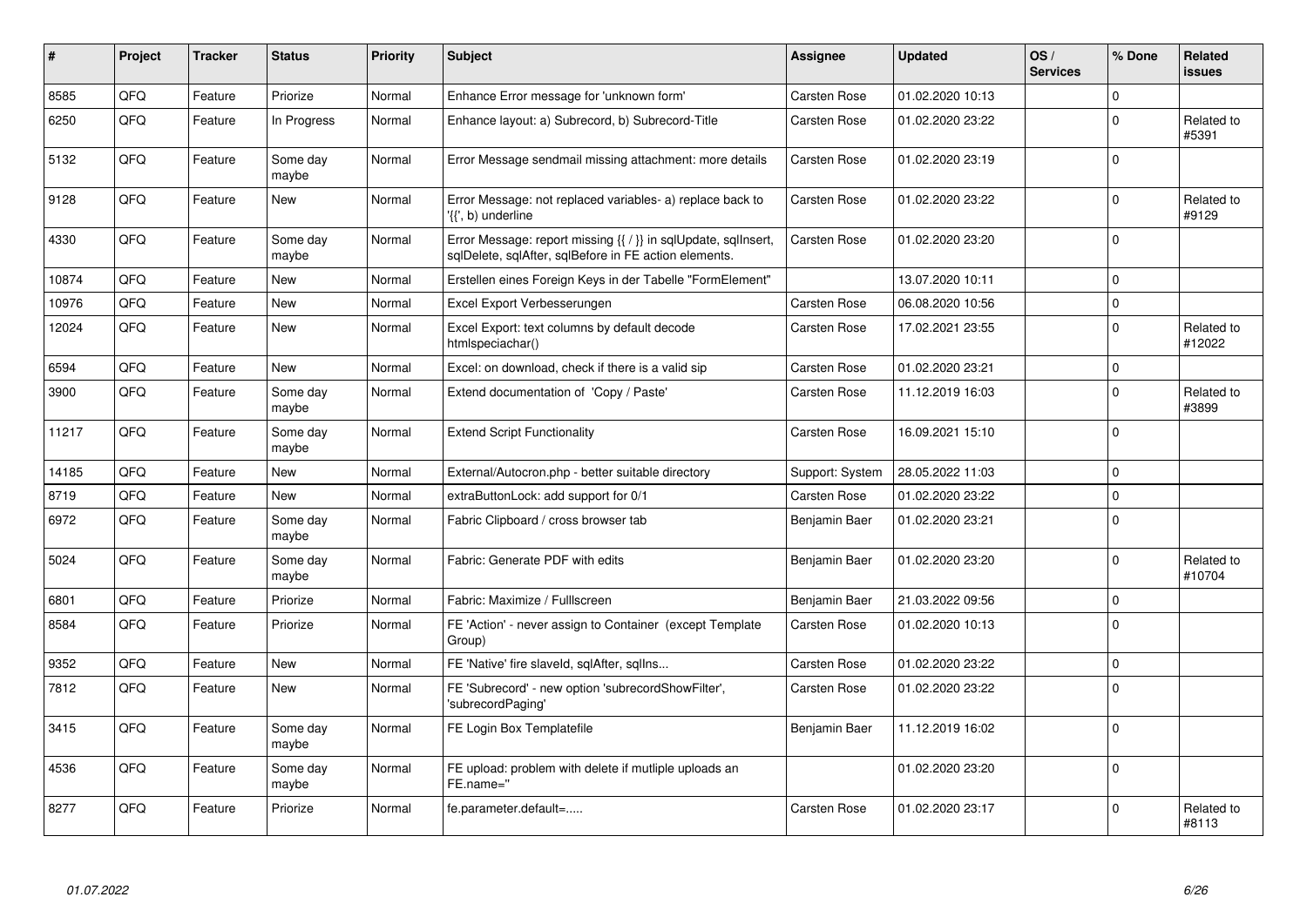| #     | Project | <b>Tracker</b> | <b>Status</b>     | <b>Priority</b> | <b>Subject</b>                                                                                                                                           | <b>Assignee</b> | <b>Updated</b>   | OS/<br><b>Services</b> | % Done      | Related<br><b>issues</b>                                                    |
|-------|---------|----------------|-------------------|-----------------|----------------------------------------------------------------------------------------------------------------------------------------------------------|-----------------|------------------|------------------------|-------------|-----------------------------------------------------------------------------|
| 10013 | QFQ     | Feature        | Some day<br>maybe | Normal          | FE.typ=editor: CodeMirror                                                                                                                                | Carsten Rose    | 08.06.2022 10:37 |                        | $\mathbf 0$ | Related to<br>#12611,<br>Related to<br>#12490,<br>Related to<br>#7732       |
| 12162 | QFQ     | Feature        | <b>New</b>        | Normal          | FE.type=sendmail: personalized mailing (several mails) via<br>template                                                                                   | Carsten Rose    | 03.05.2021 20:45 |                        | $\mathbf 0$ |                                                                             |
| 4444  | QFQ     | Feature        | Some day<br>maybe | Normal          | FE.type=upload: detect mime type                                                                                                                         |                 | 11.12.2019 16:02 |                        | $\mathbf 0$ | Related to<br>#4303                                                         |
| 7920  | QFQ     | Feature        | <b>New</b>        | Normal          | FE: Syntax Highlight, Zeinlenumbruch                                                                                                                     | Carsten Rose    | 01.02.2020 10:03 |                        | $\mathbf 0$ |                                                                             |
| 4872  | QFQ     | Feature        | Some day<br>maybe | Normal          | Fields of Typo3 page available in STORE_TYPO3                                                                                                            | Carsten Rose    | 01.02.2020 23:19 |                        | $\mathbf 0$ |                                                                             |
| 4413  | QFQ     | Feature        | New               | Normal          | fieldset: show/hidden, modeSql, dynamicUpdate                                                                                                            | Carsten Rose    | 09.02.2022 15:19 |                        | $\mathbf 0$ |                                                                             |
| 10003 | QFQ     | Feature        | Priorize          | Normal          | fieldset: stronger visualize group                                                                                                                       | Benjamin Baer   | 12.02.2020 08:13 |                        | $\mathbf 0$ |                                                                             |
| 5923  | QFQ     | Feature        | Some day<br>maybe | Normal          | fillStoreSystemBySqlLate                                                                                                                                 |                 | 01.02.2020 23:19 |                        | $\mathbf 0$ |                                                                             |
| 3880  | QFQ     | Feature        | Some day<br>maybe | Normal          | Form 'Form': anlegen einer Tabelle                                                                                                                       |                 | 14.01.2021 10:12 |                        | $\mathbf 0$ |                                                                             |
| 3879  | QFQ     | Feature        | Some day<br>maybe | Normal          | Form 'FormElement': Beim Feld 'name' rechts in der Notiz<br>einen Link einblenden - a) aktuelle Definition anzeigen, b)<br>Spalte in der Tabelle anlegen |                 | 11.12.2019 16:03 |                        | $\mathbf 0$ |                                                                             |
| 3878  | QFQ     | Feature        | Some day<br>maybe | Normal          | Form 'FormElement': Spalte 'name' typeAhead mit<br>Spaltennamen der Primarytable.                                                                        |                 | 11.12.2019 16:03 |                        | $\mathbf 0$ |                                                                             |
| 8336  | QFQ     | Feature        | <b>New</b>        | Normal          | Form > modified > Close New: a) Optional disable popup, b)<br>custom text, c) mode on save: close stay                                                   | Carsten Rose    | 01.02.2020 23:22 |                        | $\mathbf 0$ | Related to<br>#8335                                                         |
| 10763 | QFQ     | Feature        | <b>New</b>        | Normal          | form accessed and submitted despite logout?                                                                                                              |                 | 16.06.2020 11:43 |                        | $\mathbf 0$ |                                                                             |
| 11716 | QFQ     | Feature        | New               | Normal          | Form an beliebiger Stelle im Report anzeigen                                                                                                             |                 | 09.12.2020 09:47 |                        | $\mathbf 0$ |                                                                             |
| 12262 | QFQ     | Feature        | ToDo              | Normal          | Form buttons on top: more customable                                                                                                                     | Enis Nuredini   | 17.06.2022 10:44 |                        | $\mathbf 0$ | Related to<br>#13945, Has<br>duplicate<br>#4046, Has<br>duplicate<br>#10080 |
| 9602  | QFQ     | Feature        | New               | Normal          | Form definition as JSON                                                                                                                                  | Carsten Rose    | 01.02.2020 23:21 |                        | $\mathbf 0$ | Related to<br>#9600                                                         |
| 11322 | QFQ     | Feature        | Some day<br>maybe | Normal          | Form Element JSON - (multiline parameter field)                                                                                                          | Carsten Rose    | 16.09.2021 15:10 |                        | $\mathsf 0$ |                                                                             |
| 12315 | QFG     | Feature        | Some day<br>maybe | Normal          | Form History (Diffs) / Backups                                                                                                                           | Carsten Rose    | 16.09.2021 15:10 |                        | $\mathbf 0$ |                                                                             |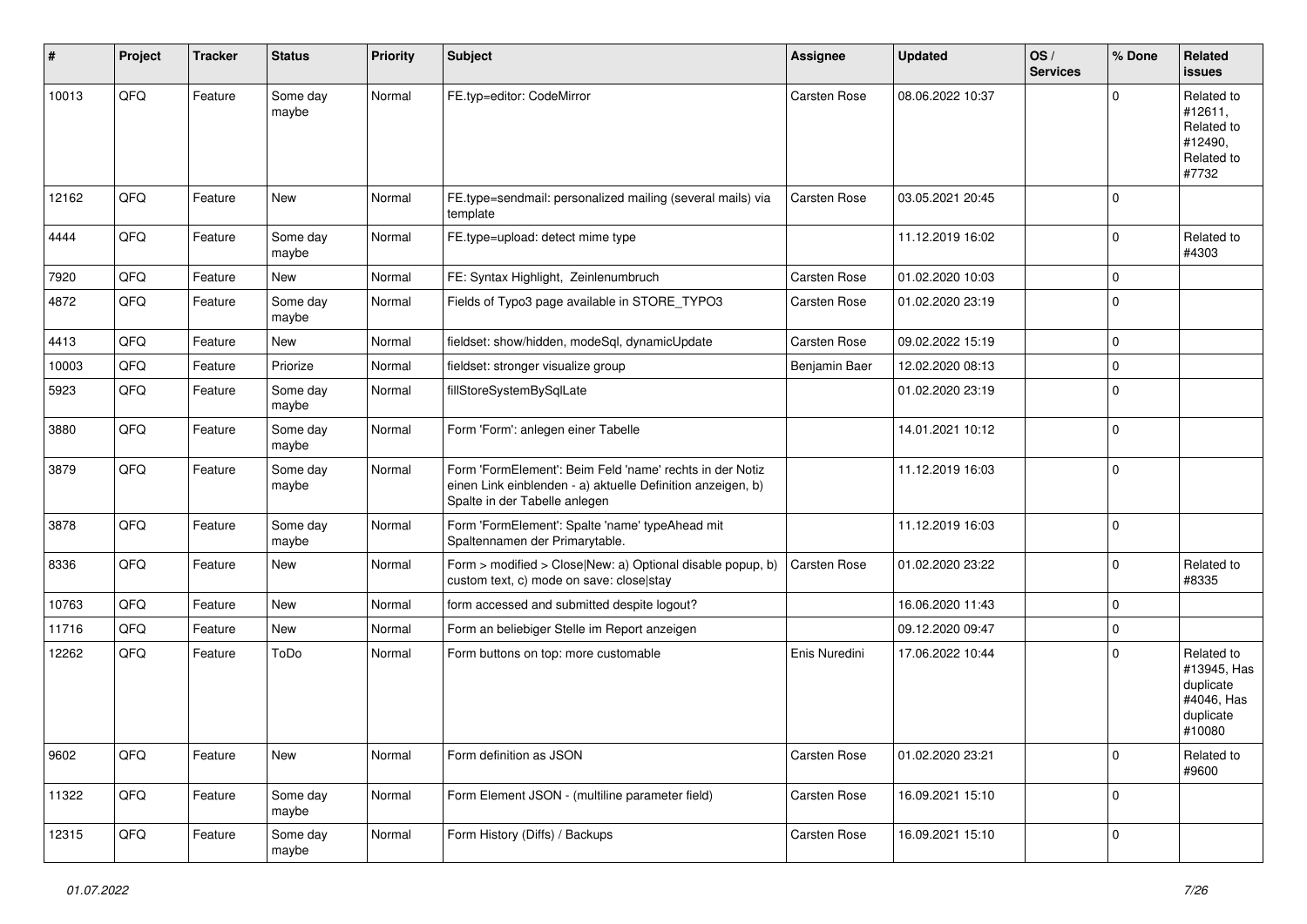| #     | Project | <b>Tracker</b> | <b>Status</b>     | <b>Priority</b> | <b>Subject</b>                                                                                                                      | <b>Assignee</b> | <b>Updated</b>   | OS/<br><b>Services</b> | % Done      | Related<br><b>issues</b> |
|-------|---------|----------------|-------------------|-----------------|-------------------------------------------------------------------------------------------------------------------------------------|-----------------|------------------|------------------------|-------------|--------------------------|
| 13572 | QFQ     | Feature        | Feedback          | Normal          | Form Load: misleading error message on trying to load non<br>existent primary record                                                | Enis Nuredini   | 16.05.2022 23:16 |                        | 100         |                          |
| 5983  | QFQ     | Feature        | Some day<br>maybe | Normal          | Form Submit (save & update): normalize date/-time FE                                                                                | Carsten Rose    | 01.02.2020 23:19 |                        | $\Omega$    |                          |
| 9668  | QFQ     | Feature        | Priorize          | Normal          | Form.mode: rename 'hidden' to 'hide'                                                                                                | Carsten Rose    | 05.05.2021 22:14 |                        | $\Omega$    | Related to<br>#6437      |
| 3708  | QFQ     | Feature        | Some day<br>maybe | Normal          | Form: input - 'specialchars', 'none'  gewisse tags<br>erlauben, andere verbieten                                                    | Carsten Rose    | 11.12.2019 16:02 |                        | $\Omega$    | Related to<br>#14320     |
| 6289  | QFQ     | Feature        | <b>New</b>        | Normal          | Form: Log                                                                                                                           | Carsten Rose    | 01.02.2020 23:21 |                        | $\mathbf 0$ |                          |
| 4443  | QFQ     | Feature        | Some day<br>maybe | Normal          | Form: multiple secondary tables                                                                                                     |                 | 01.02.2020 23:20 |                        | $\mathbf 0$ |                          |
| 12156 | QFQ     | Feature        | <b>New</b>        | Normal          | Form: Optional disable 'leave page'                                                                                                 |                 | 03.05.2021 20:45 |                        | $\Omega$    |                          |
| 7278  | QFQ     | Feature        | Some day<br>maybe | Normal          | Form: Wert vordefinieren der immer gesetzt wird                                                                                     |                 | 02.05.2021 09:27 |                        | $\Omega$    |                          |
| 6998  | QFQ     | Feature        | Priorize          | Normal          | Form: with debug=on show column information as tooltip of<br>column label                                                           | Carsten Rose    | 01.02.2020 10:13 |                        | $\Omega$    |                          |
| 3877  | QFQ     | Feature        | Some day<br>maybe | Normal          | FormEditor: die Felder die aktuell nicht gebraucht werden<br>nur auf readonly/disabled setzen (nicht ausblenden > das<br>irritiert. | Carsten Rose    | 11.12.2019 16:03 |                        | $\Omega$    |                          |
| 9537  | QFQ     | Feature        | <b>New</b>        | Normal          | FormEditor: Edit fieldset in FrontEnd                                                                                               | Carsten Rose    | 01.02.2020 23:22 |                        | $\mathbf 0$ |                          |
| 3350  | QFQ     | Feature        | Some day<br>maybe | Normal          | FormEditor: Hilfetext hinter 'checktype'                                                                                            | Carsten Rose    | 11.12.2019 16:02 |                        | $\Omega$    |                          |
| 14290 | QFQ     | Feature        | Priorize          | Normal          | FormEditor: Show Table Definition                                                                                                   | Carsten Rose    | 19.06.2022 16:37 |                        | $\pmb{0}$   |                          |
| 7290  | QFQ     | Feature        | Priorize          | Normal          | FormEditor: title as textarea if LEN(title)>60                                                                                      | Carsten Rose    | 01.02.2020 10:13 |                        | $\Omega$    | Blocked by<br>#7682      |
| 8034  | QFQ     | Feature        | Priorize          | Normal          | FormElement 'data': 22.22.2222 should not be accepted                                                                               | Carsten Rose    | 01.02.2020 10:13 |                        | $\mathbf 0$ |                          |
| 9548  | QFQ     | Feature        | Feedback          | High            | FormElement: Pattern mismatch - optional report only on<br>focus lost                                                               | Benjamin Baer   | 03.05.2021 21:14 |                        | $\Omega$    |                          |
| 6602  | QFQ     | Feature        | New               | Normal          | Formlet: in Report auf Mausklick ein mini-form oeffnen                                                                              | Carsten Rose    | 11.12.2019 16:16 |                        | $\Omega$    |                          |
| 6609  | QFQ     | Feature        | <b>New</b>        | Normal          | Formlet: JSON API erweitern                                                                                                         | Carsten Rose    | 01.02.2020 23:21 |                        | 50          |                          |
| 6515  | QFQ     | Feature        | Some day<br>maybe | Normal          | Formular: Felder dynamisch ein/ausblenden                                                                                           |                 | 11.12.2019 16:02 |                        | $\mathbf 0$ |                          |
| 9900  | QFQ     | Feature        | Priorize          | Normal          | Generic API Call: tt-content record >> JSON                                                                                         | Carsten Rose    | 01.02.2020 10:13 |                        | $\mathbf 0$ |                          |
| 10095 | QFQ     | Feature        | Some day<br>maybe | Normal          | Generic Gitlab Integration into QFQ                                                                                                 | Carsten Rose    | 16.09.2021 15:10 |                        | $\mathbf 0$ |                          |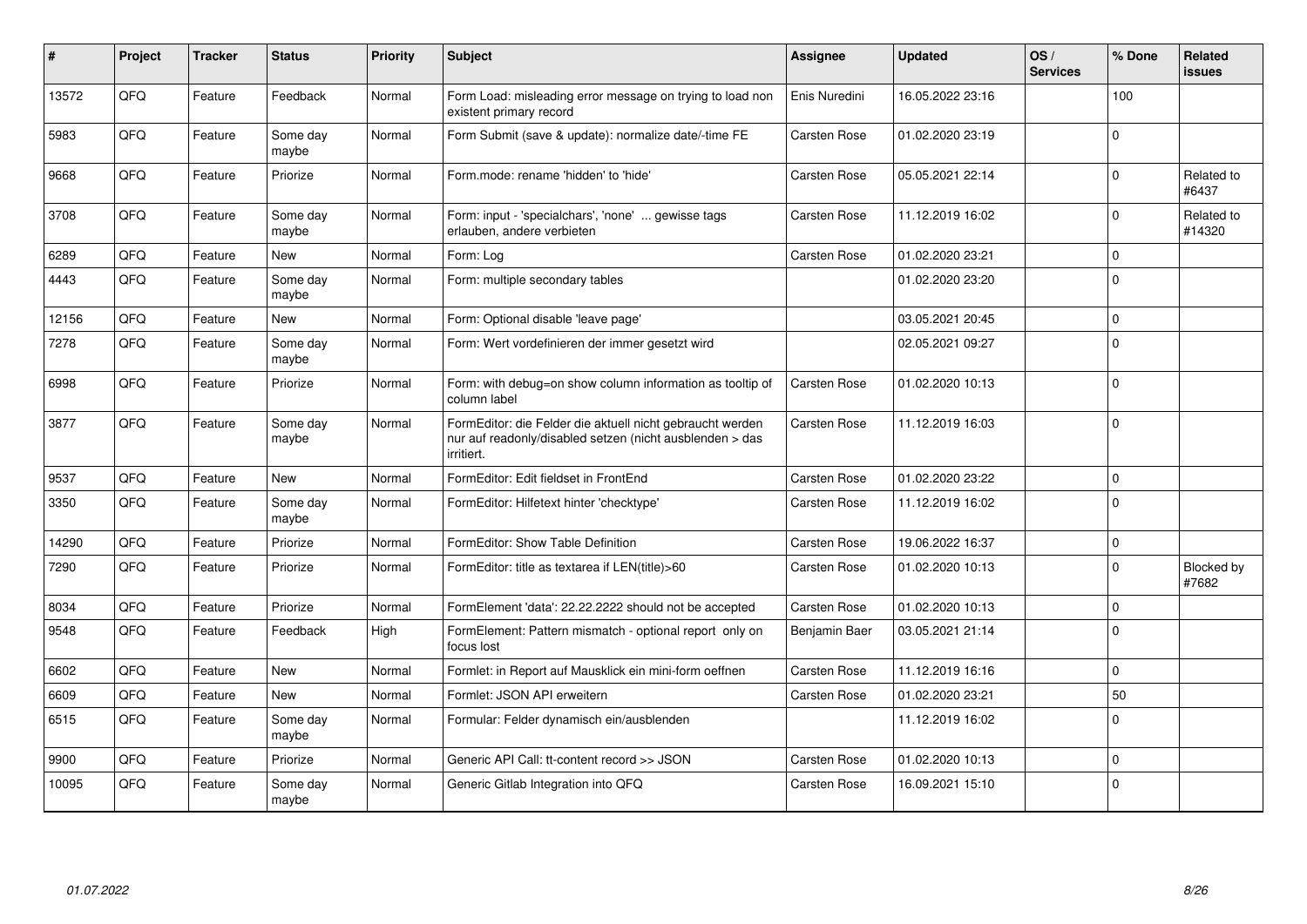| #     | Project        | <b>Tracker</b> | <b>Status</b>     | <b>Priority</b> | <b>Subject</b>                                                                         | <b>Assignee</b> | <b>Updated</b>   | OS/<br><b>Services</b> | % Done      | Related<br>issues                                                      |
|-------|----------------|----------------|-------------------|-----------------|----------------------------------------------------------------------------------------|-----------------|------------------|------------------------|-------------|------------------------------------------------------------------------|
| 11702 | QFQ            | Feature        | New               | Normal          | HTML Special Char makes no sense for 'allbut' if '&' is<br>forbidden                   | Carsten Rose    | 07.12.2021 16:35 |                        | $\Omega$    | Related to<br>#5112,<br>Related to<br>#14320                           |
| 12480 | QFQ            | Feature        | <b>New</b>        | Normal          | If QFQ upgrade is running, block further request                                       | Carsten Rose    | 03.05.2021 20:45 |                        | $\mathbf 0$ |                                                                        |
| 8217  | QFQ            | Feature        | New               | Normal          | if-elseif-else construct                                                               | Carsten Rose    | 16.03.2021 18:41 |                        | $\mathbf 0$ | Related to<br>#10716                                                   |
| 7660  | QFQ            | Feature        | New               | Normal          | IMAP: import mails to DB, move / delete mails                                          | Carsten Rose    | 01.02.2020 09:52 |                        | $\mathbf 0$ |                                                                        |
| 7453  | QFQ            | Feature        | Some day<br>maybe | Normal          | import / export forms QFQ                                                              | Carsten Rose    | 16.09.2021 15:10 |                        | $\mathbf 0$ |                                                                        |
| 2950  | QFQ            | Feature        | Some day<br>maybe | Normal          | Inhalt QFQ Records als File                                                            |                 | 11.12.2019 16:03 |                        | $\mathbf 0$ |                                                                        |
| 11036 | QFQ            | Feature        | Some day<br>maybe | Normal          | inline report editor permissions                                                       | Carsten Rose    | 16.09.2021 15:09 |                        | $\mathbf 0$ | Related to<br>#11323                                                   |
| 9517  | QFQ            | Feature        | In Progress       | High            | Input multiple tags with typeahead                                                     | Carsten Rose    | 03.05.2021 21:14 |                        | 40          | Related to<br>#10150                                                   |
| 7965  | QFQ            | Feature        | Priorize          | Normal          | Input type 'text' with visual format - currency                                        | Benjamin Baer   | 03.01.2022 07:45 |                        | $\mathbf 0$ |                                                                        |
| 12630 | QFO            | Feature        | In Progress       | Normal          | Input: date[time]: min / max values                                                    | Enis Nuredini   | 20.06.2022 18:31 |                        | $\Omega$    | Related to<br>#10096,<br>Related to<br>#14302,<br>Related to<br>#14303 |
| 7522  | QFQ            | Feature        | Priorize          | Normal          | Inserting default index.html to folder (Avoid Apache<br>Indexing)                      | Carsten Rose    | 01.02.2020 10:13 |                        | $\mathbf 0$ |                                                                        |
| 4259  | QFQ            | Feature        | Some day<br>maybe | Normal          | Instant trigger a cron job                                                             | Carsten Rose    | 11.12.2019 16:03 |                        | $\mathbf 0$ |                                                                        |
| 7732  | QFQ            | Feature        | Some day<br>maybe | Normal          | Javascript: Lazy Loading der add on libs                                               | Benjamin Baer   | 08.06.2022 10:38 |                        | $\Omega$    | Related to<br>#12611,<br>Related to<br>#12490,<br>Related to<br>#10013 |
| 1510  | QFQ            | Feature        | Some day<br>maybe | Normal          | jquery von google laden, falls das nicht geht lokal                                    |                 | 11.12.2019 16:03 |                        | $\mathbf 0$ |                                                                        |
| 1946  | QFQ            | Feature        | Some day<br>maybe | Normal          | Kontrolle ob der ReadOnly Modus bei den<br>Formularelementen korrekt implementiert ist | Carsten Rose    | 11.12.2019 16:03 |                        | $\mathbf 0$ |                                                                        |
| 10443 | QFQ            | Feature        | In Progress       | Normal          | Konzept_api / _live                                                                    | Carsten Rose    | 07.05.2020 09:39 |                        | $\mathbf 0$ |                                                                        |
| 10593 | QFQ            | Feature        | New               | Normal          | label2: text behind input element                                                      | Carsten Rose    | 16.05.2020 10:57 |                        | $\mathbf 0$ |                                                                        |
| 14371 | $\mathsf{QFQ}$ | Feature        | Priorize          | Normal          | LDAP via REPORT                                                                        | Carsten Rose    | 19.06.2022 16:37 |                        | $\mathbf 0$ |                                                                        |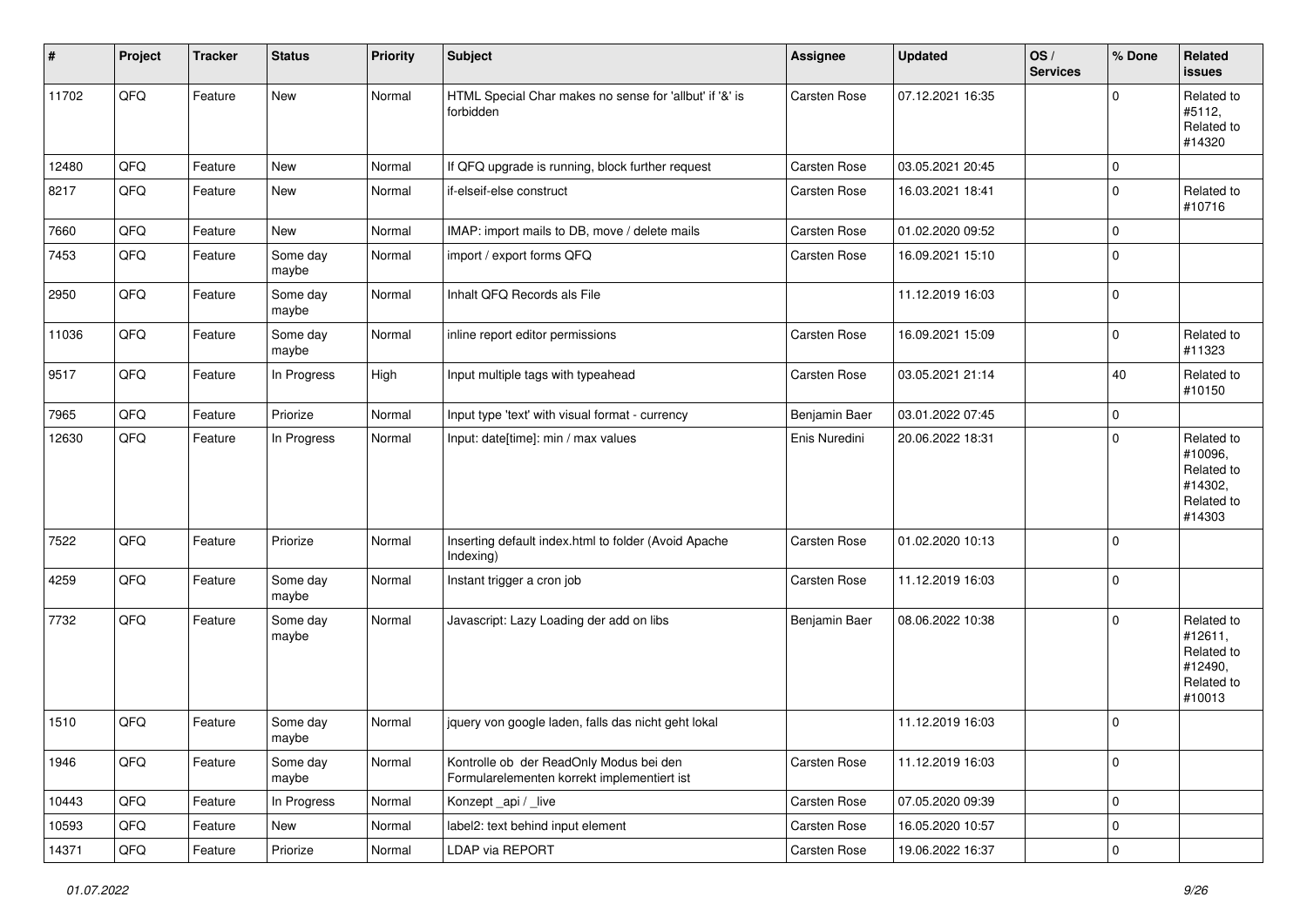| $\vert$ # | Project        | <b>Tracker</b> | <b>Status</b>     | <b>Priority</b> | <b>Subject</b>                                                                                         | Assignee      | <b>Updated</b>   | OS/<br><b>Services</b> | % Done      | <b>Related</b><br>issues                                              |
|-----------|----------------|----------------|-------------------|-----------------|--------------------------------------------------------------------------------------------------------|---------------|------------------|------------------------|-------------|-----------------------------------------------------------------------|
| 3457      | QFQ            | Feature        | Some day<br>maybe | Normal          | LDAP: concat multi values to one single entry                                                          | Carsten Rose  | 11.12.2019 16:02 |                        | $\Omega$    |                                                                       |
| 10569     | QFQ            | Feature        | Priorize          | Normal          | link_blank more safe                                                                                   | Enis Nuredini | 25.03.2022 12:44 |                        | $\mathbf 0$ |                                                                       |
| 3617      | QFQ            | Feature        | Some day<br>maybe | Normal          | Load javascripts at bottom                                                                             |               | 11.12.2019 16:02 |                        | $\mathbf 0$ |                                                                       |
| 8702      | QFQ            | Feature        | New               | Normal          | Load Record which is locked: missing user info                                                         | Carsten Rose  | 11.12.2019 16:16 |                        | 0           | Related to<br>#9789                                                   |
| 12490     | QFQ            | Feature        | New               | Normal          | Loading Plugins in QFQ - see what tinymce does. (lazy<br>loading)                                      | Benjamin Baer | 08.06.2022 10:37 |                        | $\Omega$    | Related to<br>#12611,<br>Related to<br>#10013,<br>Related to<br>#7732 |
| 4433      | QFQ            | Feature        | Some day<br>maybe | Normal          | Log when SIP will be destroyed by QFQ for any (security)<br>reason                                     |               | 01.02.2020 23:20 |                        | $\mathbf 0$ | Related to<br>#4432,<br>Related to<br>#5458                           |
| 4439      | QFQ            | Feature        | Some day<br>maybe | Normal          | Log: report all actions fired by an FE Element, incl. the<br>original directive (slaveld, sqllnsert, ) |               | 01.02.2020 23:20 |                        | $\Omega$    | Related to<br>#4432,<br>Related to<br>#5458                           |
| 9777      | QFQ            | Feature        | <b>New</b>        | Normal          | Logging QFQ Variables                                                                                  | Carsten Rose  | 16.12.2019 17:17 |                        | $\mathbf 0$ |                                                                       |
| 2361      | QFQ            | Feature        | New               | Normal          | Logging wer/wann/wo welches Formular aufgerufen hat                                                    | Carsten Rose  | 11.12.2019 16:15 |                        | $\Omega$    | Related to<br>#4432.<br>Related to<br>#7480                           |
| 5852      | QFQ            | Feature        | Some day<br>maybe | Normal          | Logging: mail.log / sql.log - im FE anzeigen und via AJAX<br>aktualisieren                             | Carsten Rose  | 01.02.2020 23:19 |                        | 0           | Related to<br>#5885                                                   |
| 3504      | QFQ            | Feature        | <b>New</b>        | Normal          | Logging: welche Action FEs werden wann wie ausgefuehrt                                                 | Carsten Rose  | 01.02.2020 23:21 |                        | $\Omega$    | Related to<br>#5458,<br>Related to<br>#4092                           |
| 4974      | QFQ            | Feature        | Some day<br>maybe | Normal          | Long polling - inform all listening clients of changes                                                 |               | 11.12.2019 16:02 |                        | $\mathbf 0$ |                                                                       |
| 5455      | QFQ            | Feature        | Some day<br>maybe | Normal          | Mail Redirects grld abhaengig                                                                          |               | 01.02.2020 23:20 |                        | $\mathbf 0$ |                                                                       |
| 2084      | QFQ            | Feature        | Some day<br>maybe | Normal          | Mailto mit encryption: Subrecord                                                                       | Carsten Rose  | 11.12.2019 16:03 |                        | 0           | Related to<br>#2082                                                   |
| 11747     | QFQ            | Feature        | New               | Normal          | Maintenance Page with Redirect                                                                         | Carsten Rose  | 03.05.2021 20:47 |                        | 0           | Related to<br>#11741                                                  |
| 9208      | $\mathsf{QFQ}$ | Feature        | New               | Normal          | Manage 'recent' records                                                                                | Carsten Rose  | 01.02.2020 23:22 |                        | 0           |                                                                       |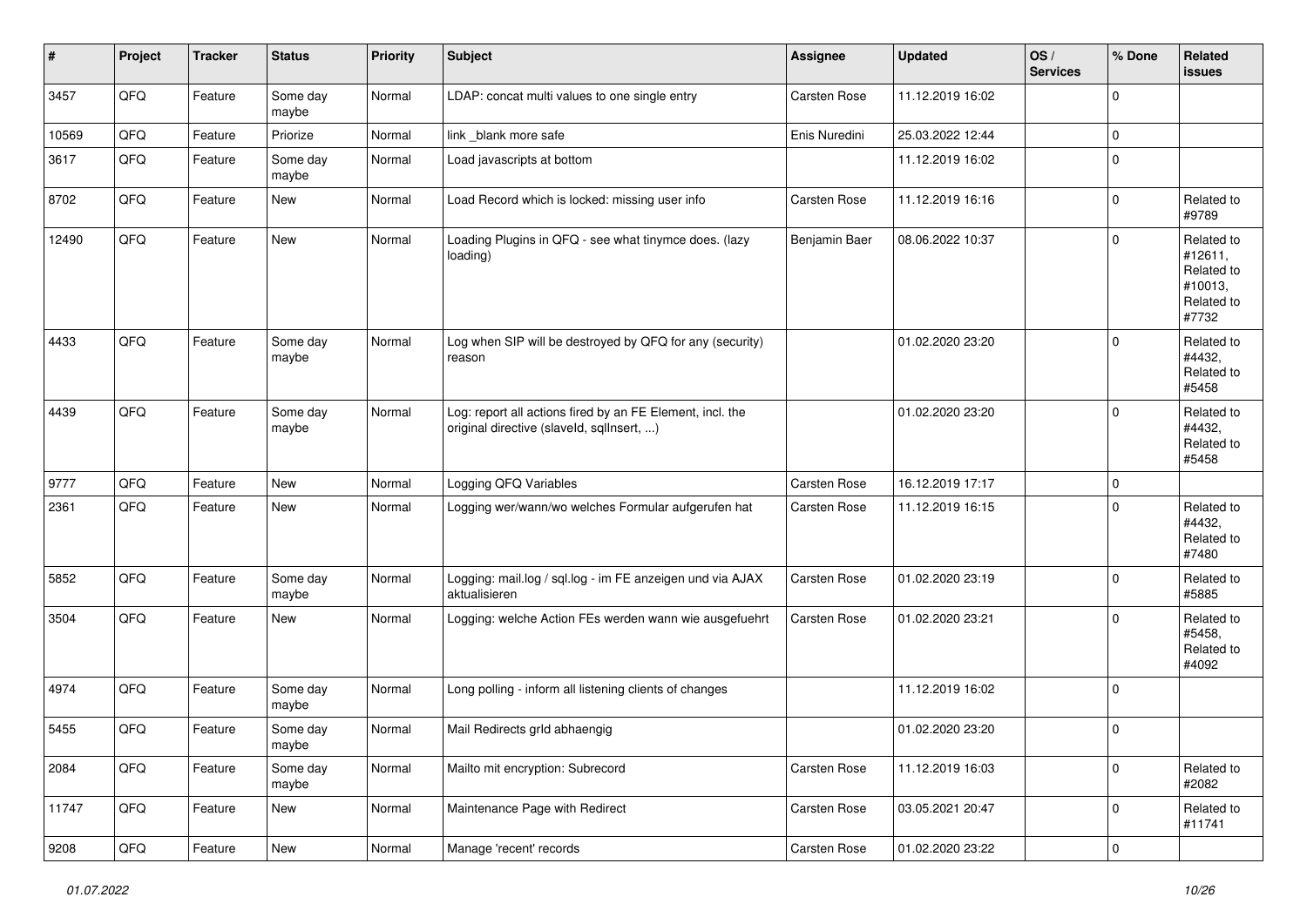| $\sharp$ | Project | <b>Tracker</b> | <b>Status</b>     | <b>Priority</b> | Subject                                                                                  | <b>Assignee</b>     | <b>Updated</b>   | OS/<br><b>Services</b> | % Done      | Related<br><b>issues</b>                                             |
|----------|---------|----------------|-------------------|-----------------|------------------------------------------------------------------------------------------|---------------------|------------------|------------------------|-------------|----------------------------------------------------------------------|
| 10014    | QFQ     | Feature        | <b>New</b>        | Normal          | Manual.rst: describe behaviour and process order of<br>fillStoreVar, slaveld, sqlBefore, | <b>Carsten Rose</b> | 01.02.2020 22:31 |                        | $\Omega$    |                                                                      |
| 4440     | QFQ     | Feature        | Some day<br>maybe | Normal          | Manual.rst: explain how to. expand PHP Session to 4h                                     |                     | 11.12.2019 16:02 |                        | $\Omega$    |                                                                      |
| 7104     | QFQ     | Feature        | Some day<br>maybe | Normal          | Manual: hint about escaping if '\r' appears in mail body                                 |                     | 11.12.2019 16:01 |                        | $\mathbf 0$ |                                                                      |
| 12039    | QFQ     | Feature        | <b>New</b>        | Normal          | Missing htmlSpecialChar() in pre processing on form submit                               |                     | 18.02.2021 00:09 |                        | $\Omega$    | Related to<br>#14320                                                 |
| 4027     | QFQ     | Feature        | Some day<br>maybe | Normal          | Missing: orange 'check' / 'bullet'                                                       |                     | 11.12.2019 16:03 |                        | $\mathbf 0$ |                                                                      |
| 11523    | QFQ     | Feature        | <b>New</b>        | Normal          | Mit dynamic Update erkennen, ob Upload gemacht wurde                                     | Carsten Rose        | 13.11.2020 15:07 |                        | $\mathbf 0$ | Related to<br>#9533                                                  |
| 4626     | QFQ     | Feature        | Some day<br>maybe | Normal          | Mobile View: 'classBody=qfq-form-right' makes no sense                                   |                     | 01.02.2020 23:20 |                        | $\mathbf 0$ |                                                                      |
| 3646     | QFQ     | Feature        | Some day<br>maybe | Normal          | Moeglichkeit HTML Tags in Reports auszugeben (zu<br>enkodieren: htmlspecialchars)        |                     | 11.12.2019 16:02 |                        | $\mathbf 0$ | Related to<br>#14320                                                 |
| 6765     | QFQ     | Feature        | New               | Normal          | Moeglichkeit via QFQ eigene Logs zu schreiben                                            | Carsten Rose        | 01.02.2020 23:21 |                        | $\mathbf 0$ |                                                                      |
| 10015    | QFQ     | Feature        | Priorize          | Normal          | Monospace in Textarea                                                                    | Carsten Rose        | 03.02.2020 13:40 |                        | $\mathbf 0$ |                                                                      |
| 9706     | QFQ     | Feature        | New               | Normal          | Multi File Upload (hidden template group)                                                | Carsten Rose        | 01.02.2020 23:22 |                        | $\mathbf 0$ | Related to<br>#7521,<br>Related to<br>#5562,<br>Related to<br>#13330 |
| 13330    | QFQ     | Feature        | In Progress       | Normal          | Multi Form: Upload                                                                       | Carsten Rose        | 07.11.2021 12:40 |                        | 50          | Related to<br>#9706                                                  |
| 4365     | QFQ     | Feature        | Some day<br>maybe | Normal          | Multi Language: new way of config                                                        | Carsten Rose        | 01.02.2020 23:20 |                        | $\mathbf 0$ |                                                                      |
| 11516    | QFQ     | Feature        | <b>New</b>        | Normal          | Multi Page Form (Previous/Next Buttons)                                                  | Carsten Rose        | 16.03.2021 17:52 |                        | $\mathbf 0$ |                                                                      |
| 7602     | QFQ     | Feature        | ToDo              | High            | Multi Select: with checkboxes                                                            | Benjamin Baer       | 22.03.2022 09:07 |                        | $\mathbf 0$ |                                                                      |
| 10714    | QFQ     | Feature        | New               | Normal          | multi Table Form                                                                         | Carsten Rose        | 16.03.2021 18:44 |                        | $\mathbf 0$ |                                                                      |
| 5695     | QFQ     | Feature        | In Progress       | Normal          | Multiform                                                                                | <b>Carsten Rose</b> | 02.01.2021 18:38 |                        | $\mathbf 0$ |                                                                      |
| 9579     | QFQ     | Feature        | Some day<br>maybe | Normal          | Multiform with Process Row                                                               | Carsten Rose        | 11.12.2019 16:01 |                        | $\mathbf 0$ |                                                                      |
| 12023    | QFQ     | Feature        | New               | Normal          | MySQL Stored Precdure: QDECODESPECIALCHAR()                                              | <b>Carsten Rose</b> | 16.02.2021 11:16 |                        | $\Omega$    | Related to<br>#12022                                                 |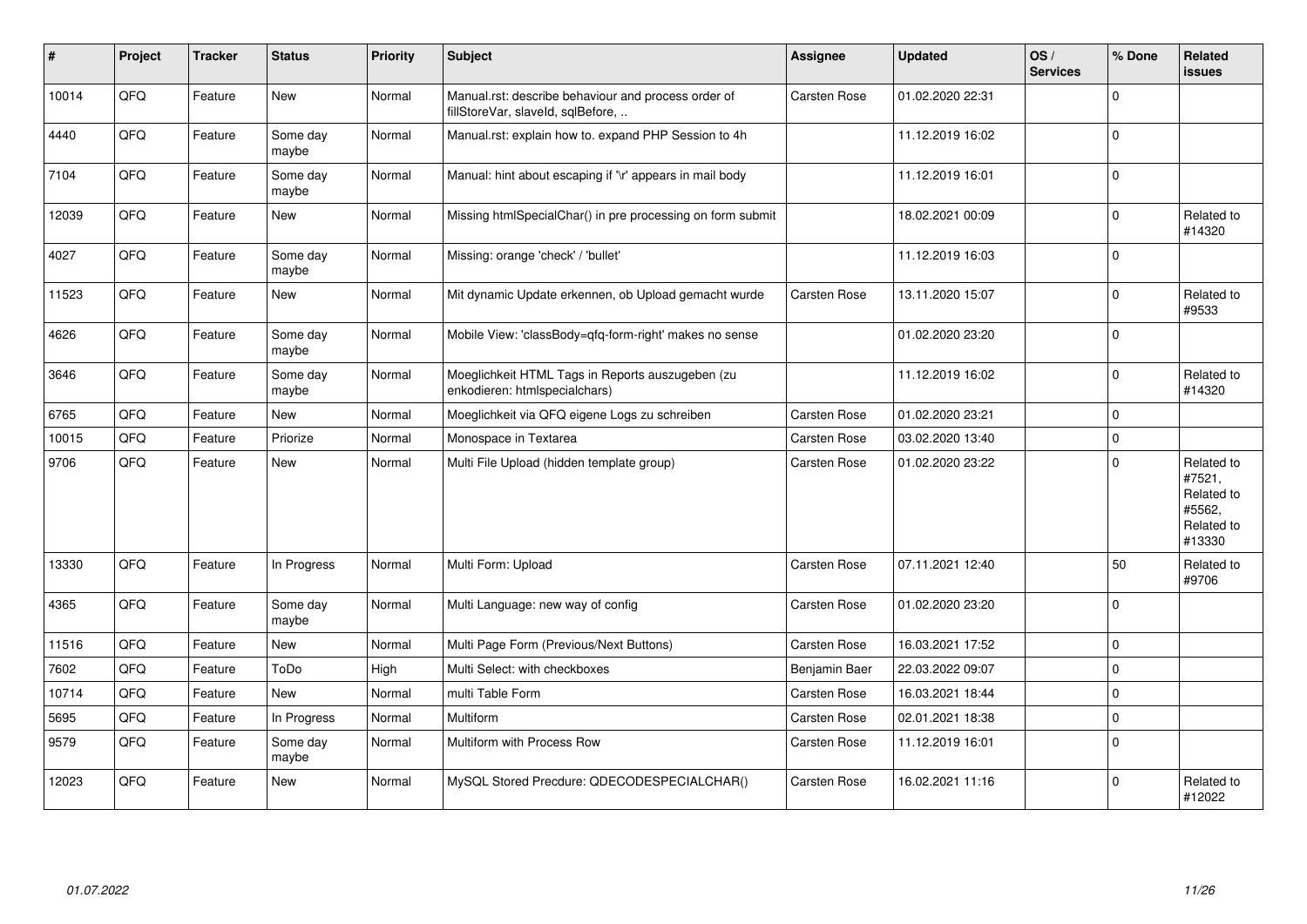| $\sharp$ | Project | <b>Tracker</b> | <b>Status</b>     | <b>Priority</b> | <b>Subject</b>                                                                                    | <b>Assignee</b> | <b>Updated</b>   | OS/<br><b>Services</b> | % Done      | Related<br><b>issues</b>                      |
|----------|---------|----------------|-------------------|-----------------|---------------------------------------------------------------------------------------------------|-----------------|------------------|------------------------|-------------|-----------------------------------------------|
| 6437     | QFQ     | Feature        | <b>New</b>        | Normal          | Neuer Mode Button bei FormElementen                                                               | Carsten Rose    | 01.02.2020 23:21 |                        | $\Omega$    | Related to<br>#9668,<br>Blocked by<br>#9678   |
| 6084     | QFQ     | Feature        | Some day<br>maybe | Normal          | New escape type: 'D' - convert date                                                               |                 | 01.02.2020 23:19 |                        | $\mathbf 0$ |                                               |
| 4446     | QFQ     | Feature        | Some day<br>maybe | Normal          | New FE get same feldContainerId as last modifed FE                                                |                 | 01.02.2020 23:20 |                        | $\pmb{0}$   |                                               |
| 7229     | QFQ     | Feature        | Some day<br>maybe | Normal          | New FormElement.type: Button                                                                      |                 | 01.02.2021 12:32 |                        | $\mathbf 0$ |                                               |
| 5782     | QFQ     | Feature        | New               | Normal          | NextCloud API                                                                                     | Carsten Rose    | 01.02.2020 10:02 |                        | $\mathbf 0$ |                                               |
| 14090    | QFQ     | Feature        | New               | Normal          | Nützliche _script funktionen                                                                      | Carsten Rose    | 28.05.2022 11:03 |                        | $\mathbf 0$ |                                               |
| 10011    | QFQ     | Feature        | Priorize          | Normal          | Offer new STORE_TYPO3 Variable 'beUser', 'beEmail'                                                | Carsten Rose    | 08.05.2021 09:51 |                        | $\mathbf 0$ | Related to<br>#10012,<br>Related to<br>#12511 |
| 7681     | QFQ     | Feature        | <b>New</b>        | Normal          | Optional switch off 'check for modified record'                                                   | Carsten Rose    | 01.02.2020 23:21 |                        | $\mathbf 0$ |                                               |
| 10384    | QFQ     | Feature        | New               | Normal          | Parameter Exchange QFQ Instances                                                                  |                 | 07.05.2020 09:38 |                        | $\mathbf 0$ |                                               |
| 8101     | QFQ     | Feature        | Some day<br>maybe | Normal          | Password hash: support further hashing methods                                                    | Carsten Rose    | 16.09.2021 15:10 |                        | $\mathbf 0$ |                                               |
| 5715     | QFQ     | Feature        | New               | High            | PDF Caching                                                                                       | Carsten Rose    | 03.05.2021 21:14 |                        | $\Omega$    | Related to<br>#5851,<br>Related to<br>#6357   |
| 7336     | QFQ     | Feature        | Some day<br>maybe | Normal          | PDF Upload: disallow PDFs with specific Meta information                                          | Carsten Rose    | 11.12.2019 16:01 |                        | $\mathbf 0$ |                                               |
| 6261     | QFQ     | Feature        | New               | Normal          | Persistent SIP                                                                                    | Carsten Rose    | 12.06.2021 09:07 |                        | $\mathbf 0$ | Related to<br>#10819                          |
| 10819    | QFQ     | Feature        | <b>New</b>        | Normal          | Persistent SIP - second try                                                                       | Carsten Rose    | 29.06.2020 23:02 |                        | $\mathbf 0$ | Related to<br>#6261                           |
| 12556    | QFQ     | Feature        | <b>New</b>        | Normal          | Pills Title: colored = static or dynamic on allrequiredgiven                                      | Benjamin Baer   | 19.03.2022 17:49 |                        | $\mathbf 0$ |                                               |
| 10080    | QFQ     | Feature        | New               | Normal          | Popup on 'save' / 'close': configure dialog (answer<br>yes/no/cancle/)                            | Carsten Rose    | 28.03.2021 20:52 |                        | $\mathbf 0$ | Is duplicate<br>of #12262                     |
| 8204     | QFQ     | Feature        | Priorize          | High            | Position 'required mark'                                                                          | Carsten Rose    | 16.06.2021 13:44 |                        | $\mathbf 0$ |                                               |
| 3495     | QFQ     | Feature        | Some day<br>maybe | Normal          | Predifined Parameter werden nicht in '+' (add new record)<br>SIP gerendert.                       |                 | 11.12.2019 16:02 |                        | $\pmb{0}$   |                                               |
| 4023     | QFQ     | Feature        | New               | Normal          | prepared statements - FE action: salveld, sqlInsert,<br>sqlUpdate, sqlDelete, sqlBefore, sqlAfter | Carsten Rose    | 11.12.2019 16:15 |                        | $\Omega$    |                                               |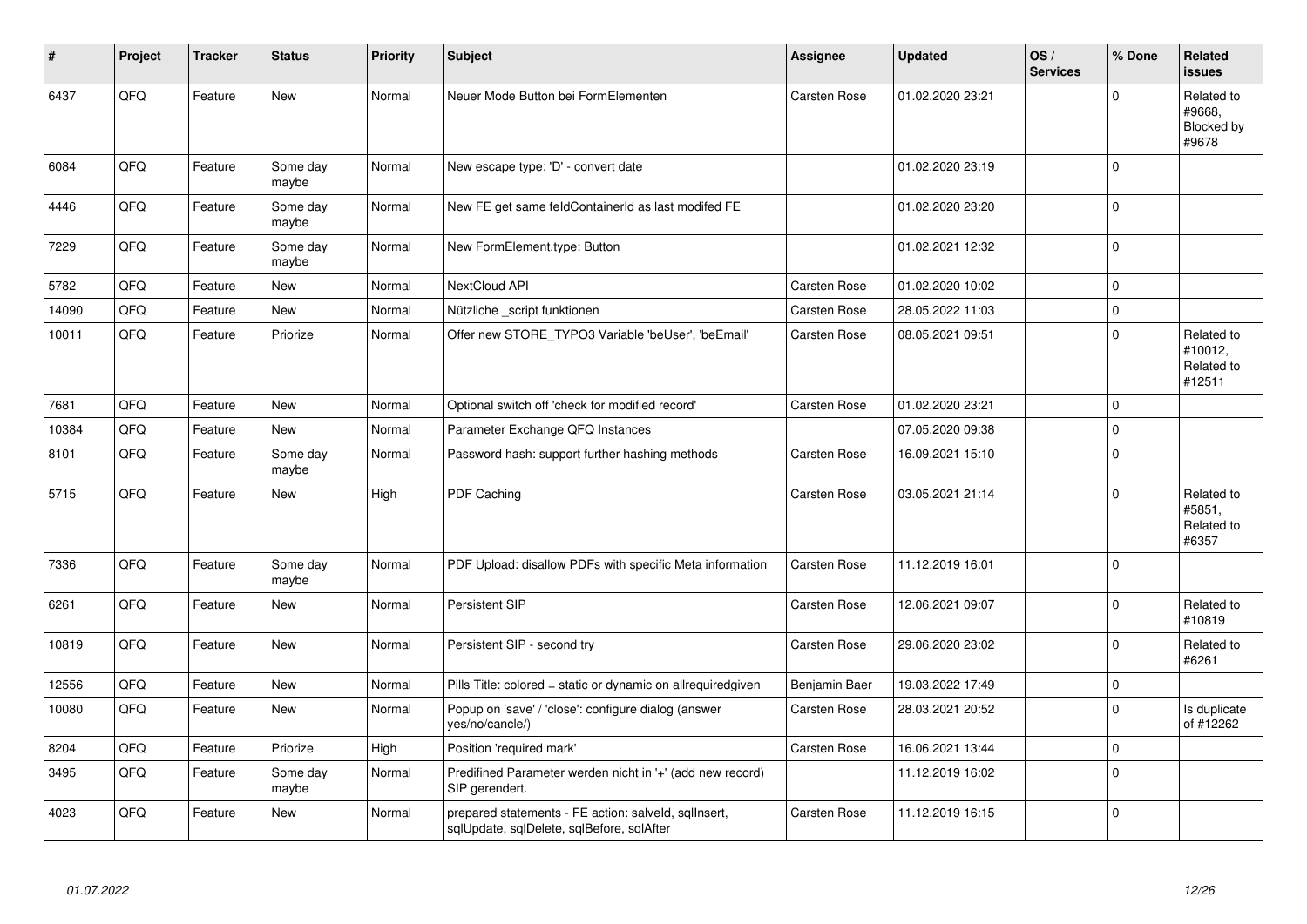| $\vert$ # | <b>Project</b> | <b>Tracker</b> | <b>Status</b>     | <b>Priority</b> | <b>Subject</b>                                                                                                                        | <b>Assignee</b>        | <b>Updated</b>   | OS/<br><b>Services</b> | % Done       | Related<br><b>issues</b>                                               |
|-----------|----------------|----------------|-------------------|-----------------|---------------------------------------------------------------------------------------------------------------------------------------|------------------------|------------------|------------------------|--------------|------------------------------------------------------------------------|
| 9135      | QFQ            | Feature        | Priorize          | Normal          | Progress Bar generic / replace old hourglass download<br>popup                                                                        | Benjamin Baer          | 03.01.2022 07:43 |                        | $\mathbf 0$  |                                                                        |
| 11980     | QFQ            | Feature        | In Progress       | Normal          | protected verzeichnis MUSS geschützt werden                                                                                           | Carsten Rose           | 07.09.2021 13:30 |                        | $\mathbf{0}$ |                                                                        |
| 1253      | QFQ            | Feature        | Some day<br>maybe | Normal          | QF: Colorpicker                                                                                                                       |                        | 11.12.2019 16:03 |                        | $\mathbf 0$  |                                                                        |
| 1251      | QFQ            | Feature        | Some day<br>maybe | Normal          | QF: Combo                                                                                                                             |                        | 11.12.2019 16:03 |                        | $\mathbf 0$  |                                                                        |
| 955       | QFQ            | Feature        | Some day<br>maybe | Normal          | QF: Notizen vor/nach dem Form                                                                                                         |                        | 01.02.2020 23:20 |                        | $\mathbf 0$  |                                                                        |
| 1234      | QFQ            | Feature        | Some day<br>maybe | Normal          | QF: Record numbering: Im Grid soll in Spalte 1 optional die<br>laufende Nummer der Records angezeigt werden.                          |                        | 01.02.2020 23:20 |                        | $\mathbf 0$  |                                                                        |
| 10124     | QFQ            | Feature        | Feedback          | Normal          | qfq AAI-Login                                                                                                                         | Karin Niffeler         | 07.05.2020 09:36 |                        | $\mathbf{0}$ |                                                                        |
| 14376     | QFQ            | Feature        | New               | Normal          | QFQ Bootstrap: if missing, create stored procedures                                                                                   | Enis Nuredini          | 19.06.2022 16:37 |                        | $\mathsf 0$  |                                                                        |
| 5160      | QFQ            | Feature        | Some day<br>maybe | Normal          | QFQ collaborative / together.js, ShareJS, y-js, collaborative,                                                                        |                        | 11.12.2019 16:02 |                        | $\mathsf 0$  |                                                                        |
| 5389      | QFQ            | Feature        | Some day<br>maybe | Normal          | QFQ Design: Multline label / note                                                                                                     | Benjamin Baer          | 01.02.2020 23:19 |                        | $\mathbf 0$  |                                                                        |
| 1635      | QFQ            | Feature        | Some day<br>maybe | Normal          | QFQ Extension content record: weitere Optionen<br>einblenden.                                                                         | Carsten Rose           | 11.12.2019 16:03 |                        | $\mathbf 0$  |                                                                        |
| 12465     | QFQ            | Feature        | New               | Normal          | QFQ Function: use in FE to fill StoreRecord                                                                                           | Carsten Rose           | 05.05.2021 21:58 |                        | $\mathbf 0$  |                                                                        |
| 13609     | QFQ            | Feature        | New               | Normal          | QFQ Introduction: Seite aufloesen                                                                                                     | Philipp<br>Gröbelbauer | 28.05.2022 11:02 |                        | $\mathbf 0$  |                                                                        |
| 5892      | QFQ            | Feature        | Some day<br>maybe | Normal          | QFQ should use T3 API to manipulate FE GROUP<br>membership                                                                            |                        | 01.02.2020 23:20 |                        | $\Omega$     |                                                                        |
| 9927      | QFQ            | Feature        | New               | Normal          | QFQ Update: a) Update nur machen wenn BE User<br>eingeloggt ist., b) Bei Fehler genaue Meldung welcher<br>Updateschritt Probleme hat. | Carsten Rose           | 22.01.2020 12:59 |                        | $\mathbf 0$  |                                                                        |
| 3692      | QFQ            | Feature        | Some day<br>maybe | Normal          | QFQ Webseite                                                                                                                          | Benjamin Baer          | 11.12.2019 16:02 |                        | $\mathbf 0$  | Related to<br>#5033                                                    |
| 7108      | QFQ            | Feature        | Some day<br>maybe | Normal          | QFQ Wrap Elements                                                                                                                     |                        | 11.12.2019 16:01 |                        | $\mathbf 0$  |                                                                        |
| 4839      | QFQ            | Feature        | Some day<br>maybe | Normal          | qfq-handle in <head> Abschnitt</head>                                                                                                 | Carsten Rose           | 11.12.2019 16:02 |                        | $\mathbf 0$  |                                                                        |
| 14187     | QFQ            | Feature        | New               | High            | qfq.log: show current URL                                                                                                             | <b>Carsten Rose</b>    | 28.05.2022 11:02 |                        | $\Omega$     | Related to<br>#13933,<br>Related to<br>#12532,<br>Related to<br>#11893 |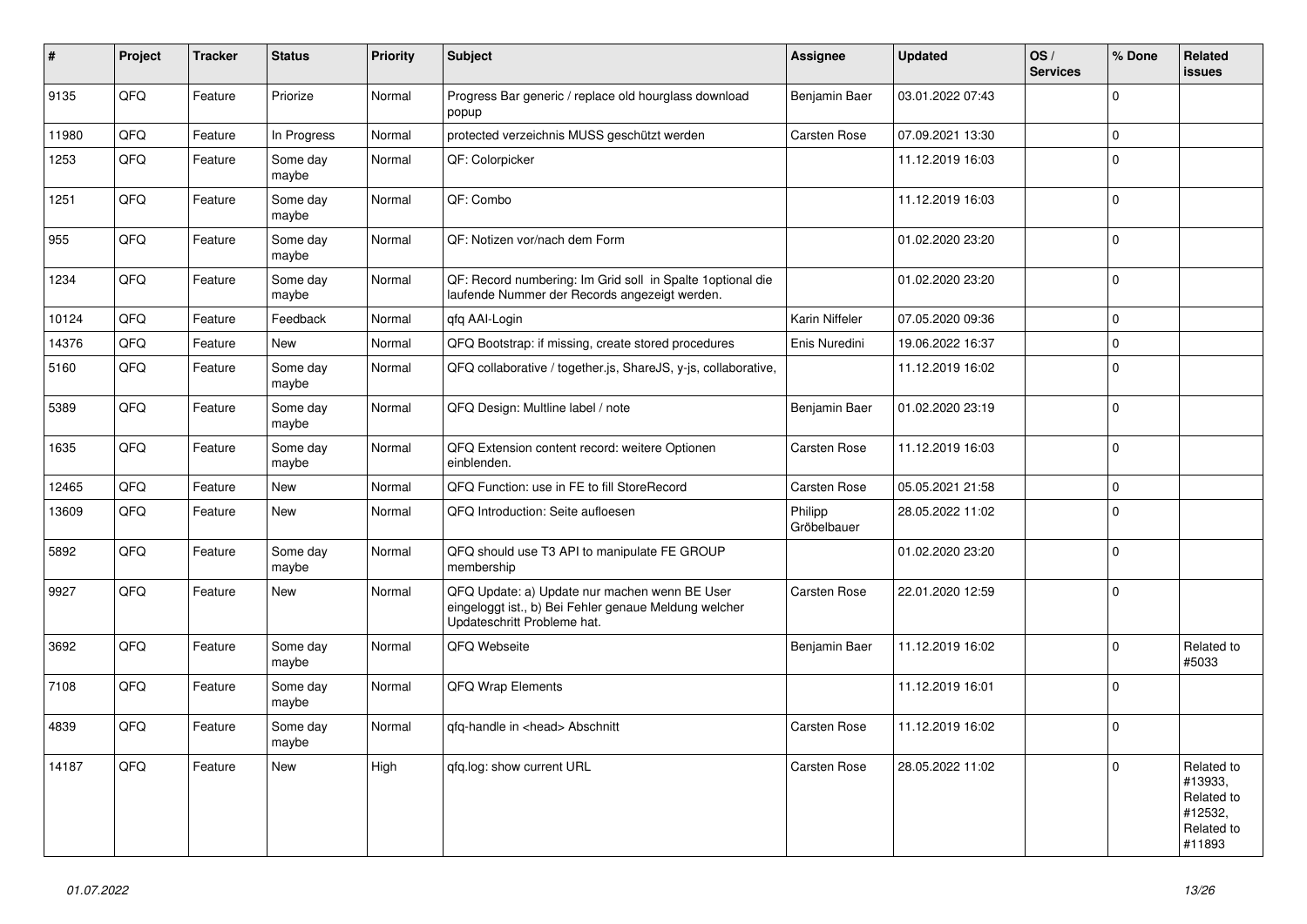| $\vert$ # | Project        | <b>Tracker</b> | <b>Status</b>     | Priority | <b>Subject</b>                                              | <b>Assignee</b>     | <b>Updated</b>   | OS/<br><b>Services</b> | % Done      | Related<br>issues                                                      |
|-----------|----------------|----------------|-------------------|----------|-------------------------------------------------------------|---------------------|------------------|------------------------|-------------|------------------------------------------------------------------------|
| 5480      | QFQ            | Feature        | Some day<br>maybe | Normal   | QFQ: Dokumentation mit Screenshots versehen                 | Carsten Rose        | 01.02.2020 23:20 |                        | $\mathbf 0$ | Related to<br>#9879                                                    |
| 8586      | QFQ            | Feature        | Some day<br>maybe | Normal   | QFQ: Enhance Error message for 'record not found'           | <b>Carsten Rose</b> | 16.09.2021 15:10 |                        | $\mathbf 0$ |                                                                        |
| 13757     | QFQ            | Feature        | New               | High     | QR / Bar-Code Plugin                                        | Enis Nuredini       | 19.03.2022 17:43 |                        | $\pmb{0}$   |                                                                        |
| 7520      | QFQ            | Feature        | New               | Normal   | QR Code:  AS _qr ( AS _link)                                | Carsten Rose        | 01.02.2020 23:22 |                        | $\pmb{0}$   |                                                                        |
| 5851      | QFQ            | Feature        | Some day<br>maybe | Normal   | Queue System implementieren: MQTT, RabbitMQ                 |                     | 01.02.2020 23:20 |                        | $\pmb{0}$   | Related to<br>#5715                                                    |
| 7924      | QFQ            | Feature        | New               | Normal   | Radio/Checkbox with Tooltip                                 | Carsten Rose        | 01.02.2020 23:22 |                        | $\mathbf 0$ |                                                                        |
| 3867      | QFQ            | Feature        | Priorize          | Normal   | Readonly Formular: Template Groups add/delete<br>ausbeldnen | <b>Carsten Rose</b> | 05.05.2021 22:12 |                        | $\pmb{0}$   |                                                                        |
| 1623      | QFQ            | Feature        | Some day<br>maybe | Normal   | RealURL                                                     |                     | 11.12.2019 16:03 |                        | 30          |                                                                        |
| 7280      | QFQ            | Feature        | New               | Normal   | recently used table                                         | Carsten Rose        | 01.02.2020 23:21 |                        | $\pmb{0}$   |                                                                        |
| 7480      | QFQ            | Feature        | New               | Normal   | Record History (Undo / Redo)                                | Carsten Rose        | 11.12.2019 16:16 |                        | $\mathbf 0$ | Related to<br>#2361                                                    |
| 7099      | QFQ            | Feature        | New               | Normal   | Redesign FormEditor                                         | Carsten Rose        | 01.02.2020 23:21 |                        | $\mathbf 0$ |                                                                        |
| 13700     | QFQ            | Feature        | New               | Normal   | Redesign qfq.io Seite                                       | Carsten Rose        | 19.03.2022 17:43 |                        | $\pmb{0}$   |                                                                        |
| 10012     | QFQ            | Feature        | Priorize          | Normal   | redirectAllMailTo: {{beEmail:T}}                            | Carsten Rose        | 08.05.2021 09:54 |                        | $\Omega$    | Related to<br>#12412,<br>Related to<br>#12413,<br>Related to<br>#10011 |
| 12611     | QFQ            | Feature        | Some day<br>maybe | Normal   | Refactoring: Bootstrap with Lazy Loading                    | <b>Carsten Rose</b> | 08.06.2022 10:37 |                        | $\mathbf 0$ | Related to<br>#12490,<br>Related to<br>#10013,<br>Related to<br>#7732  |
| 4640      | QFQ            | Feature        | Some day<br>maybe | Normal   | Rename System Forms                                         |                     | 01.02.2020 23:20 |                        | $\mathbf 0$ |                                                                        |
| 10005     | QFQ            | Feature        | Priorize          | Normal   | Report / special column name:  AS _calendar                 | Carsten Rose        | 03.06.2020 17:28 |                        | $\mathbf 0$ |                                                                        |
| 11323     | QFO            | Feature        | Some day<br>maybe | Normal   | Report Frontend Editor Modal + Codemirror                   | Carsten Rose        | 16.09.2021 15:10 |                        | 0           | Related to<br>#11036                                                   |
| 8975      | QFO            | Feature        | New               | Normal   | Report Notation: 2.0                                        | Carsten Rose        | 01.02.2020 23:22 |                        | $\mathbf 0$ | Related to<br>#8963                                                    |
| 9983      | QFQ            | Feature        | New               | Normal   | Report Notation: new keyword 'range'                        | Carsten Rose        | 01.02.2020 15:55 |                        | 0           |                                                                        |
| 6723      | $\mathsf{QFQ}$ | Feature        | New               | Normal   | Report QFQ Installation and Version                         | Carsten Rose        | 12.06.2021 09:07 |                        | $\pmb{0}$   |                                                                        |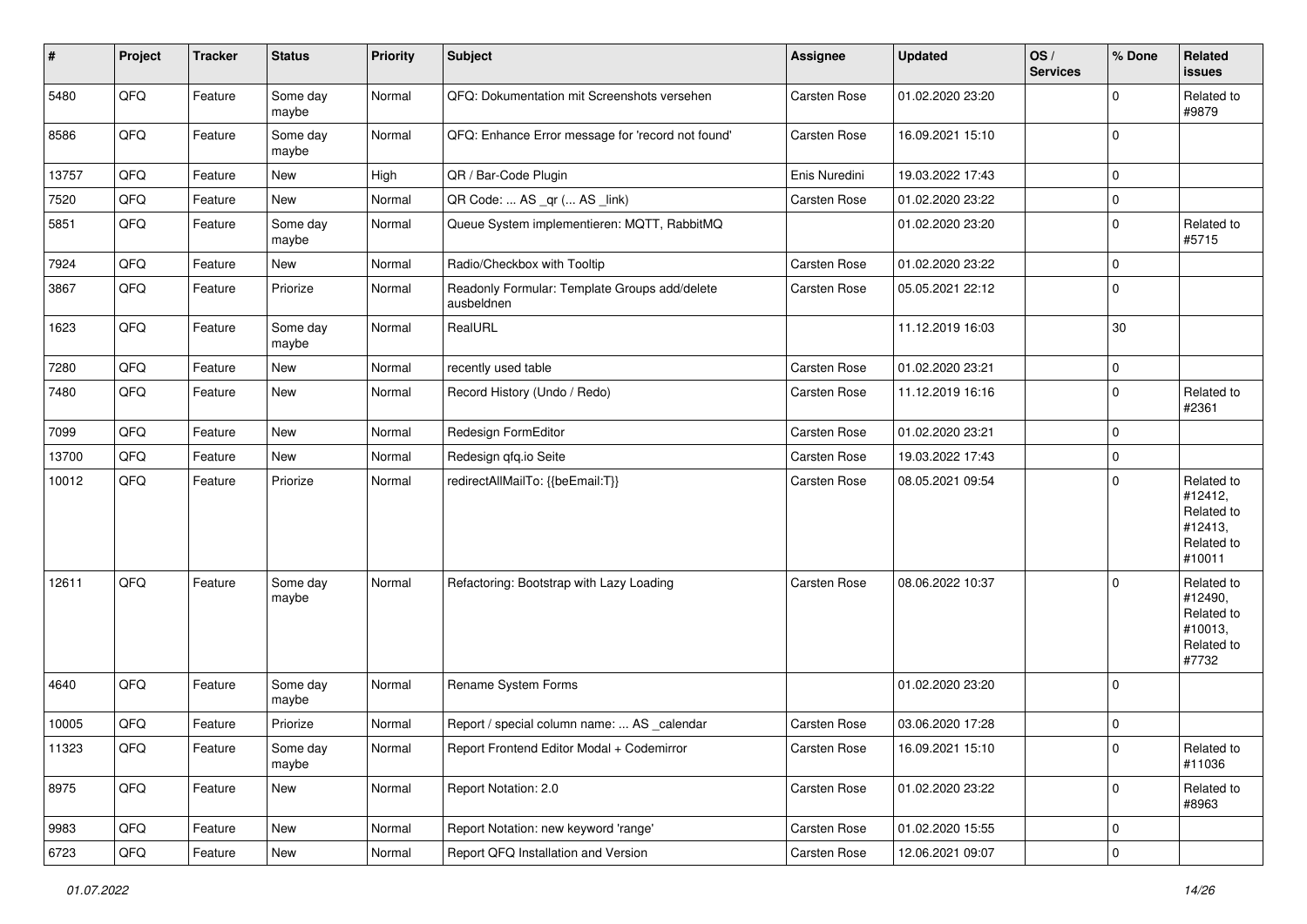| #     | Project | <b>Tracker</b> | <b>Status</b>     | <b>Priority</b> | <b>Subject</b>                                                                                     | <b>Assignee</b> | <b>Updated</b>   | OS/<br><b>Services</b> | % Done      | <b>Related</b><br><b>issues</b> |
|-------|---------|----------------|-------------------|-----------------|----------------------------------------------------------------------------------------------------|-----------------|------------------|------------------------|-------------|---------------------------------|
| 10463 | QFQ     | Feature        | <b>New</b>        | Normal          | Report _link: expliztes setzen von HTML Tags (Bedarf fuer<br>'data-selenium' & 'id')               | Enis Nuredini   | 23.03.2022 09:23 |                        | $\Omega$    | Related to<br>#7648             |
| 11534 | QFQ     | Feature        | New               | Normal          | Report: Action on selected rows - Table batchprocessing<br>feature                                 |                 | 18.11.2020 08:15 |                        | $\mathbf 0$ |                                 |
| 3967  | QFQ     | Feature        | Some day<br>maybe | High            | Report: Checkbox, Radio, Dropdown, Input welches ohne<br>Submit funktioniert - 'Inline-Form'       | Carsten Rose    | 03.05.2021 21:14 |                        | $\mathbf 0$ |                                 |
| 9052  | QFQ     | Feature        | Feedback          | High            | Report: CodeMirror with SQL Syntax Highlight in FE                                                 | Enis Nuredini   | 08.06.2022 10:25 |                        | $\mathbf 0$ |                                 |
| 3991  | QFQ     | Feature        | Some day<br>maybe | Normal          | report: Columnname '_skipWrap' skips 'fbeg', 'fend'                                                | Carsten Rose    | 11.12.2019 16:03 |                        | $\Omega$    |                                 |
| 4435  | QFQ     | Feature        | Some day<br>maybe | Normal          | Report: striptags - specify allowed tags                                                           |                 | 01.02.2020 23:20 |                        | $\mathbf 0$ |                                 |
| 9811  | QFQ     | Feature        | <b>New</b>        | Normal          | Report: tag every n'th row                                                                         | Carsten Rose    | 01.02.2020 23:22 |                        | $\mathbf 0$ |                                 |
| 5345  | QFQ     | Feature        | New               | Normal          | Report: UPDATE / INSERT / DELETE statements should<br>trigger subqueries, depending on the result. | Carsten Rose    | 27.05.2020 16:11 |                        | $\mathbf 0$ |                                 |
| 5129  | QFQ     | Feature        | Some day<br>maybe | Normal          | Reports: SQL fuer x Achse und y Achse                                                              |                 | 11.12.2019 16:02 |                        | $\mathbf 0$ |                                 |
| 14028 | QFQ     | Feature        | <b>New</b>        | Normal          | Required notification: visual nicer                                                                | Enis Nuredini   | 28.05.2022 11:01 |                        | $\mathbf 0$ |                                 |
| 7921  | QFQ     | Feature        | Some day<br>maybe | Normal          | Rest API Export: URL kuerzer machen                                                                |                 | 01.02.2020 23:19 |                        | $\mathbf 0$ |                                 |
| 9394  | QFQ     | Feature        | Priorize          | Normal          | REST: allow for non numerical ids in get requests                                                  | Carsten Rose    | 05.05.2021 22:10 |                        | $\mathbf 0$ |                                 |
| 5366  | QFQ     | Feature        | Priorize          | Normal          | Saving with keyboard shortcuts                                                                     | Benjamin Baer   | 21.03.2022 09:47 |                        | $\mathbf 0$ |                                 |
| 5428  | QFQ     | Feature        | Some day<br>maybe | Normal          | secure thumbnail: late render on access.                                                           | Carsten Rose    | 01.02.2020 23:20 |                        | $\mathbf 0$ |                                 |
| 880   | QFQ     | Feature        | Some day<br>maybe | Urgent          | Security: PHP, SQL Injection, XSS                                                                  |                 | 03.05.2021 21:14 |                        | $\mathbf 0$ | Related to<br>#14320            |
| 3727  | QFQ     | Feature        | New               | High            | Security: Session Hijacking erschweren                                                             | Carsten Rose    | 03.05.2021 21:14 |                        | $\Omega$    |                                 |
| 11076 | QFQ     | Feature        | In Progress       | Normal          | SELECT  AS _websocket                                                                              | Carsten Rose    | 30.08.2020 17:49 |                        | $\Omega$    |                                 |
| 7730  | QFQ     | Feature        | Priorize          | Normal          | SELECT Box: title in between                                                                       | Benjamin Baer   | 01.02.2020 23:22 |                        | $\mathbf 0$ |                                 |
| 7519  | QFQ     | Feature        | <b>New</b>        | Normal          | Select: Multi                                                                                      | Carsten Rose    | 01.02.2020 23:22 |                        | $\mathbf 0$ |                                 |
| 14227 | QFQ     | Feature        | <b>New</b>        | Normal          | Selenium Konkurrenz: cypress.io                                                                    | Enis Nuredini   | 28.05.2022 11:02 |                        | $\mathbf 0$ |                                 |
| 13900 | QFQ     | Feature        | Priorize          | Normal          | Selenium: Check das Cookie/PDF funktioniert                                                        | Enis Nuredini   | 25.03.2022 12:45 |                        | $\mathbf 0$ |                                 |
| 11080 | QFQ     | Feature        | New               | Normal          | Send MQTT messages                                                                                 | Carsten Rose    | 29.08.2020 19:49 |                        | $\pmb{0}$   |                                 |
| 4956  | QFQ     | Feature        | Some day<br>maybe | Normal          | Sendmail: Benutzerdefinierte Headers                                                               | Carsten Rose    | 11.12.2019 16:02 |                        | $\Omega$    |                                 |
| 4551  | QFQ     | Feature        | Some day<br>maybe | Normal          | Set 'pills' via dynamicUpdate to show/hide/disabled                                                |                 | 01.02.2020 23:20 |                        | $\mathbf 0$ | Related to<br>#3752             |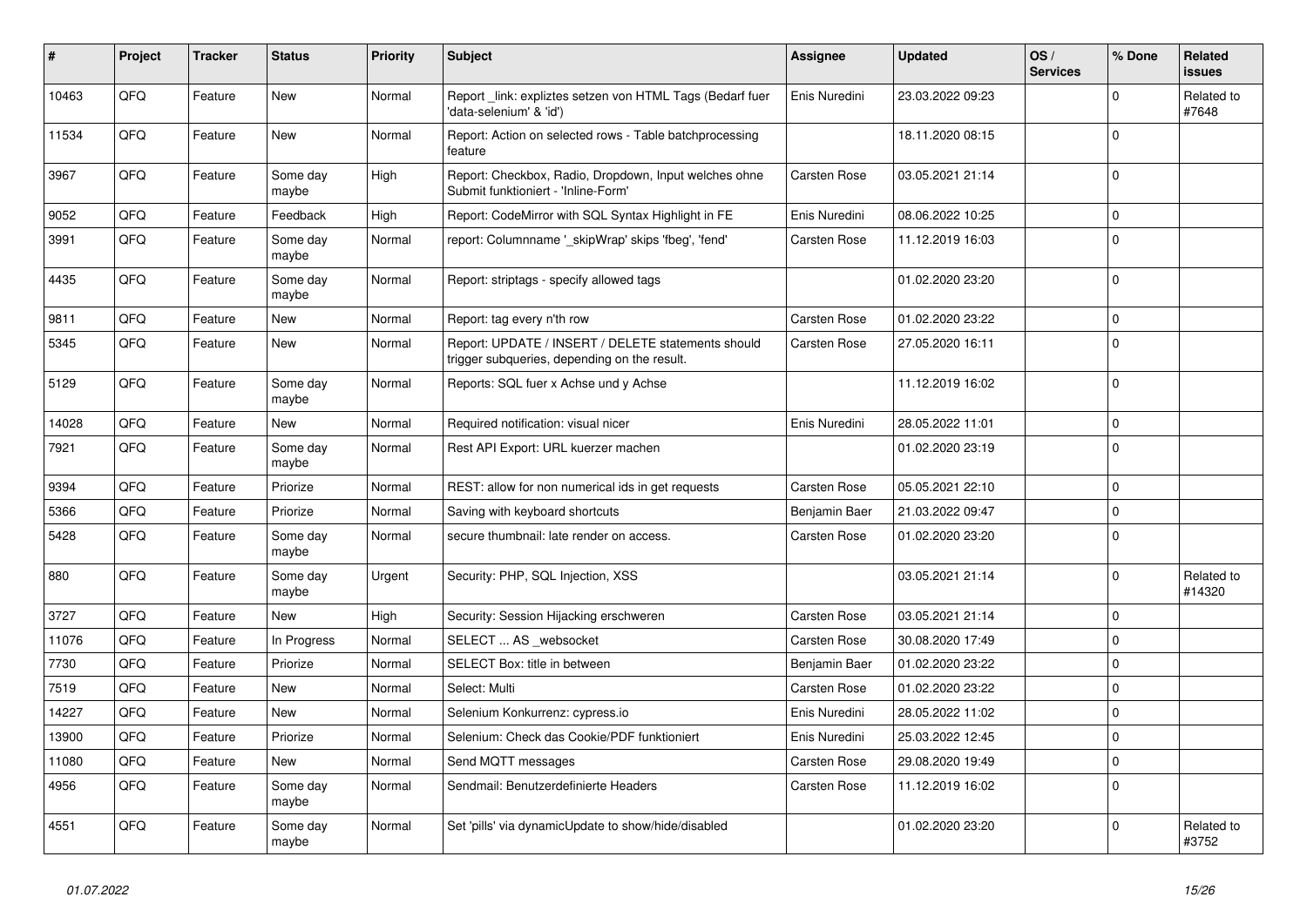| #     | Project | <b>Tracker</b> | <b>Status</b>     | <b>Priority</b> | <b>Subject</b>                                                                                       | <b>Assignee</b>                                        | <b>Updated</b>   | OS/<br><b>Services</b> | % Done       | Related<br><b>issues</b>                      |                      |
|-------|---------|----------------|-------------------|-----------------|------------------------------------------------------------------------------------------------------|--------------------------------------------------------|------------------|------------------------|--------------|-----------------------------------------------|----------------------|
| 8963  | QFQ     | Feature        | Priorize          | Normal          | Setting values in a store: flexible way                                                              | Carsten Rose                                           | 05.05.2021 22:10 |                        | $\Omega$     | Related to<br>#8975                           |                      |
| 3537  | QFQ     | Feature        | Some day<br>maybe | Low             | SHOW COLUMNS FROM tableName - Extend '{{!'<br>definition                                             | Carsten Rose                                           | 11.12.2019 16:02 |                        | $\mathbf 0$  |                                               |                      |
| 7107  | QFQ     | Feature        | Some day<br>maybe | Normal          | Showcase Registration Tool: Anmeldung / Administration :<br>Liste Anmeldungen / Emaileinaldung       | Carsten Rose                                           | 11.12.2019 16:01 |                        | $\Omega$     |                                               |                      |
| 9707  | QFQ     | Feature        | <b>New</b>        | Normal          | SIP security: encode pageld and check pageld on decode                                               | Carsten Rose                                           | 01.02.2020 23:22 |                        | $\mathbf 0$  |                                               |                      |
| 12532 | QFQ     | Feature        | <b>New</b>        | High            | SIP-Parameter bei Seitenaufruf in Browser-Console<br>anzeigen                                        | <b>Carsten Rose</b>                                    | 07.12.2021 17:19 |                        | $\Omega$     | Related to<br>#11893.<br>Related to<br>#14187 |                      |
| 4442  | QFQ     | Feature        | Some day<br>maybe | Normal          | Special Column Name: link - new symbol G (Glyph) to<br>choose any available symbol                   |                                                        | 11.12.2019 16:02 |                        | $\Omega$     |                                               |                      |
| 7683  | QFQ     | Feature        | <b>New</b>        | Normal          | Special column names in '{{ SELECT  AS _link }}' should<br>be detected                               | Carsten Rose                                           | 01.02.2020 23:21 |                        | $\Omega$     |                                               |                      |
| 9928  | QFQ     | Feature        | Priorize          | Normal          | SpecialColumnName: a) Deprecated: ' AS "_+tag " ', b)<br>New: ' AS "_ <tag1><tag2>"'</tag2></tag1>   | <b>Carsten Rose</b>                                    | 01.02.2020 23:17 |                        | $\mathbf 0$  | Related to<br>#9929                           |                      |
| 8806  | QFQ     | Feature        | <b>New</b>        | Normal          | SQL Function nl2br                                                                                   | <b>Carsten Rose</b>                                    | 01.02.2020 23:22 |                        | $\pmb{0}$    |                                               |                      |
| 4050  | QFQ     | Feature        | New               | Normal          | sql.log: 1) FormElement ID which causes a specific action,<br>2) Result in the same row.             | Carsten Rose                                           | 15.04.2020 11:35 |                        | $\Omega$     | Related to<br>#5458                           |                      |
| 12504 | QFQ     | Feature        | Priorize          | Normal          | sql.log: report fe.id                                                                                | Carsten Rose                                           | 05.05.2021 22:09 |                        | $\mathbf 0$  |                                               |                      |
| 3941  | QFQ     | Feature        | Some day<br>maybe | Normal          | sglAfter: es sollten mehrere moeglich sein                                                           | Carsten Rose                                           | 11.12.2019 16:03 |                        | $\mathbf 0$  | Related to<br>#3942                           |                      |
| 4026  | QFQ     | Feature        | Some day<br>maybe | Normal          | sglLog.sgl: log number of FE.id                                                                      | Carsten Rose                                           | 11.12.2019 16:03 |                        | $\mathbf 0$  | Related to<br>#5458                           |                      |
| 9129  | QFQ     | Feature        | New               | Normal          | sqlValidate: Message as notification, not as error                                                   | Carsten Rose                                           | 01.02.2020 23:22 |                        | $\Omega$     | Related to<br>#9128                           |                      |
| 12413 | QFQ     | Feature        | <b>New</b>        | Normal          | STORE TYPO3: enhance for {{be users.email:T}},<br>{{fe users.email:T}}                               | Carsten Rose                                           | 03.05.2021 20:45 |                        | $\Omega$     | Related to<br>#12412,<br>Related to<br>#10012 |                      |
| 11775 | QFQ     | Feature        | <b>New</b>        | Normal          | Subrecord Tooltip pro Feld                                                                           | Carsten Rose                                           | 18.12.2020 15:22 |                        | $\Omega$     | Related to<br>#11955                          |                      |
| 3432  | QFQ     | Feature        | <b>New</b>        | Normal          | subrecord: dynamicUpdate                                                                             | Carsten Rose                                           | 11.06.2020 21:10 |                        | $\mathbf{0}$ | Related to<br>#5691                           |                      |
| 8187  | QFQ     | Feature        | New               | Normal          | Subrecord: enable/hide new button - make new/edit/delete<br>customizeable.                           | Carsten Rose                                           | 06.03.2021 18:44 |                        | $\Omega$     | Related to<br>#11326                          |                      |
| 11955 | QFQ     | Feature        | <b>New</b>        | Normal          | subrecord: new title option to set <th> attributes - e.g. to<br/>customize tablesorter options.</th> | attributes - e.g. to<br>customize tablesorter options. | Carsten Rose     | 03.05.2021 20:47       |              | $\Omega$                                      | Related to<br>#11775 |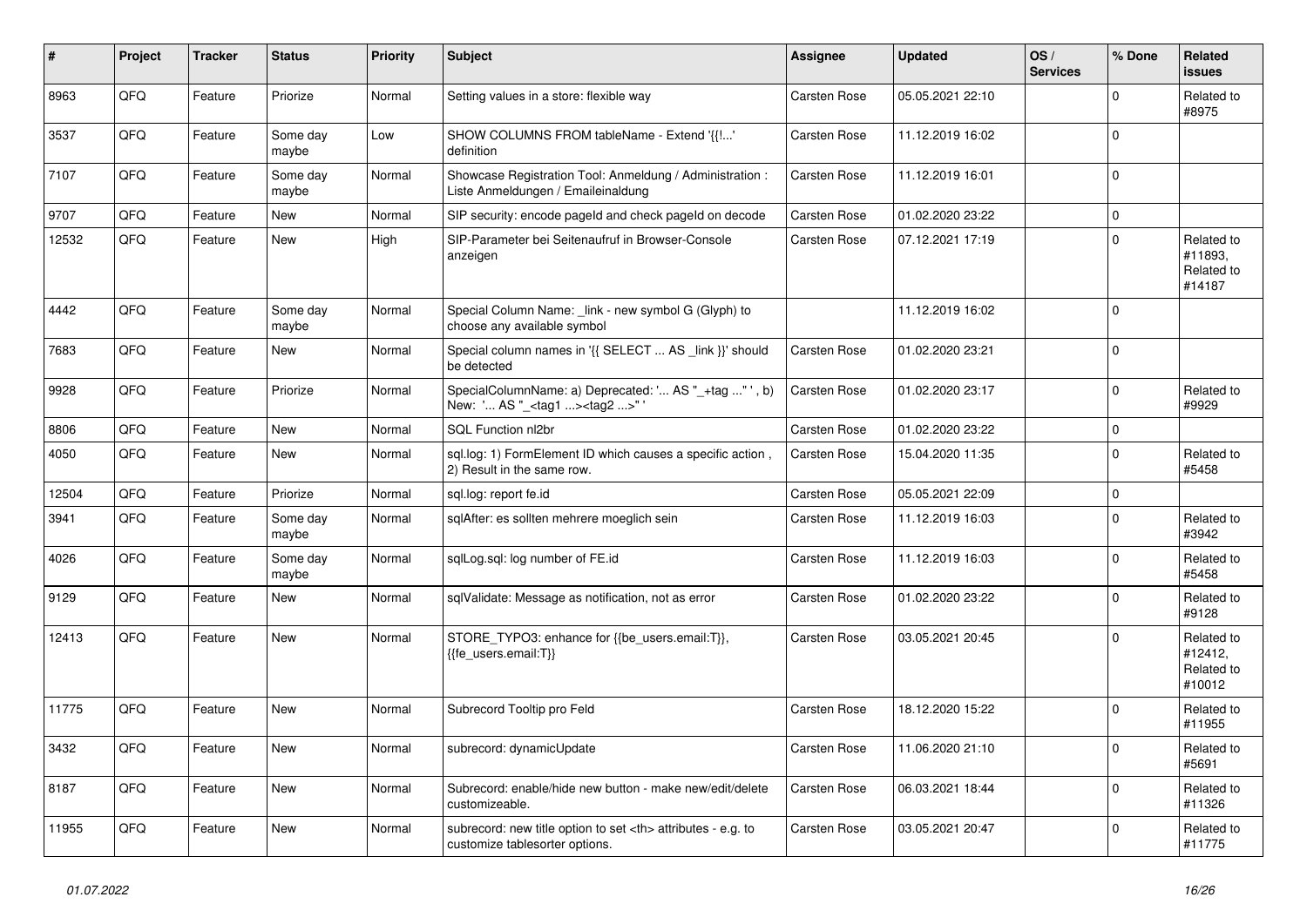| #     | Project | <b>Tracker</b> | <b>Status</b>     | <b>Priority</b> | <b>Subject</b>                                                                              | <b>Assignee</b> | <b>Updated</b>   | OS/<br><b>Services</b> | % Done      | Related<br><b>issues</b>                    |
|-------|---------|----------------|-------------------|-----------------|---------------------------------------------------------------------------------------------|-----------------|------------------|------------------------|-------------|---------------------------------------------|
| 12135 | QFQ     | Feature        | New               | Normal          | Subrecord: Notiz                                                                            |                 | 24.04.2021 16:58 |                        | $\mathbf 0$ |                                             |
| 12477 | QFQ     | Feature        | New               | Normal          | Support for refactoring: Form, FormElement, diverse<br>Tabellen/Spalten, tt-content Records | Carsten Rose    | 03.05.2021 20:45 |                        | $\mathbf 0$ |                                             |
| 10114 | QFQ     | Feature        | New               | High            | Symbol (Link): 'G:' (Glyphicon) replaced by 'i:' (icon)                                     |                 | 07.12.2021 17:19 |                        | $\mathbf 0$ | Related to<br>#3797,<br>Related to<br>#4194 |
| 3402  | QFQ     | Feature        | Some day<br>maybe | Normal          | Syntax Highlighting via CodeMirror                                                          | Carsten Rose    | 11.12.2019 16:02 |                        | 100         | Related to<br>#3207                         |
| 4258  | QFQ     | Feature        | Some day<br>maybe | High            | <b>System Defaults: Forms</b>                                                               | Carsten Rose    | 03.05.2021 21:14 |                        | $\mathbf 0$ |                                             |
| 12584 | QFQ     | Feature        | Feedback          | Normal          | T3 v10 migration script: replace alias-patterns (v11)                                       | Carsten Rose    | 28.05.2022 11:12 |                        | 100         |                                             |
| 10745 | QFQ     | Feature        | Some day<br>maybe | Normal          | <b>Tablesorter Excel Export</b>                                                             | Carsten Rose    | 16.09.2021 15:09 |                        | $\Omega$    |                                             |
| 9130  | QFQ     | Feature        | Some day<br>maybe | Normal          | tablesorter: Automatic Row numbering / Zeilenummer                                          | Benjamin Baer   | 01.02.2020 23:22 |                        | $\mathbf 0$ |                                             |
| 11892 | QFQ     | Feature        | New               | Normal          | tablesorter: columns with links are hard to order - new<br>qualifier 'Y: <ord>'</ord>       | Enis Nuredini   | 23.03.2022 09:22 |                        | $\mathbf 0$ |                                             |
| 12679 | QFQ     | Feature        | New               | Normal          | tablesorter: custom column width                                                            | Carsten Rose    | 16.06.2021 11:10 |                        | $\mathbf 0$ |                                             |
| 6970  | QFQ     | Feature        | Some day<br>maybe | Normal          | tablesorter: default fuer 'sortReset' aendern von 'Ctrl' zu 'Alt'                           | Benjamin Baer   | 01.02.2020 23:21 |                        | $\mathbf 0$ |                                             |
| 4445  | QFQ     | Feature        | Some day<br>maybe | Normal          | template group: Option to simulate fieldset                                                 |                 | 28.06.2021 14:11 |                        | $\mathbf 0$ |                                             |
| 7521  | QFQ     | Feature        | New               | Normal          | TemplateGroup: fe.type=upload                                                               | Carsten Rose    | 01.02.2020 23:21 |                        | $\mathbf 0$ | Related to<br>#9706                         |
| 3385  | QFQ     | Feature        | Some day<br>maybe | Normal          | templateGroup: insert/update/delete non primary records                                     | Carsten Rose    | 11.12.2019 16:02 |                        | $\mathbf 0$ |                                             |
| 10345 | QFQ     | Feature        | New               | Normal          | Templates - Patterns QFQ Style                                                              |                 | 03.05.2021 21:01 |                        | $\mathbf 0$ | Related to<br>#10713                        |
| 4816  | QFQ     | Feature        | Some day<br>maybe | Normal          | Templates for QFQ Reports (Tables, Radios, )                                                |                 | 01.02.2020 23:20 |                        | $\mathbf 0$ |                                             |
| 8056  | QFQ     | Feature        | Some day<br>maybe | Normal          | Termin Organisation (Reservation)                                                           |                 | 01.02.2020 23:19 |                        | $\mathbf 0$ | Related to<br>#8658                         |
| 4757  | QFQ     | Feature        | Some day<br>maybe | Normal          | Test subrecord: download links ok? Links ok?                                                | Carsten Rose    | 01.02.2020 23:20 |                        | $\pmb{0}$   |                                             |
| 5452  | QFQ     | Feature        | Some day<br>maybe | Normal          | Thumbnails from PDF: bad quality                                                            |                 | 01.02.2020 23:20 |                        | $\mathbf 0$ |                                             |
| 9704  | QFQ     | Feature        | Some day<br>maybe | Normal          | Thumbnails Generieren beim Splitten von PDF Files                                           | Carsten Rose    | 11.12.2019 16:01 |                        | $\mathbf 0$ |                                             |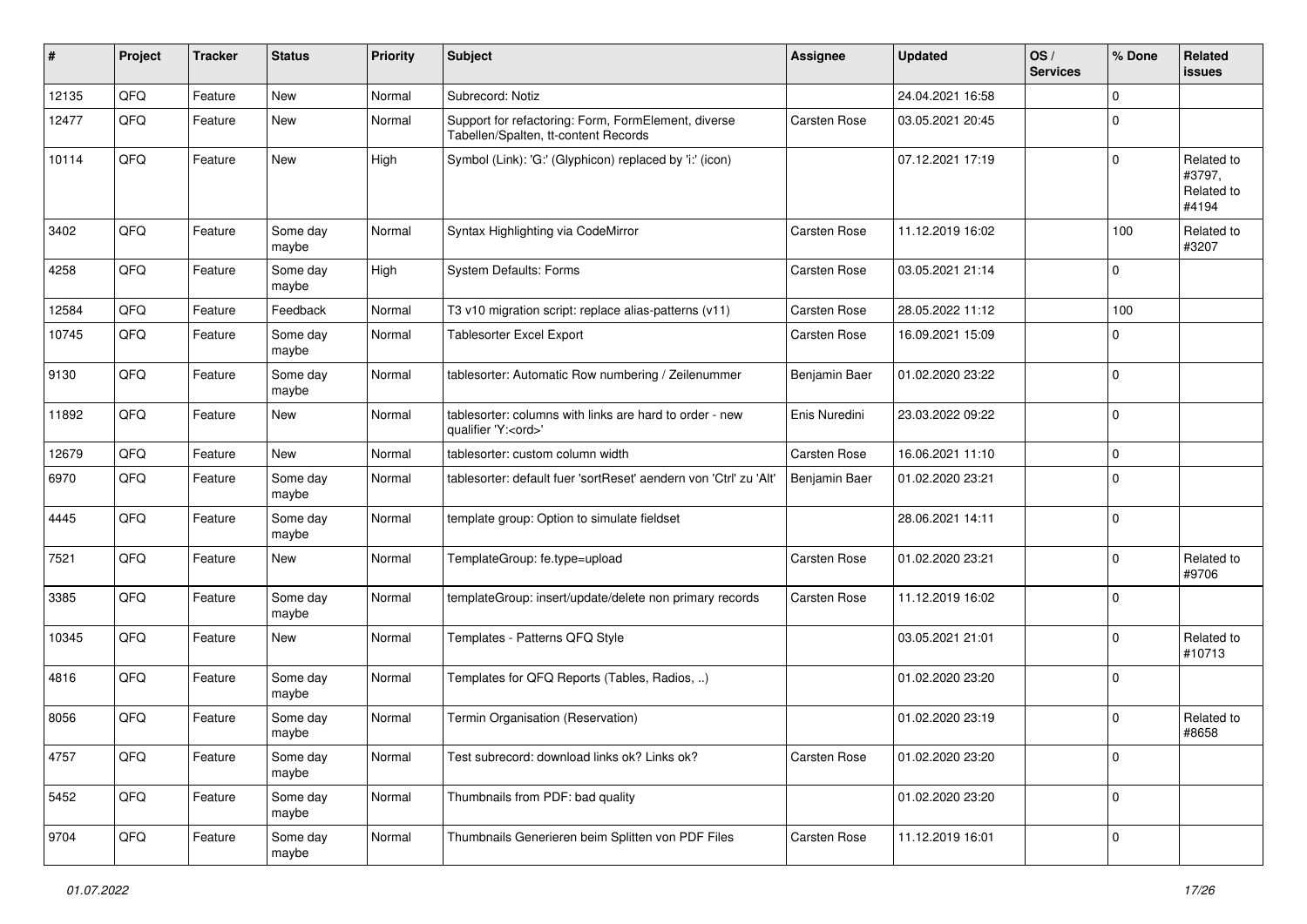| ∦     | Project | <b>Tracker</b> | <b>Status</b>     | <b>Priority</b> | <b>Subject</b>                                                                                             | <b>Assignee</b> | <b>Updated</b>   | OS/<br><b>Services</b> | % Done       | Related<br><b>issues</b>                                               |
|-------|---------|----------------|-------------------|-----------------|------------------------------------------------------------------------------------------------------------|-----------------|------------------|------------------------|--------------|------------------------------------------------------------------------|
| 10782 | QFQ     | Feature        | Feedback          | Normal          | Tiny MCE: Image Upload                                                                                     | Enis Nuredini   | 16.05.2022 23:16 |                        | $\mathbf 0$  | Related to<br>#12452                                                   |
| 12186 | QFQ     | Feature        | New               | High            | TinyMCE Config für Objekte                                                                                 | Carsten Rose    | 07.12.2021 17:19 |                        | $\pmb{0}$    | <b>Blocks</b><br>#12632                                                |
| 12439 | QFQ     | Feature        | In Progress       | Normal          | TinyMCE Paste from Word & Character Count/Limit                                                            | Carsten Rose    | 05.05.2021 22:15 |                        | $\pmb{0}$    |                                                                        |
| 7239  | QFQ     | Feature        | New               | Normal          | TinyMCE: html tag whitelist                                                                                | Carsten Rose    | 01.02.2020 23:21 |                        | $\pmb{0}$    | Related to<br>#14320                                                   |
| 12632 | QFQ     | Feature        | <b>New</b>        | Normal          | TinyMCE: Prepare CSS classes for images                                                                    | Carsten Rose    | 04.06.2021 14:35 |                        | 100          | Blocked by<br>#12186                                                   |
| 12664 | QFQ     | Feature        | New               | Normal          | TinyMCE: report/remove malicous HTML/JS Code                                                               | Carsten Rose    | 19.03.2022 17:47 |                        | $\mathbf 0$  | Related to<br>#14320                                                   |
| 9968  | QFQ     | Feature        | Priorize          | Normal          | Tooltip in Links for Developer                                                                             | Carsten Rose    | 01.02.2020 23:17 |                        | $\pmb{0}$    |                                                                        |
| 8044  | QFQ     | Feature        | Priorize          | Normal          | Transaction: a) Form, b) Report                                                                            | Carsten Rose    | 05.05.2021 22:14 |                        | $\mathbf 0$  | Related to<br>#8043                                                    |
| 12400 | QFQ     | Feature        | New               | Normal          | Tutorial ist in QFQ Doku, Wird in der Suche gefunden, es<br>gibt aber kein Menupunkt - Inhalt ueberpruefen | Carsten Rose    | 03.05.2021 20:45 |                        | $\mathbf 0$  |                                                                        |
| 5895  | QFQ     | Feature        | Some day<br>maybe | Normal          | Tutorial: List of all QFQ Features                                                                         |                 | 01.02.2020 23:19 |                        | $\mathbf 0$  |                                                                        |
| 5894  | QFQ     | Feature        | Feedback          | Normal          | Typeahead in Report: show/hide rows dynamically                                                            | Carsten Rose    | 18.02.2022 08:50 |                        | $\mathbf{0}$ | Related to<br>#5893,<br>Related to<br>#5885                            |
| 5805  | QFQ     | Feature        | Some day<br>maybe | Normal          | TypeAHead SQL value instead of key stored                                                                  |                 | 01.02.2020 23:19 |                        | $\mathbf 0$  | Related to<br>#5444                                                    |
| 4018  | QFQ     | Feature        | <b>New</b>        | Normal          | typeahead: long query parameter / answer triggers 'Attack<br>detected' and purges current SIP storage.     | Carsten Rose    | 29.06.2022 22:46 |                        | $\Omega$     | Related to<br>#9077                                                    |
| 10115 | QFQ     | Feature        | <b>New</b>        | Normal          | TypeAhead: static list                                                                                     | Carsten Rose    | 26.02.2020 16:42 |                        | 100          |                                                                        |
| 10116 | QFQ     | Feature        | Some day<br>maybe | Normal          | TypeAhead: Tag - show inside 'input' element                                                               | Carsten Rose    | 16.09.2021 15:09 |                        | $\mathbf 0$  |                                                                        |
| 9221  | QFQ     | Feature        | New               | Normal          | typeAhead: Zeichenlimite ausschalten                                                                       | Carsten Rose    | 29.06.2022 22:36 |                        | $\pmb{0}$    |                                                                        |
| 12440 | QFQ     | Feature        | In Progress       | Normal          | Typo3 V10 upgrade (durchfuehren und testen)                                                                | Carsten Rose    | 21.03.2022 09:53 |                        | 50           | Related to<br>#12357,<br>Related to<br>#12067,<br>Related to<br>#10661 |
| 11320 | QFQ     | Feature        | Priorize          | Normal          | Typo3 Version 10 support                                                                                   | Carsten Rose    | 05.05.2021 22:09 |                        | $\mathbf 0$  |                                                                        |
| 4197  | QFQ     | Feature        | Some day<br>maybe | Normal          | Unit Test fuer JSON Stream von QuickFormQuery.php ><br>doForm()                                            | Carsten Rose    | 11.12.2019 16:03 |                        | $\mathbf 0$  |                                                                        |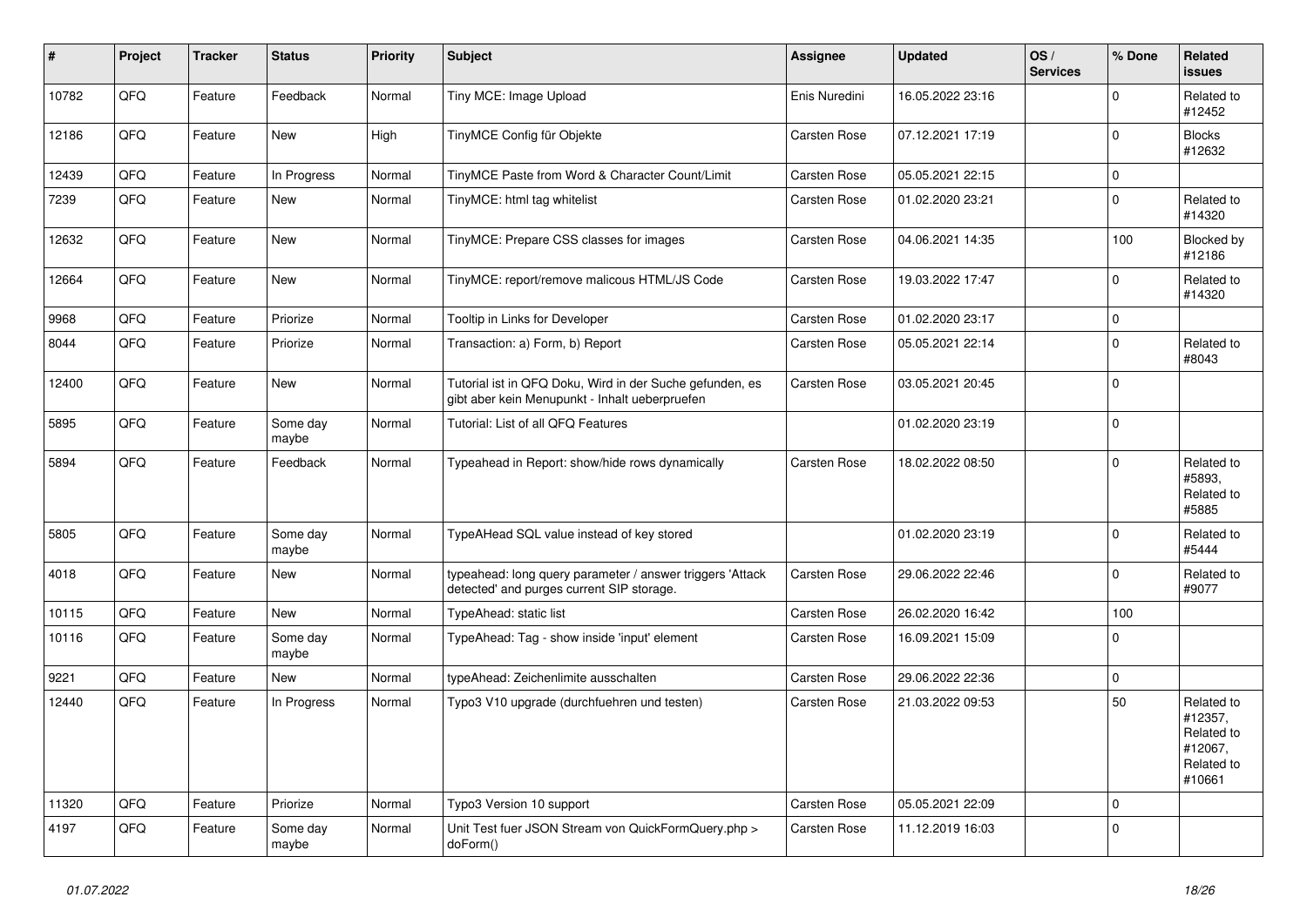| #     | Project | <b>Tracker</b> | <b>Status</b>     | <b>Priority</b> | Subject                                                                                                                    | <b>Assignee</b>     | <b>Updated</b>   | OS/<br><b>Services</b> | % Done      | Related<br>issues                           |
|-------|---------|----------------|-------------------|-----------------|----------------------------------------------------------------------------------------------------------------------------|---------------------|------------------|------------------------|-------------|---------------------------------------------|
| 10793 | QFQ     | Feature        | In Progress       | Normal          | <b>Update NPM Packages</b>                                                                                                 | <b>Carsten Rose</b> | 07.09.2021 13:25 |                        | 30          |                                             |
| 6704  | QFQ     | Feature        | Some day<br>maybe | Normal          | Upload Mode: Bilder in Notizen rechts sollen aktuellen<br>Upload repräsentieren.                                           |                     | 01.02.2020 23:19 |                        | $\mathbf 0$ | Related to<br>#3264                         |
| 7850  | QFQ     | Feature        | New               | High            | Upload records: non 'pathFileName' column                                                                                  | <b>Carsten Rose</b> | 03.05.2021 21:14 |                        | $\mathbf 0$ |                                             |
| 7175  | QFQ     | Feature        | New               | Normal          | Upload: md5 hash as filename                                                                                               | Carsten Rose        | 01.02.2020 23:21 |                        | $\mathbf 0$ |                                             |
| 7119  | QFQ     | Feature        | New               | Normal          | Upload: scaleDownWidth, scaleDownHeight                                                                                    | Carsten Rose        | 01.02.2020 23:21 |                        | $\mathbf 0$ |                                             |
| 3332  | QFQ     | Feature        | Some day<br>maybe | Normal          | Uploads: Thumbnails, Details zum hochgeladenen File                                                                        | Carsten Rose        | 11.12.2019 16:02 |                        | $\Omega$    | Related to<br>#3264,<br>Related to<br>#5333 |
| 13354 | QFQ     | Feature        | New               | Normal          | Using Websocket in QFQ                                                                                                     | Carsten Rose        | 10.11.2021 15:47 |                        | $\mathbf 0$ |                                             |
| 4652  | QFQ     | Feature        | Some day<br>maybe | Normal          | UZH CD: Weiterleitung auf benutzerdefinierte 403/404 Seite                                                                 | Carsten Rose        | 01.02.2020 23:20 |                        | $\Omega$    |                                             |
| 5665  | QFQ     | Feature        | Some day<br>maybe | Normal          | Versuch das '{{!' nicht mehr noetig ist.                                                                                   | Carsten Rose        | 01.02.2020 23:20 |                        | $\mathbf 0$ | Related to<br>#7432,<br>Related to<br>#7434 |
| 6855  | QFQ     | Feature        | New               | Normal          | With {{feUser:U}}!={{feUser:T}}: Save / Delete: only possible<br>with {{feUserSave:U}}='yes' and '{{feUserDelete:U}}='yes' | Carsten Rose        | 01.02.2020 23:21 |                        | $\Omega$    |                                             |
| 11850 | QFQ     | Feature        | New               | Urgent          | Wizard Form: basierend auf einer Tabelle eine Form<br>anlegen.                                                             |                     | 03.05.2021 21:12 |                        | $\mathbf 0$ | Blocked by<br>#8082                         |
| 3677  | QFQ     | Feature        | Some day<br>maybe | Normal          | wkhtmltopdf: FE User access prohibited, if client IP changes<br>\$TYPO3_CONF_VARS[FE][lockIP]                              | Carsten Rose        | 11.12.2019 16:02 |                        | $\Omega$    |                                             |
| 3285  | QFQ     | Feature        | Some day<br>maybe | Normal          | Zeichenlimit pro Feld: textarea / editor                                                                                   | Carsten Rose        | 11.12.2019 16:02 |                        | $\mathbf 0$ |                                             |
| 5342  | QFQ     | Feature        | Some day<br>maybe | Normal          | link - with HTML Attributes                                                                                                |                     | 01.02.2020 23:20 |                        | $\Omega$    | Related to<br>#14077                        |
| 4343  | QFQ     | Feature        | Some day<br>maybe | Normal          | Link: Classifier to add 'attributes'                                                                                       | Carsten Rose        | 01.02.2020 23:20 |                        | $\Omega$    | Related to<br>#14077                        |
| 4606  | QFQ     | Feature        | Some day<br>maybe | Normal          | link: qualifier to render bootstrap button                                                                                 | Carsten Rose        | 01.02.2020 23:19 |                        | $\Omega$    |                                             |
| 4349  | QFQ     | Feature        | Some day<br>maybe | Normal          | link download: downloaded external URL to<br>deliver/concatenate - check mimetipe and handle it correctly                  | Carsten Rose        | 11.12.2019 16:02 |                        | $\mathbf 0$ |                                             |
| 5576  | QFQ     | <b>Bug</b>     | New               | Normal          | Using MySQL 'DROP' requires privilege - wich is not really<br>necessary.                                                   | Carsten Rose        | 01.02.2020 23:21 |                        | $\mathbf 0$ |                                             |
| 4651  | QFQ     | <b>Bug</b>     | Some day<br>maybe | Normal          | "Loading document" Modal wird angezeigt bei uzhcd type=2<br>Ansicht                                                        | Carsten Rose        | 01.02.2020 23:20 |                        | $\mathbf 0$ |                                             |
| 4441  | QFQ     | Bug            | Some day<br>maybe | Normal          | \$ SERVER Vars sollten nur aus dem Store genommen<br>werden - Code entsprechend anpassen.                                  |                     | 11.12.2019 16:02 |                        | $\mathbf 0$ |                                             |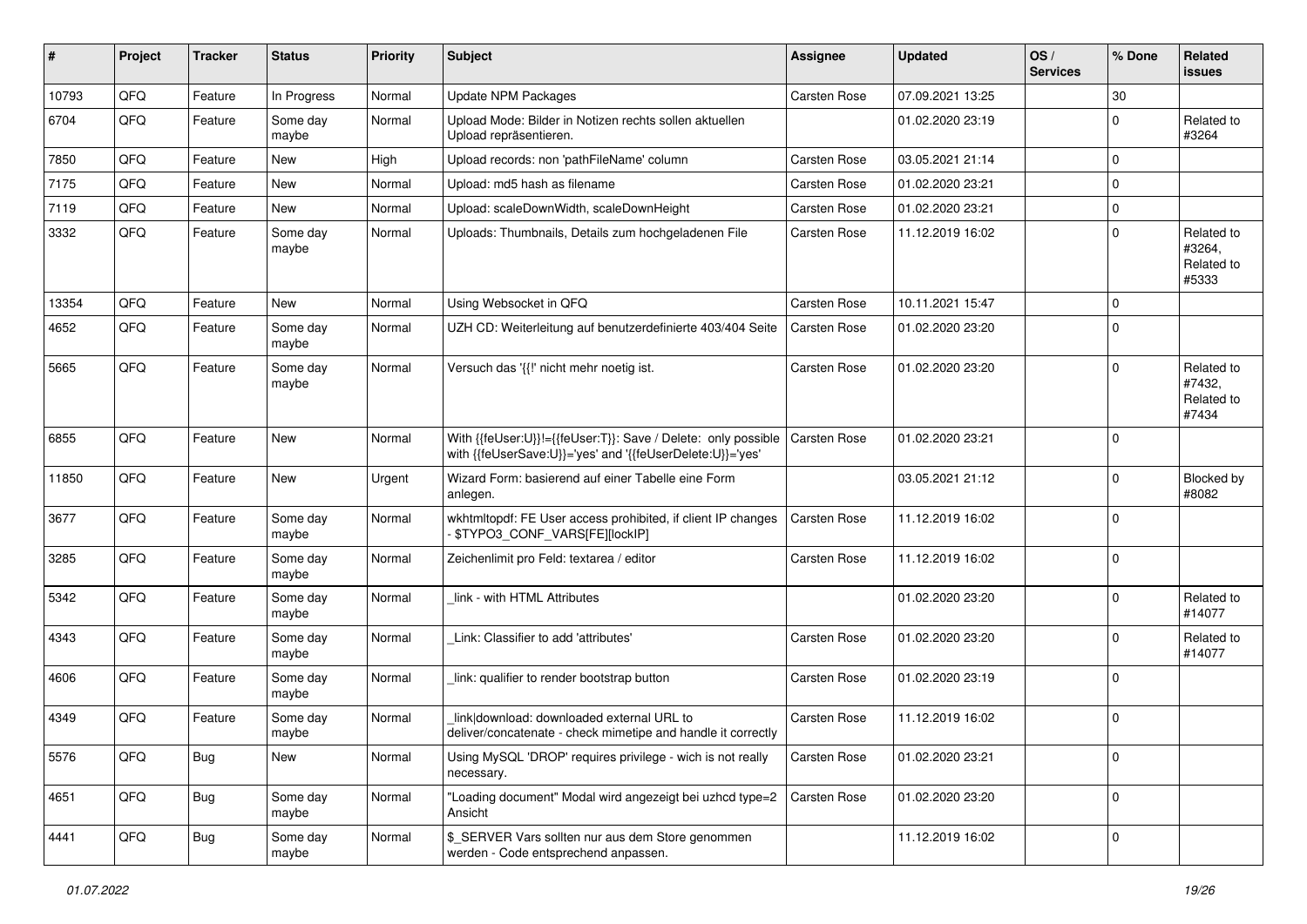| #     | Project | <b>Tracker</b> | <b>Status</b>     | <b>Priority</b> | <b>Subject</b>                                                                                                  | <b>Assignee</b>     | <b>Updated</b>   | OS/<br><b>Services</b> | % Done      | Related<br><b>issues</b>                    |
|-------|---------|----------------|-------------------|-----------------|-----------------------------------------------------------------------------------------------------------------|---------------------|------------------|------------------------|-------------|---------------------------------------------|
| 7101  | QFQ     | Bug            | Some day<br>maybe | Normal          | 'form' in SIP and 'report' - breaks                                                                             |                     | 01.02.2020 23:20 |                        | $\mathbf 0$ |                                             |
| 5768  | QFQ     | <b>Bug</b>     | Some day<br>maybe | Normal          | {{pageLanguage:T}}' missing if QFQ is called via api                                                            | Carsten Rose        | 01.02.2020 23:19 |                        | $\mathbf 0$ |                                             |
| 4092  | QFQ     | <b>Bug</b>     | Some day<br>maybe | Normal          | 1) Logging verbessern wann welches FE warum ausgefuehrt<br>wird, 2) Documentation: Best Practice Template Group | <b>Carsten Rose</b> | 01.02.2020 23:19 |                        | $\pmb{0}$   | Related to<br>#3504                         |
| 11715 | QFQ     | <b>Bug</b>     | New               | Normal          | acceptZeroAsRequired and requiredOffButMark do not<br>coincide                                                  |                     | 08.12.2020 12:13 |                        | $\Omega$    |                                             |
| 9281  | QFQ     | <b>Bug</b>     | Some day<br>maybe | Normal          | Allow STRICT TRANS TABLES                                                                                       | Carsten Rose        | 02.01.2021 18:43 |                        | $\Omega$    |                                             |
| 14077 | QFQ     | <b>Bug</b>     | New               | Normal          | As _link: Attribute 'class' missing by r:1 and r:3 - but should<br>set                                          | Carsten Rose        | 28.05.2022 11:02 |                        | $\mathbf 0$ | Related to<br>#5342,<br>Related to<br>#4343 |
| 14233 | QFQ     | <b>Bug</b>     | <b>New</b>        | Normal          | AS _link: question - HTML is not rendered                                                                       | Carsten Rose        | 28.05.2022 11:02 |                        | $\mathbf 0$ |                                             |
| 11522 | QFQ     | <b>Bug</b>     | <b>New</b>        | Normal          | Aus/Einblenden von Reitern                                                                                      |                     | 13.11.2020 14:58 |                        | $\mathbf 0$ |                                             |
| 9275  | QFQ     | Bug            | New               | Normal          | autcron: t3 page, which takes to long to respond, is not<br>reported properly                                   | <b>Carsten Rose</b> | 01.02.2020 23:22 |                        | 100         |                                             |
| 10890 | QFQ     | Bug            | <b>New</b>        | Normal          | AutoCron hangs                                                                                                  |                     | 20.07.2020 13:56 |                        | $\mathbf 0$ |                                             |
| 8431  | QFQ     | <b>Bug</b>     | New               | High            | autocron.php with wrong path                                                                                    | Carsten Rose        | 03.05.2021 21:14 |                        | $\Omega$    |                                             |
| 13647 | QFQ     | Bug            | New               | Normal          | Autofocus funktioniert nicht auf Chrome                                                                         | Benjamin Baer       | 19.03.2022 17:44 |                        | $\pmb{0}$   |                                             |
| 3782  | QFQ     | <b>Bug</b>     | Priorize          | Normal          | Bei fehlerhafter Eingabe (z.B. Datum) sollte das erwartete<br>Format angezeigt werden                           | Carsten Rose        | 01.02.2020 10:13 |                        | $\mathbf 0$ |                                             |
| 11630 | QFQ     | <b>Bug</b>     | Feedback          | High            | Bitte check ob CALL() in 20.11.0 noch so funktioniert wie in<br>20.4.1                                          | Enis Nuredini       | 28.05.2022 13:45 |                        | $\Omega$    | Related to<br>#11325                        |
| 12546 | QFQ     | <b>Bug</b>     | Feedback          | Normal          | Branch 'Development' - Unit Tests mit dirty workaround<br>angepasst                                             | Carsten Rose        | 19.03.2022 17:48 |                        | $\Omega$    |                                             |
| 9958  | QFQ     | <b>Bug</b>     | Priorize          | Normal          | Broken subrecord query: no error message                                                                        | Carsten Rose        | 05.02.2021 15:15 |                        | $\mathbf 0$ |                                             |
| 9177  | QFQ     | Bug            | New               | Normal          | Bug? QFQ tries to save an action FE, which has real<br>existing column name                                     | Carsten Rose        | 01.02.2020 23:22 |                        | $\Omega$    |                                             |
| 13451 | QFQ     | <b>Bug</b>     | New               | Normal          | Character Counter / Max Character: Problem in Safari                                                            | Carsten Rose        | 15.04.2022 17:18 |                        | $\pmb{0}$   |                                             |
| 9669  | QFQ     | Bug            | Some day<br>maybe | Normal          | Checkbox / Template Group: radio/checkbox visible broken<br>after 'add'                                         | <b>Carsten Rose</b> | 16.06.2021 13:47 |                        | $\mathbf 0$ | Related to<br>#8091                         |
| 11752 | QFQ     | <b>Bug</b>     | New               | Normal          | checkbox renders multiple input elements with same name                                                         | Carsten Rose        | 17.12.2020 14:58 |                        | $\mathbf 0$ | Related to<br>#11750                        |
| 9691  | QFQ     | Bug            | In Progress       | Normal          | Checkbox: dynamic update > readonly                                                                             | Carsten Rose        | 01.02.2020 23:22 |                        | 50          | Related to<br>#9834                         |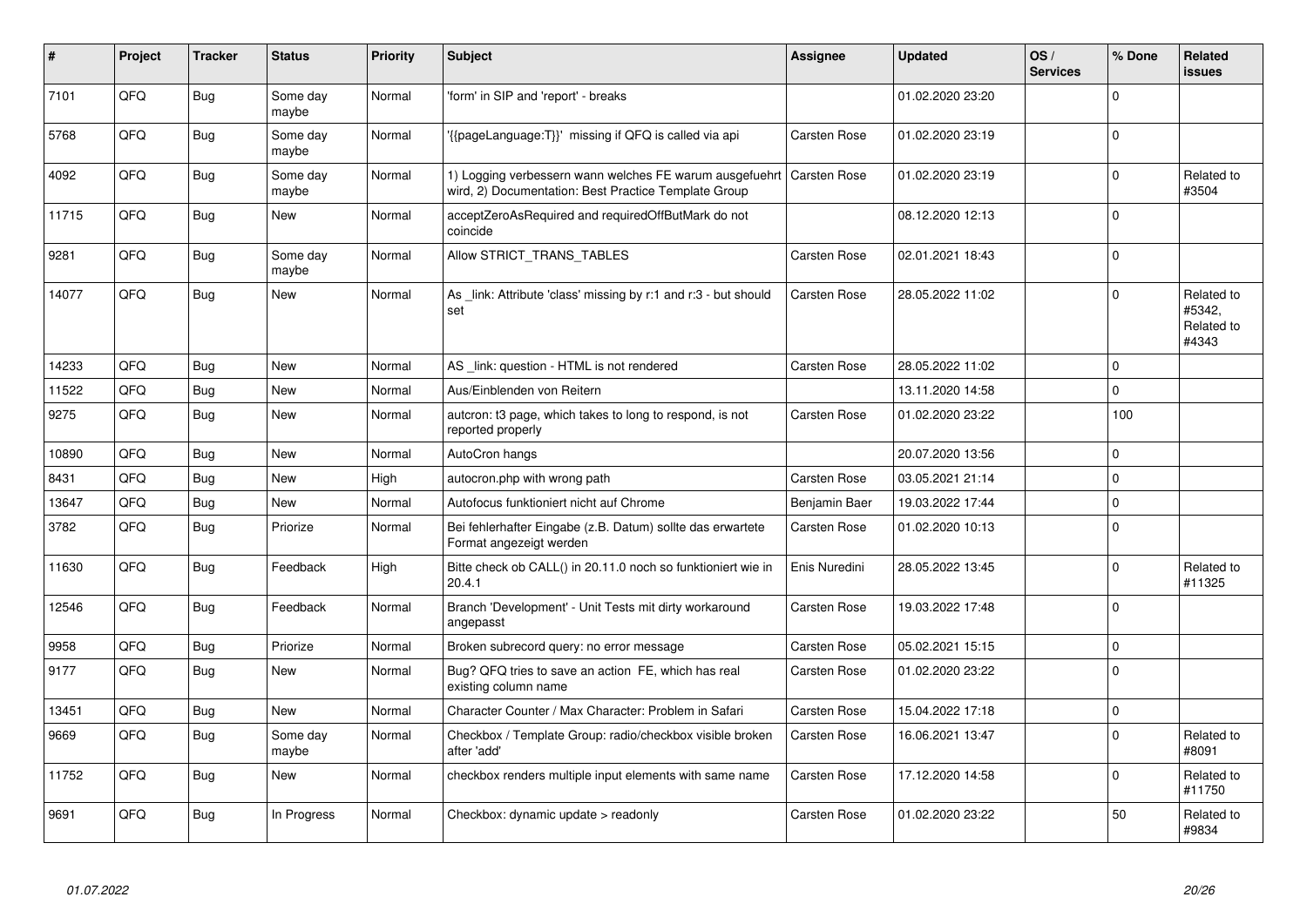| #     | Project | <b>Tracker</b> | <b>Status</b>     | <b>Priority</b> | <b>Subject</b>                                                                                                                | <b>Assignee</b>     | <b>Updated</b>   | OS/<br><b>Services</b> | % Done              | Related<br><b>issues</b> |
|-------|---------|----------------|-------------------|-----------------|-------------------------------------------------------------------------------------------------------------------------------|---------------------|------------------|------------------------|---------------------|--------------------------|
| 11057 | QFQ     | Bug            | New               | High            | Checkboxes ohne span.checkmark im Report werden<br>ausgeblendet                                                               | Benjamin Baer       | 03.05.2021 21:12 |                        | $\mathbf 0$         | Related to<br>#11039     |
| 4279  | QFQ     | Bug            | Some day<br>maybe | High            | config.linkVars lost                                                                                                          | Carsten Rose        | 03.05.2021 21:14 |                        | $\mathbf 0$         |                          |
| 3349  | QFQ     | <b>Bug</b>     | Some day<br>maybe | Normal          | config.qfq.ini: a) vertraegt keine '=' im Value (z.B. Passwort),<br>b) Values sollten in ticks einschliessbar sein (spaces, ) | Carsten Rose        | 11.12.2019 16:02 |                        | $\mathbf 0$         |                          |
| 12714 | QFQ     | Bug            | New               | Normal          | Conversion of GIF to PDF broken when GIF contains Alpha.                                                                      | Carsten Rose        | 19.03.2022 17:49 |                        | $\mathbf 0$         |                          |
| 12327 | QFQ     | Bug            | <b>New</b>        | Normal          | Copy to clipboard: Glyphicon can not be changed                                                                               | <b>Carsten Rose</b> | 27.12.2021 17:59 |                        | $\mathbf 0$         |                          |
| 13767 | QFQ     | Bug            | Feedback          | Normal          | date/time-picker: required shows up/down button orange                                                                        | Enis Nuredini       | 16.05.2022 23:16 |                        | $\mathbf 0$         |                          |
| 14303 | QFQ     | Bug            | ToDo              | Normal          | datetime broken with picker                                                                                                   | Enis Nuredini       | 17.06.2022 09:02 |                        | $\mathbf 0$         | Related to<br>#12630     |
| 3130  | QFQ     | <b>Bug</b>     | Some day<br>maybe | Normal          | Debug Info's nicht korrekt nach 'New > Save'.                                                                                 | Carsten Rose        | 11.12.2019 16:03 |                        | $\mathbf 0$         | Related to<br>#3253      |
| 13460 | QFQ     | <b>Bug</b>     | New               | Normal          | Doc: Password set/reset  password should not processed<br>with 'html encode'                                                  | Carsten Rose        | 19.03.2022 17:46 |                        | $\mathbf 0$         |                          |
| 14377 | QFQ     | Bug            | <b>New</b>        | Normal          | Documentation > General Tips: white page after migration                                                                      | Enis Nuredini       | 19.06.2022 16:37 |                        | $\mathbf 0$         |                          |
| 8316  | QFQ     | Bug            | Feedback          | Normal          | Documentation/Behaviour for Nested Queries and<br>Record-Store confusing                                                      | Nicola Chiapolini   | 20.11.2019 09:14 |                        | $\mathbf 0$         |                          |
| 4293  | QFQ     | Bug            | Some day<br>maybe | Normal          | Download broken if token 'd:' is missing - but no error<br>message                                                            | Carsten Rose        | 11.12.2019 16:03 |                        | $\mathbf 0$         | Related to<br>#7514      |
| 5221  | QFQ     | Bug            | <b>New</b>        | High            | Download Dialog: Bleibt stehen in FF wenn Datei<br>automatisch gespeichert wird.                                              | Carsten Rose        | 03.05.2021 21:14 |                        | $\mathbf 0$         |                          |
| 9975  | QFQ     | Bug            | Priorize          | Normal          | Dropdown Menu: 'r:3' broken                                                                                                   | Carsten Rose        | 01.02.2020 10:13 |                        | $\mathbf 0$         |                          |
| 12670 | QFQ     | <b>Bug</b>     | <b>New</b>        | High            | Dropdown-Menu classes können nicht mehr angegeben<br>werden                                                                   | Carsten Rose        | 07.12.2021 17:19 |                        | $\Omega$            |                          |
| 4583  | QFQ     | Bug            | Some day<br>maybe | Normal          | Dynamic Update bei TypeAhead Feldern                                                                                          | Carsten Rose        | 01.02.2020 23:19 |                        | $\mathbf 0$         |                          |
| 2665  | QFQ     | Bug            | Priorize          | Normal          | Dynamic Update funktioniert nicht, wenn beim<br>entsprechenden FormElement eine size angegeben ist.                           | Benjamin Baer       | 03.01.2022 08:12 |                        | 30                  |                          |
| 3811  | QFQ     | Bug            | Some day<br>maybe | Normal          | Dynamic Update: extraButtonInfo - Text aktualisieren                                                                          | Carsten Rose        | 11.12.2019 16:03 |                        | $\mathbf 0$         | Related to<br>#11517     |
| 8106  | QFQ     | Bug            | Some day<br>maybe | Normal          | Dynamic Update: Feld kann nicht auf empty zurückgesetzt<br>werden                                                             | Carsten Rose        | 11.12.2019 16:01 |                        | $\Omega$            |                          |
| 11195 | QFQ     | Bug            | New               | Low             | Dynamic Update: Note not updated if new text is empty<br>(v20.4)                                                              |                     | 25.09.2020 11:14 |                        | $\mathbf 0$         |                          |
| 3682  | QFQ     | Bug            | Some day<br>maybe | Normal          | Dynamic update: Radio buttons                                                                                                 | Carsten Rose        | 11.12.2019 16:02 |                        | $\mathbf 0$         |                          |
| 7002  | QFG     | Bug            | New               | Normal          | Dynamic Update: row does not disappear / appear                                                                               | Carsten Rose        | 01.02.2020 23:22 |                        | $\mathsf{O}\xspace$ |                          |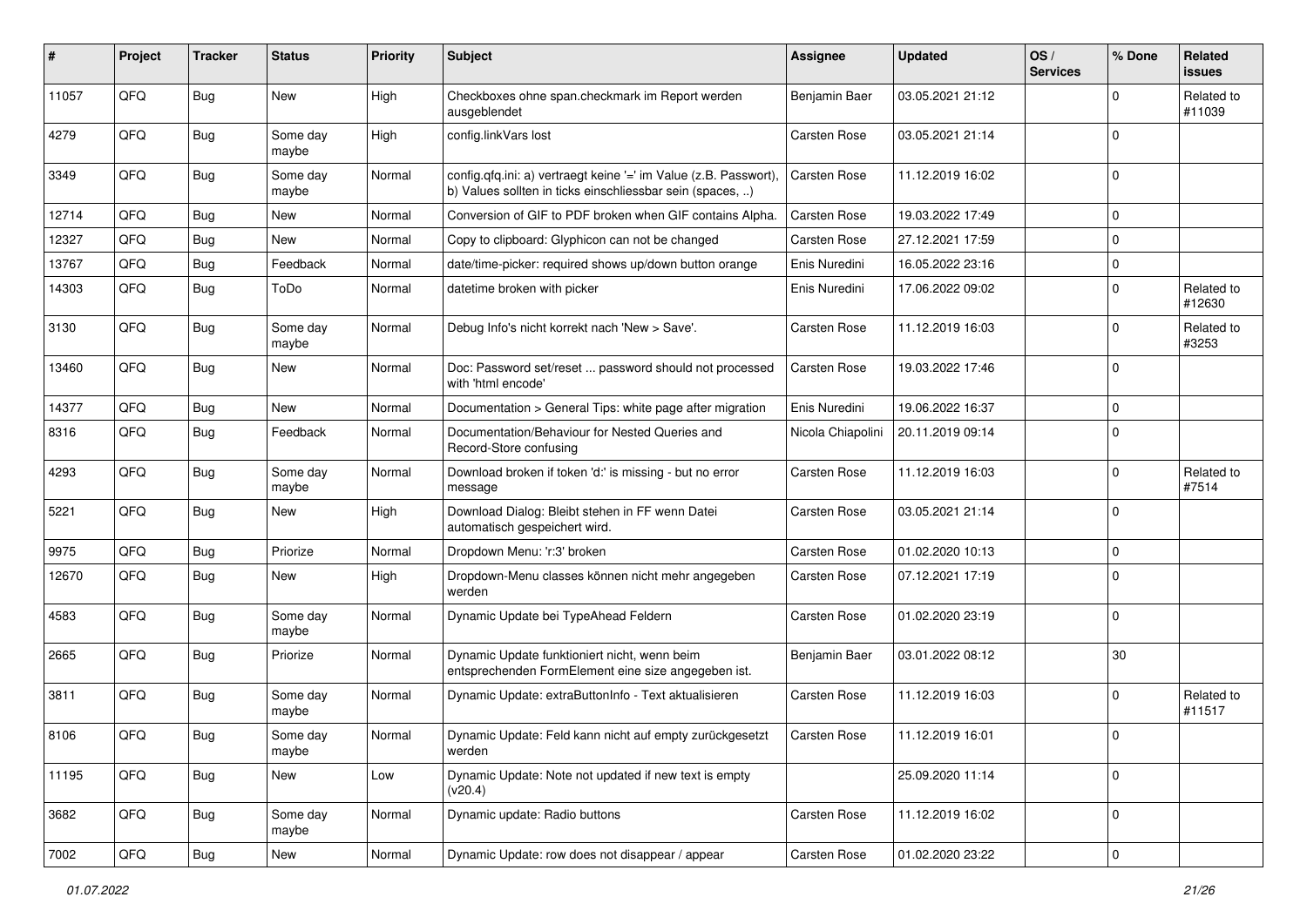| $\vert$ # | Project | <b>Tracker</b> | <b>Status</b>     | <b>Priority</b> | <b>Subject</b>                                                                                                   | <b>Assignee</b>     | <b>Updated</b>   | OS/<br><b>Services</b> | % Done         | Related<br><b>issues</b>                                                                                                       |
|-----------|---------|----------------|-------------------|-----------------|------------------------------------------------------------------------------------------------------------------|---------------------|------------------|------------------------|----------------|--------------------------------------------------------------------------------------------------------------------------------|
| 9783      | QFQ     | Bug            | <b>New</b>        | Normal          | Email with special characters                                                                                    | Carsten Rose        | 01.02.2020 23:22 |                        | $\mathbf 0$    |                                                                                                                                |
| 12989     | QFQ     | Bug            | <b>New</b>        | Normal          | empty string does not trigger dynamic update                                                                     | Enis Nuredini       | 28.05.2022 11:09 |                        | $\mathbf 0$    |                                                                                                                                |
| 10759     | QFQ     | Bug            | <b>New</b>        | Normal          | emptyMeansNull - Feld falsch aktualisiert                                                                        |                     | 12.11.2020 23:45 |                        | $\pmb{0}$      |                                                                                                                                |
| 13689     | QFQ     | <b>Bug</b>     | <b>New</b>        | Normal          | Enter auf Eingabefeld mit ungültigem Wert führt zu blurry<br>Seite                                               | Enis Nuredini       | 28.05.2022 10:53 |                        | $\mathbf 0$    | Related to<br>#14245, Has<br>duplicate<br>#11891                                                                               |
| 12066     | QFQ     | <b>Bug</b>     | <b>New</b>        | High            | enterAsSubmit: Forward wird nicht ausgeführt                                                                     | Enis Nuredini       | 29.05.2022 09:23 |                        | $\mathbf 0$    |                                                                                                                                |
| 9013      | QFQ     | Bug            | New               | Normal          | Error in Twig template not handled                                                                               | Carsten Rose        | 20.10.2021 13:43 |                        | $\mathbf 0$    |                                                                                                                                |
| 6677      | QFQ     | Bug            | <b>New</b>        | Normal          | Error message FE Action Element: no/wrong FE reference<br>who cause the problem.                                 | Carsten Rose        | 01.02.2020 23:21 |                        | $\mathbf 0$    |                                                                                                                                |
| 7547      | QFQ     | Bug            | <b>New</b>        | Normal          | Error Message in afterSave: wrong parameter column<br>reported                                                   | Carsten Rose        | 01.02.2020 23:22 |                        | 0              |                                                                                                                                |
| 6912      | QFQ     | Bug            | <b>New</b>        | Normal          | error Message Var 'deadline' already set in SIP - in Form<br>with FE.value={{deadline:R:::{{deadlinePeriod:Y}}}} | Carsten Rose        | 01.02.2020 23:21 |                        | $\overline{0}$ |                                                                                                                                |
| 9127      | QFQ     | Bug            | New               | Normal          | Error Message: change 'roll over' color - text not readable                                                      | Carsten Rose        | 01.02.2020 23:22 |                        | $\pmb{0}$      |                                                                                                                                |
| 4328      | QFQ     | Bug            | Some day<br>maybe | Normal          | Error Message: Show FE name/number on problems in FE                                                             | Carsten Rose        | 01.02.2020 23:20 |                        | $\pmb{0}$      |                                                                                                                                |
| 10324     | QFQ     | <b>Bug</b>     | <b>New</b>        | Normal          | Excel Export mit Template funktioniert nur, wenn Template<br>vor uid kommt                                       |                     | 30.03.2020 11:20 |                        | $\pmb{0}$      | Related to<br>#10257                                                                                                           |
| 11517     | QFQ     | <b>Bug</b>     | In Progress       | Normal          | extraButtonInfo Broken for multiple FormElements                                                                 | Carsten Rose        | 12.05.2022 13:12 |                        | $\mathbf 0$    | Related to<br>#7890,<br>Related to<br>#3811, Has<br>duplicate<br>#10905, Has<br>duplicate<br>#10553, Has<br>duplicate<br>#6779 |
| 4528      | QFQ     | <b>Bug</b>     | Some day<br>maybe | Normal          | extraButtonLock mit SQLAhead Bug                                                                                 | Carsten Rose        | 01.02.2020 23:19 |                        | $\mathbf 0$    |                                                                                                                                |
| 9862      | QFQ     | <b>Bug</b>     | Priorize          | Normal          | Failed writing to sql mail qfq.log should throw an exception                                                     | <b>Carsten Rose</b> | 01.02.2020 10:13 |                        | $\pmb{0}$      |                                                                                                                                |
| 9531      | QFQ     | <b>Bug</b>     | New               | High            | FE File: Dynamic Update / modeSql / required detected<br>even it not set                                         | Carsten Rose        | 11.06.2021 20:32 |                        | $\mathbf 0$    | Related to<br>#12398                                                                                                           |
| 3750      | QFQ     | Bug            | Some day<br>maybe | Normal          | FE in a row: if one violates check, all are red                                                                  | Carsten Rose        | 11.12.2019 16:03 |                        | $\mathbf 0$    |                                                                                                                                |
| 12040     | QFQ     | <b>Bug</b>     | <b>New</b>        | Normal          | FE Mode 'hidden' für zwei FEs auf einer Zeile                                                                    | Carsten Rose        | 18.02.2021 10:13 |                        | $\pmb{0}$      |                                                                                                                                |
| 3547      | QFQ     | <b>Bug</b>     | <b>New</b>        | Normal          | FE of type 'note' causes writing of empty fields.                                                                | Carsten Rose        | 01.02.2020 23:21 |                        | $\pmb{0}$      |                                                                                                                                |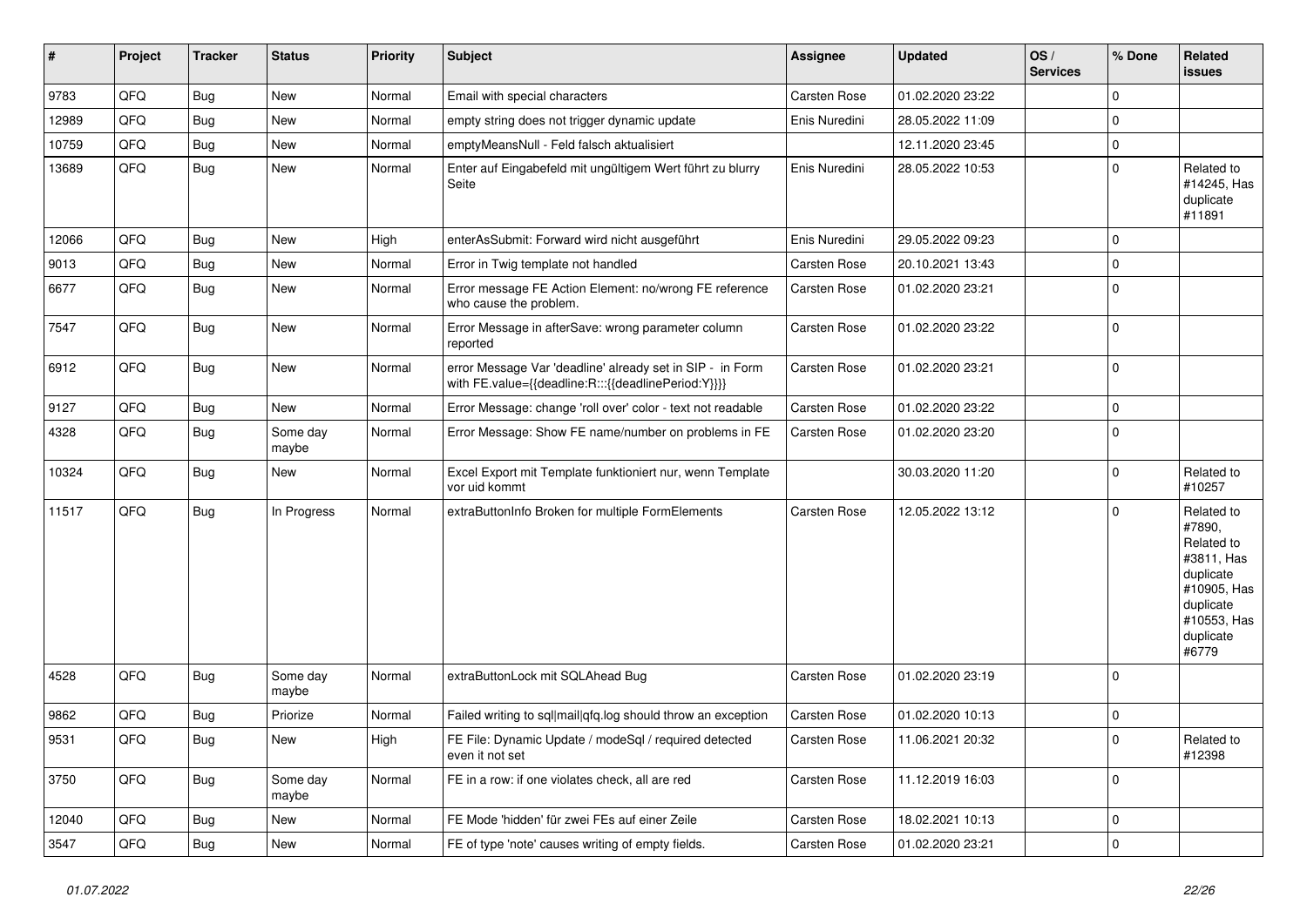| #     | Project | <b>Tracker</b> | <b>Status</b>     | <b>Priority</b> | Subject                                                                                                              | <b>Assignee</b>     | <b>Updated</b>   | OS/<br><b>Services</b> | % Done      | Related<br><b>issues</b>                     |
|-------|---------|----------------|-------------------|-----------------|----------------------------------------------------------------------------------------------------------------------|---------------------|------------------|------------------------|-------------|----------------------------------------------|
| 7656  | QFQ     | Bug            | Priorize          | Normal          | FE with required, 'pattern' and 'extraButtonLock': always<br>complain about missing value                            | Carsten Rose        | 01.02.2020 10:13 |                        | $\Omega$    |                                              |
| 5021  | QFQ     | <b>Bug</b>     | Some day<br>maybe | Normal          | FE.typ=extra - during save displays error 'datum2' already<br>filled in STORE_SIP - the value is stored nevertheless | Carsten Rose        | 01.02.2020 23:19 |                        | $\mathbf 0$ | Related to<br>#3875                          |
| 5559  | QFQ     | <b>Bug</b>     | New               | Normal          | FE.type = Upload: 'accept' might contain variables                                                                   | Carsten Rose        | 11.05.2020 21:23 |                        | $\pmb{0}$   |                                              |
| 8049  | QFQ     | Bug            | New               | Normal          | FE.type=note, column 'value': text moves some pixel to top<br>after save                                             | Carsten Rose        | 01.02.2020 23:22 |                        | $\Omega$    |                                              |
| 9317  | QFQ     | <b>Bug</b>     | New               | Normal          | FE.type=note: with dynamic show/hidden an empty label<br>causes trouble                                              | Carsten Rose        | 01.02.2020 23:22 |                        | $\mathbf 0$ |                                              |
| 5877  | QFQ     | <b>Bug</b>     | Some day<br>maybe | Normal          | FE.type=note:bsColumn strange behaviour                                                                              |                     | 01.02.2020 23:19 |                        | $\Omega$    |                                              |
| 7899  | QFQ     | Bug            | New               | High            | Fe.type=password / retype / required: always complain<br>about missing value                                         | Carsten Rose        | 03.05.2021 21:14 |                        | $\mathbf 0$ |                                              |
| 10082 | QFQ     | Bug            | New               | Normal          | FE.type=SELECT - 'sanatize' Class                                                                                    | Carsten Rose        | 07.05.2020 09:36 |                        | $\mathbf 0$ | Related to<br>#10081                         |
| 9347  | QFQ     | <b>Bug</b>     | New               | High            | FE.type=upload with dynamic show/hidden: required not<br>detected                                                    | Carsten Rose        | 12.06.2021 10:40 |                        | $\Omega$    | Related to<br>#5305,<br>Related to<br>#12398 |
| 8037  | QFQ     | Bug            | Priorize          | Normal          | FE.type=upload (advanced mode): {{slaveId:V}} missing<br>during dynamic update                                       | Carsten Rose        | 01.02.2020 10:13 |                        | $\mathbf 0$ |                                              |
| 9534  | QFQ     | <b>Bug</b>     | Priorize          | Urgent          | FE.type=upload: 'Unknown Mode: ID"                                                                                   | <b>Carsten Rose</b> | 03.05.2021 21:14 |                        | $\Omega$    | Related to<br>#9532                          |
| 9533  | QFQ     | Bug            | <b>New</b>        | Normal          | FE.type=upload: Check in 'beforeSave' if upload is given                                                             | Carsten Rose        | 01.02.2020 23:22 |                        | $\mathbf 0$ | Related to<br>#11523                         |
| 7512  | QFQ     | Bug            | <b>New</b>        | Normal          | FE: inputType=number >> 'pattern' is not respected                                                                   | Carsten Rose        | 01.02.2020 23:22 |                        | $\mathbf 0$ |                                              |
| 10937 | QFQ     | <b>Bug</b>     | <b>New</b>        | Normal          | Fehler mit abhängigen Select- Feldern beim Positionieren                                                             | <b>Carsten Rose</b> | 12.11.2020 23:45 |                        | $\mathbf 0$ |                                              |
| 6462  | QFQ     | <b>Bug</b>     | New               | Normal          | File Upload: Nutzlose Fehlermeldung wenn Datei zu gross                                                              | <b>Carsten Rose</b> | 01.02.2020 23:21 |                        | $\Omega$    | Related to<br>#6139                          |
| 13716 | QFQ     | Bug            | <b>New</b>        | High            | Firefox ask to store username/password                                                                               | Enis Nuredini       | 30.05.2022 09:31 |                        | $\Omega$    | Related to<br>#13827                         |
| 4756  | QFQ     | <b>Bug</b>     | New               | Normal          | Form dirty even nothing changes                                                                                      | Carsten Rose        | 11.12.2019 16:16 |                        | $\mathbf 0$ |                                              |
| 14322 | QFQ     | Bug            | <b>New</b>        | Normal          | Form Load: by default no scroll (save & close should be<br>visible)                                                  | Enis Nuredini       | 15.06.2022 14:12 |                        | $\Omega$    | Related to<br>#14321,<br>Related to<br>#6232 |
| 5557  | QFQ     | Bug            | Some day<br>maybe | Normal          | Form load: STORE_RECORD filled, but should be empty                                                                  | Carsten Rose        | 01.02.2020 23:19 |                        | $\Omega$    |                                              |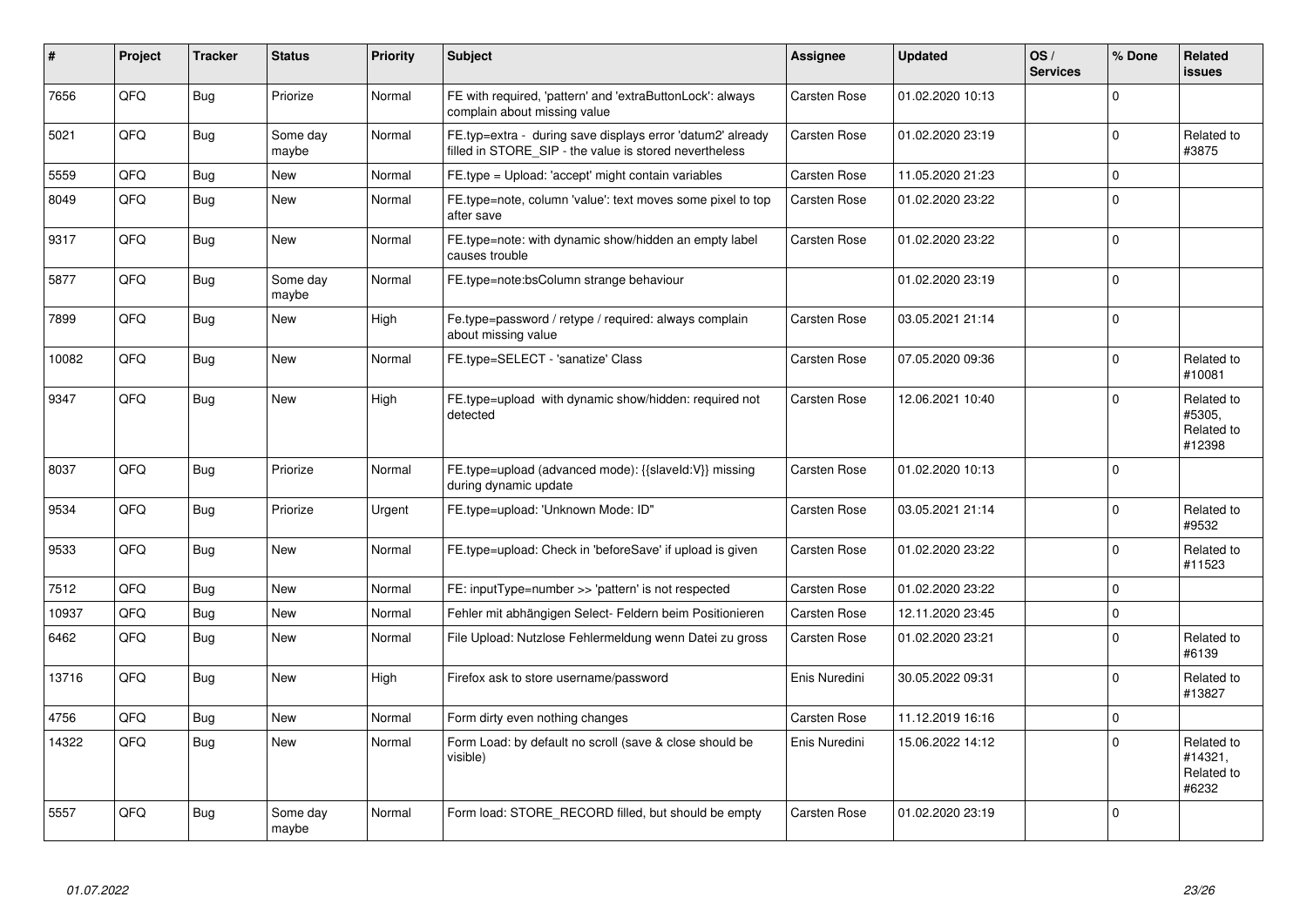| #     | Project | <b>Tracker</b> | <b>Status</b>     | <b>Priority</b> | Subject                                                                                                                                             | <b>Assignee</b> | <b>Updated</b>   | OS/<br><b>Services</b> | % Done      | Related<br>issues                                                       |
|-------|---------|----------------|-------------------|-----------------|-----------------------------------------------------------------------------------------------------------------------------------------------------|-----------------|------------------|------------------------|-------------|-------------------------------------------------------------------------|
| 14245 | QFQ     | Bug            | <b>New</b>        | Normal          | Form Save Btn bleibt disabled wenn Datumsfeld über<br>Datepicker geändert                                                                           | Enis Nuredini   | 27.05.2022 13:45 |                        | $\Omega$    | Related to<br>#13689                                                    |
| 12581 | QFQ     | Bug            | <b>New</b>        | Normal          | Form.forward=close: Record 'new' in new browser tab ><br>save (& close) >> Form is not reloaded with new created<br>record id and stays in mode=new | Carsten Rose    | 19.03.2022 17:48 |                        | 0           |                                                                         |
| 9773  | QFQ     | <b>Bug</b>     | <b>New</b>        | Normal          | form.parameter.formModeGlobal=requiredOff                                                                                                           | Carsten Rose    | 01.02.2020 15:56 |                        | $\mathbf 0$ |                                                                         |
| 12468 | QFQ     | <b>Bug</b>     | New               | Urgent          | Form: update Form.title after save                                                                                                                  | Carsten Rose    | 03.05.2021 21:12 |                        | $\mathbf 0$ |                                                                         |
| 8083  | QFQ     | <b>Bug</b>     | <b>New</b>        | High            | FormEditor: primary table list does not respect<br>'indexDb={{indexData:Y}}'                                                                        | Carsten Rose    | 03.05.2021 21:14 |                        | $\mathbf 0$ | Has<br>duplicate<br>#6678                                               |
| 4008  | QFQ     | <b>Bug</b>     | Some day<br>maybe | Normal          | FormElemen.type=sendmail: wrong 'TO' if 'real<br>name <rea@mail.to>' is used</rea@mail.to>                                                          | Carsten Rose    | 11.12.2019 16:03 |                        | $\Omega$    |                                                                         |
| 7890  | QFQ     | <b>Bug</b>     | <b>New</b>        | Normal          | FormElement 'required': extraButtonInfo not aligned                                                                                                 | Carsten Rose    | 11.06.2021 21:17 |                        | 0           | Related to<br>#11517                                                    |
| 10322 | QFQ     | Bug            | <b>New</b>        | Normal          | FormElement / Radio: missing column 'enum' >> FE not<br>reported                                                                                    | Carsten Rose    | 07.05.2020 09:37 |                        | $\mathbf 0$ |                                                                         |
| 8891  | QFQ     | Bug            | <b>New</b>        | High            | formSubmitLog: do not log passwords                                                                                                                 | Enis Nuredini   | 25.03.2022 09:06 |                        | $\mathbf 0$ |                                                                         |
| 3570  | QFQ     | Bug            | Some day<br>maybe | High            | Formular mit prmitnew permitEdit=Always wird nicht<br>aufgerufen (ist leer)                                                                         | Carsten Rose    | 03.05.2021 21:14 |                        | $\Omega$    |                                                                         |
| 9898  | QFQ     | Bug            | Feedback          | Normal          | Formular trotz Timeout gespeichert                                                                                                                  | Benjamin Baer   | 01.02.2020 15:56 |                        | $\mathbf 0$ |                                                                         |
| 14283 | QFQ     | Bug            | Priorize          | Normal          | HEIC / HEIF convert doesn't trigger                                                                                                                 | Carsten Rose    | 19.06.2022 16:37 |                        | $\mathbf 0$ |                                                                         |
| 9126  | QFQ     | <b>Bug</b>     | Some day<br>maybe | Normal          | hidden Form elements are present in page source                                                                                                     |                 | 02.01.2021 18:41 |                        | $\Omega$    |                                                                         |
| 11347 | QFQ     | Bug            | Feedback          | Normal          | If Bedingungen funktionieren nicht korrekt                                                                                                          | Christoph Fuchs | 21.03.2021 20:37 |                        | $\mathbf 0$ |                                                                         |
| 12513 | QFQ     | Bug            | <b>New</b>        | High            | Implement server side check of maxlength                                                                                                            | Carsten Rose    | 07.12.2021 17:19 |                        | $\mathbf 0$ |                                                                         |
| 14091 | QFQ     | <b>Bug</b>     | <b>New</b>        | Normal          | inconsistent template path for twig                                                                                                                 | Carsten Rose    | 19.04.2022 18:36 |                        | $\mathbf 0$ |                                                                         |
| 4659  | QFQ     | <b>Bug</b>     | Some day<br>maybe | Normal          | infoButtonExtra                                                                                                                                     | Carsten Rose    | 01.02.2020 23:20 |                        | $\Omega$    |                                                                         |
| 14305 | QFQ     | Bug            | New               | Normal          | Inline Report editing does not create history entries                                                                                               | Carsten Rose    | 10.06.2022 11:55 |                        | $\mathbf 0$ |                                                                         |
| 9834  | QFQ     | Bug            | Priorize          | Normal          | Input elements with tag 'disabled' are missing on<br>form-submit: server option 'processReadOnly' broken                                            | Carsten Rose    | 07.12.2021 16:43 |                        | $\Omega$    | Related to<br>#9691.<br>Related to<br>#5305, Has<br>duplicate<br>#12331 |
| 6566  | QFQ     | Bug            | Priorize          | Normal          | Link Function 'delete': provided parameter missing on page<br>reload                                                                                | Benjamin Baer   | 03.01.2022 08:08 |                        | $\Omega$    |                                                                         |
| 5459  | QFQ     | Bug            | New               | High            | Multi DB: spread system tables between 'QFQ' and<br>'Data'-DB                                                                                       | Carsten Rose    | 03.05.2021 21:14 |                        | $\mathbf 0$ | Related to<br>#4720                                                     |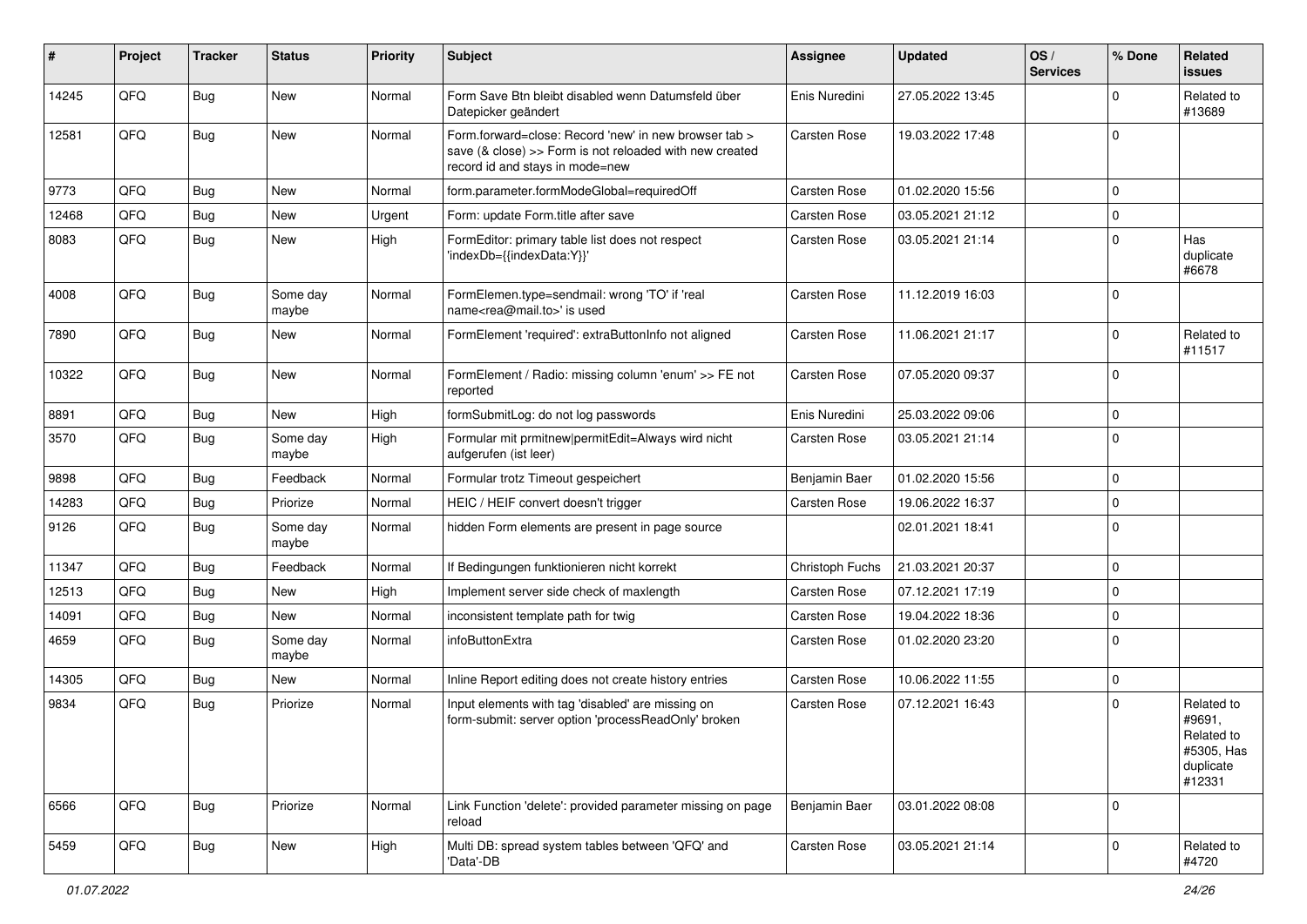| #     | Project | <b>Tracker</b> | <b>Status</b>     | <b>Priority</b> | Subject                                                                                               | <b>Assignee</b>     | <b>Updated</b>   | OS/<br><b>Services</b> | % Done      | Related<br>issues                             |
|-------|---------|----------------|-------------------|-----------------|-------------------------------------------------------------------------------------------------------|---------------------|------------------|------------------------|-------------|-----------------------------------------------|
| 10508 | QFQ     | Bug            | <b>New</b>        | High            | Multi Form broken on Multi DB Instance                                                                | <b>Carsten Rose</b> | 03.05.2021 21:12 |                        | $\Omega$    |                                               |
| 13331 | QFQ     | Bug            | <b>New</b>        | Normal          | Multi Form: Clear Icon misplaced                                                                      | Carsten Rose        | 19.03.2022 17:47 |                        | 0           |                                               |
| 13332 | QFQ     | <b>Bug</b>     | New               | Normal          | Multi Form: Required Felder werden visuell nicht markiert.                                            | Carsten Rose        | 19.03.2022 17:47 |                        | 0           |                                               |
| 12325 | QFQ     | <b>Bug</b>     | Priorize          | Normal          | MultiDB form.dbIndex not working for report syntax                                                    | Carsten Rose        | 07.09.2021 13:37 |                        | $\Omega$    | Related to<br>#12145,<br>Related to<br>#12314 |
| 11695 | QFQ     | Bug            | New               | Normal          | MultiForm required FE Error                                                                           | Carsten Rose        | 04.12.2020 13:34 |                        | $\Omega$    |                                               |
| 11667 | QFQ     | Bug            | New               | Normal          | MySQL mariadb-server-10.3: Incorrect datetime value                                                   | Carsten Rose        | 03.05.2021 20:48 |                        | 0           |                                               |
| 4546  | QFQ     | Bug            | Some day<br>maybe | Normal          | NH: SIP storage is destroyed                                                                          |                     | 01.02.2020 23:20 |                        | 0           |                                               |
| 3613  | QFQ     | <b>Bug</b>     | Some day<br>maybe | Normal          | note /note unchecked -> note div (col-md) wird weiterhin<br>gerendert                                 | Elias Villiger      | 01.02.2020 23:19 |                        | 100         |                                               |
| 12133 | QFQ     | Bug            | New               | Normal          | NPM, phpSpreadSheet aktualisieren                                                                     | Carsten Rose        | 15.03.2021 09:04 |                        | $\mathbf 0$ |                                               |
| 7685  | QFQ     | <b>Bug</b>     | <b>New</b>        | Normal          | Open FormElement from QFQ error message and save<br>modified record: error about missing {{formId:F}} | Carsten Rose        | 01.02.2020 23:22 |                        | $\Omega$    |                                               |
| 14175 | QFQ     | <b>Bug</b>     | In Progress       | Normal          | Opening a form with no QFQ Session cookie fails                                                       | Carsten Rose        | 03.06.2022 10:40 |                        | $\mathbf 0$ |                                               |
| 7650  | QFQ     | Bug            | <b>New</b>        | High            | Optional do not show 'required' sign on FormElement                                                   | Carsten Rose        | 03.05.2021 21:14 |                        | 0           |                                               |
| 8668  | QFQ     | Bug            | New               | High            | Pill disabled: dyamic mode 'hidden' not respected - FE is still<br>required                           | <b>Carsten Rose</b> | 03.05.2021 21:14 |                        | $\Omega$    |                                               |
| 2063  | QFQ     | Bug            | Some day<br>maybe | Normal          | Pills auf 'inaktiv' setzen falls keine Element auf dem Pill<br>sichtbar sind.                         | Benjamin Baer       | 11.12.2019 16:03 |                        | 0           | Related to<br>#3752                           |
| 11668 | QFQ     | Bug            | New               | Normal          | Play function.sql - problem with mysql                                                                | <b>Carsten Rose</b> | 03.05.2021 20:48 |                        | 0           |                                               |
| 10658 | QFQ     | Bug            | <b>New</b>        | Normal          | processReadOnly broken                                                                                | Carsten Rose        | 27.05.2020 17:55 |                        | $\Omega$    |                                               |
| 13592 | QFQ     | <b>Bug</b>     | New               | Normal          | QFQ Build Queue: das vergeben von Tags klappt nicht. Es<br>werden keine Releases gebaut.              | Carsten Rose        | 19.03.2022 17:45 |                        | $\Omega$    |                                               |
| 6140  | QFQ     | Bug            | Priorize          | Normal          | QFQ DnD Sort: Locked fields                                                                           | Benjamin Baer       | 21.03.2022 09:56 |                        | $\Omega$    |                                               |
| 9024  | QFQ     | Bug            | Some day<br>maybe | Normal          | QFQ Einarbeitung                                                                                      |                     | 01.02.2020 15:56 |                        | 0           |                                               |
| 12508 | QFQ     | Bug            | In Progress       | High            | qfq Form: sendMail                                                                                    | Karin Niffeler      | 19.03.2022 17:48 |                        | 0           |                                               |
| 12463 | QFQ     | Bug            | ToDo              | High            | QFQ Function: 'function' and 'sql' on same level - output of<br>sql is shown two times.               | Carsten Rose        | 15.12.2021 16:31 |                        | $\mathbf 0$ |                                               |
| 12395 | QFQ     | Bug            | ToDo              | High            | QFQ Function: Result two times shown                                                                  | Carsten Rose        | 18.02.2022 08:59 |                        | $\mathbf 0$ |                                               |
| 7524  | QFQ     | <b>Bug</b>     | New               | Normal          | QFQ throws a 'General Error' if 'fileadmin/protected/log/' is<br>not writeable                        | Carsten Rose        | 01.02.2020 23:22 |                        | 0           |                                               |
| 13528 | QFQ     | <b>Bug</b>     | New               | Normal          | qfq.io > releases: es wird kein neues Release angelegt                                                | Benjamin Baer       | 19.03.2022 17:46 |                        | $\mathbf 0$ |                                               |
| 6574  | QFQ     | <b>Bug</b>     | Priorize          | Normal          | qfq.log: Fehlermeldung wurde angezeigt, aber nicht geloggt                                            | Carsten Rose        | 01.02.2020 10:13 |                        | 0           |                                               |